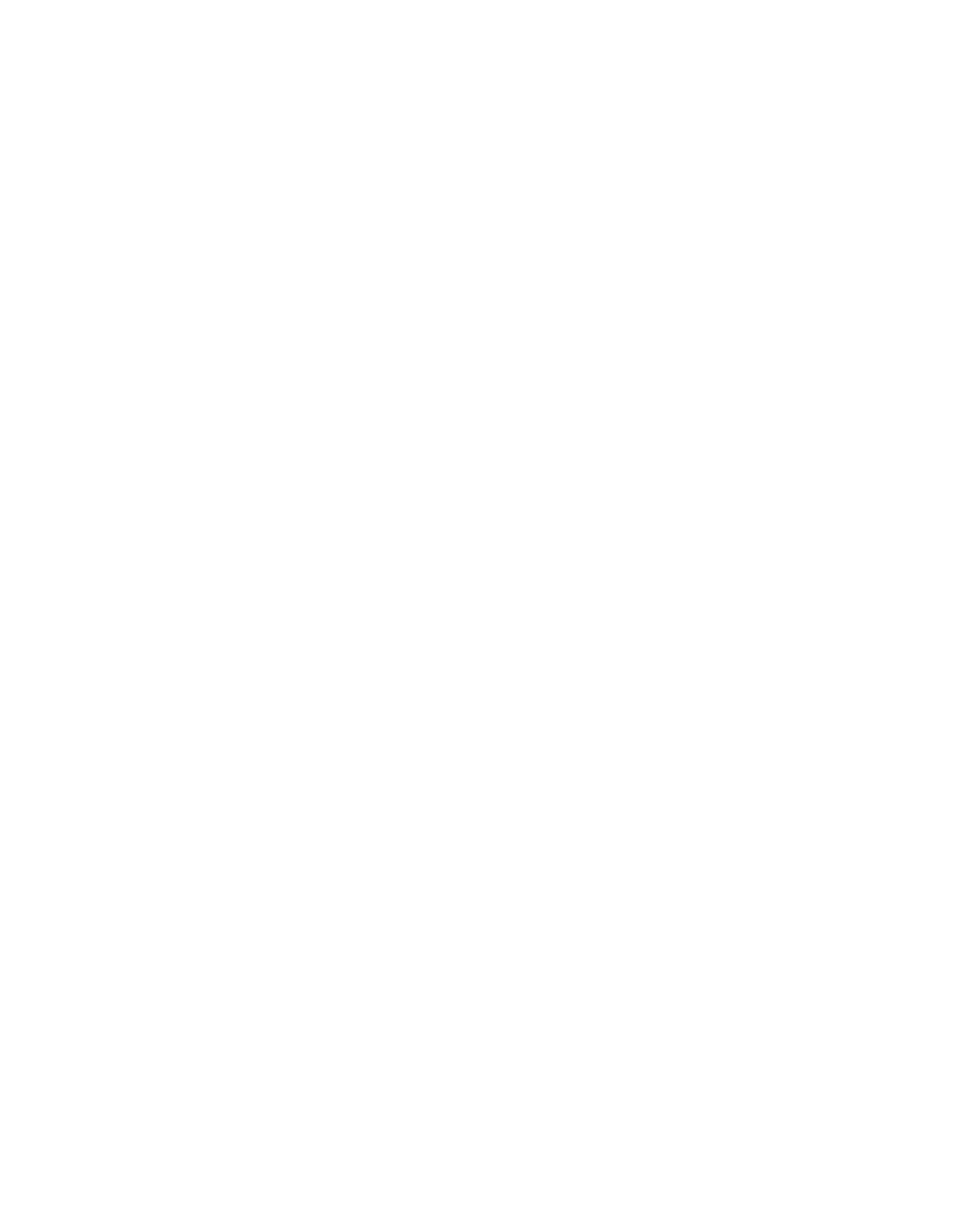# **Index**

| <b>SIID CONTROLLER PROGRAMMING</b> |  |
|------------------------------------|--|
|                                    |  |
|                                    |  |
| <b>FRONT PANEL PROGRAMMING</b>     |  |
|                                    |  |
|                                    |  |
|                                    |  |
|                                    |  |
|                                    |  |
|                                    |  |
|                                    |  |
|                                    |  |
|                                    |  |
|                                    |  |
|                                    |  |
| <b>TIMING</b>                      |  |
|                                    |  |
|                                    |  |
|                                    |  |
|                                    |  |
|                                    |  |
|                                    |  |
|                                    |  |
|                                    |  |
|                                    |  |
|                                    |  |
|                                    |  |
|                                    |  |
|                                    |  |
|                                    |  |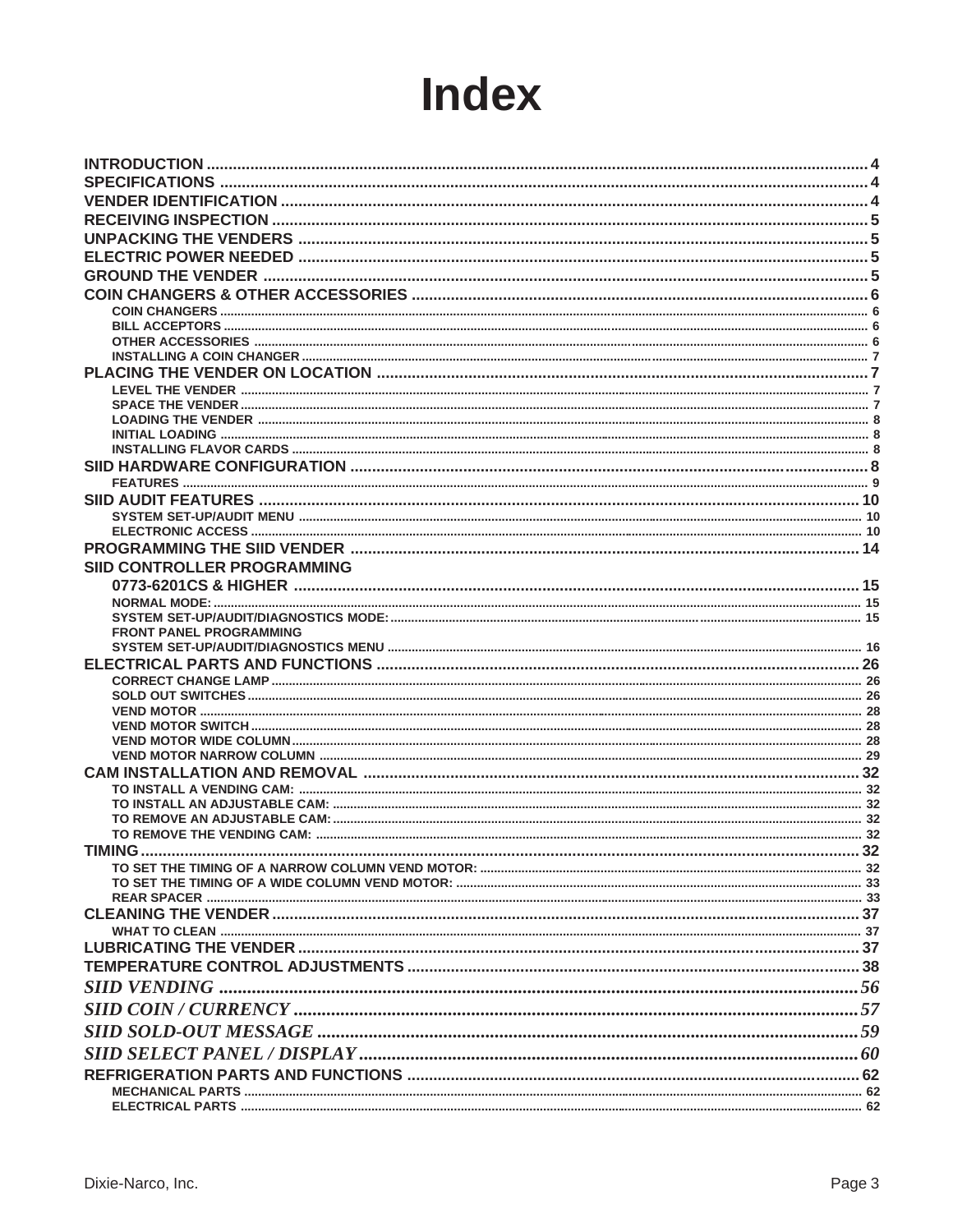# **INTRODUCTION**

Please read this manual in its entirety. This service information is intended to be used by a qualified service technician who is familiar with proper and safe procedures to be followed when repairing, replacing or adjusting any Dixie-Narco vender components. All repairs should be done using genuine Dixie-Narco factory parts. Repairs should be performed by a qualified service technician who is equipped with the proper tools and replacement components, using genuine Dixie-Narco Factory Parts.



Repairs and/or servicing attempted by uninformed persons can result in hazards developing due to improper assembly or adjustments while performing such repais. Persons not having the proper background may subject themselves to the risk of injury or electrical shock which can be serious or even fatal.

# **SPECIFICATIONS**

| <b>DNCB 168</b><br>Height:<br>Width:<br>Depth:<br>Shipping<br>Wt: | 1439mm (56 11/16")<br>711mm (28 5/16")<br>737mm (30 1/2")<br>211<br>$(464$ lbs) | <b>DNCB 348</b><br>Height:<br>Width:<br>Depth;<br>Shipping<br>W <sub>t:</sub> | 1829mm (72")<br>940mm (37 1/16")<br>737mm (30 1/2")<br>330 (728 lbs) | <b>DNCB 440</b><br>Height:<br>Width:<br>Depth:<br>Shipping<br>Wt: | 2007mm (79 1/2")<br>940mm (37 1/16")<br>737mm (30 1/2")<br>331 (730 lbs) |
|-------------------------------------------------------------------|---------------------------------------------------------------------------------|-------------------------------------------------------------------------------|----------------------------------------------------------------------|-------------------------------------------------------------------|--------------------------------------------------------------------------|
| <b>DNCB 180</b><br>Height:                                        | 1439mm (56 11/16")                                                              | <b>DNCB 360</b><br>Height:                                                    | 1829mm (72")                                                         | <b>DNCB 501T</b><br>Height:                                       | 1829mm (72")                                                             |
| Width:<br>Depth:<br>Shipping                                      | 711mm (28 5/16")<br>737mm (30 1/2")                                             | Width:<br>Depth:<br>Shipping                                                  | 940mm (37 1/16"")<br>737mm (30 1/2")                                 | Width:<br>Depth:<br>Shipping                                      | 940mm (37 1/16")<br>813mm (32")                                          |
| Wt:                                                               | 211 (464 lbs)                                                                   | Wt:                                                                           | 288 (634 lbs)                                                        | Wt:                                                               | 344 (758 lbs)                                                            |
| <b>DNCB 276</b>                                                   |                                                                                 | <b>DNCB 368</b>                                                               |                                                                      | <b>DNCB 522T</b>                                                  |                                                                          |
| Height:<br>Width:<br>Depth:<br>Shipping                           | 1829mm (72")<br>711mm (28 5/16")<br>737mm (30 1/2")                             | Height:<br>Width:<br>Depth:<br>Shipping                                       | 1829mm (72")<br>940mm (37 1/16")<br>737mm (30 1/2")                  | Height:<br>Width:<br>Depth:<br>Shipping                           | 1829mm (72")<br>940mm (37 1/16")<br>813mm (32")                          |
| Wt:                                                               | 260 (574 lbs)                                                                   | Wt:                                                                           | 312 (688 lbs)                                                        | Wt:                                                               | 305 (672 lbs)                                                            |
| <b>DNCB 300</b>                                                   |                                                                                 | <b>DNCB 414</b>                                                               |                                                                      | DNCB 600T                                                         |                                                                          |
| Height:<br>Width:<br>Depth:<br>Shipping                           | 1829mm (72")<br>711mm (28 5/16")<br>737mm (30 1/2")                             | Height:<br>Width:<br>Depth:<br>Shipping                                       | 2007mm (79 1/2")<br>940mm (37 1/16")<br>737mm (30 1/2")              | Height:<br>Width:<br>Depth:<br>Shipping                           | 2007mm (79 1/2")<br>940mm (37 1/16")<br>813mm (32")                      |
| Wt:                                                               | 260 (574 lbs)                                                                   | W <sub>t:</sub>                                                               | 358 (790 lbs)                                                        | Wt:<br>381                                                        | $(840$ lbs)                                                              |

# **VENDER IDENTIFICATION**

The age of Dixie-Narco products is determined by the date code incorporated in the serial number. The vender serial number takes the form xxxx-yyyyzz. The first 4 digits (xxxx) identify the specific vender. The next 4 digits (yyyy) identify the manufacturing run that the vender was built in. The last two alpha characters (zz) identify the quarter and the year the vender was built.

The first alpha character identifies the quarter:

| A = 1st quarter    | $S = 1994$ |
|--------------------|------------|
| $B = 2nd$ quarter  | $T = 1995$ |
| $C = 3rd$ quarter  | $U = 1996$ |
| $D = 4$ th quarter | $V = 1997$ |
|                    | $W = 1998$ |
|                    | $X = 1999$ |
|                    | $Y = 2000$ |
|                    | $Z = 2001$ |

The second alpha character indentifies the year: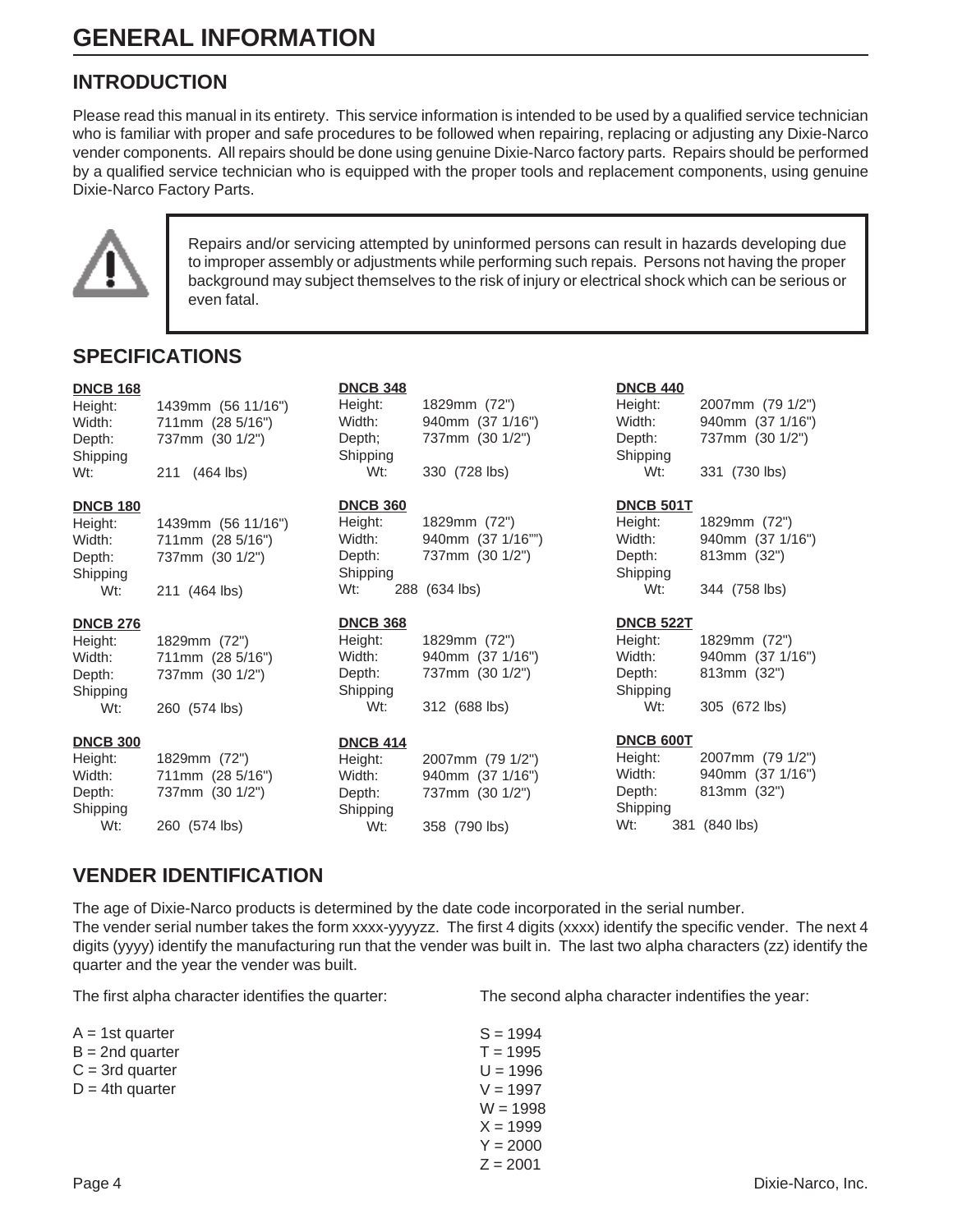The Dixie-Narco SIID can and bottle vender is designed utilizing the latest technology. The SIID Electronic Vender features a highly sophisticated, microcomputer based control system and is designed to meet the growing need for accountability, multi-pricing, programmability, and system diagnostics in can vending equipment. Along with these functions, DEX/UCS-communications to a hand-held computer is available to provide the ability to measure each vending location for product performance, vender performance, and accessing accounting data. This data can be used to maximize the efficiency of routes for servicing venders. DEX communications also provides the bottler security for the integrity of the "cash in" versus the "product sold". The vender design provides the flexibility required for the changing beverage industry as well as dependable performance for many years.

This manual will assist with proper vender installation and set-up. Please read this manual carefully and become familiar with the SIID Vender before placing the vender on location.

# **RECEIVING INSPECTION**

After receiving the vender, inspect it for any shipping damage. If there is any damage have the driver note the damage on the bill of lading and notify Dixie-Narco. Although the terms of sale are FOB shipping point, which require the consignee to originate shipping damage claims, Dixie-Narco will gladly help if you must file a claim.

# **UNPACKING THE VENDERS**

Remove the stretch wrap and top cover from the vender. If flavor labels were shipped with your vender they will be affixed to the back of a vender in the shipment or in the cash box.



DO NOT STORE THE VENDER OUTSIDE WITH THE STRETCH WRAP ON. THIS COULD CAUSE THE STRETCH WRAP TO BOND TO THE VENDER'S SURFACE, WHICH COULD DAMAGE THE FINISH.

Remove the shipping boards from the bottom of the vender. The shipping boards are attached by the leveling legs.Use a 1-1/2" "socket-type" wrench to unscrew the leveling legs and remove the shipping boards. Be sure to replace the legs after removing the shipping boards.

To open the vender, locate the door lock keys that are secured inside the coin return cup. After unlocking the door, rotate the "T"-handle counter-clockwise until the door can be opened. Once inside, check the coin box on the door for any additional parts, pricing labels, or information concerning factory equipped accessories. Check the "T" handle for proper alignment and locking functions. Check the lamps for proper installation.



ENSURE THAT POWER IS DISCONNECTED FROM THE VENDER OR THAT THE POWER INTERRUPT SWITCH (IF PROVIDED) IS NOT DEFEATED BEFORE INSPECTING OR REPLACING THE LAMPS. FAILURE TO COMPLY WITH THESE INSTRUCTIONS MAY SUBJECT THE USER TO THE RISK OF INJURY OR ELECTRICAL SHOCK, WHICH CAN BE SERIOUS OR FATAL.

# **ELECTRIC POWER NEEDED**

Refer to the cabinet serial number plate to determine the proper voltage and frequency the machine requires (domestically this requirement is 115 Volts, 60 Hertz). Domestic venders will operate properly at +/- 10% of the specified voltage. For domestic models this is between 103 volts and 127 volts. The cabinet serial plate also indicates the amperage of the vender. Single phase, alternating current is required. The vender must be plugged in its own properly rated circuit with its own circuit protection (fuse/circuit breaker).

DO NOT USE AN EXTENSION CORD.

# **GROUND THE VENDER**

The vender is equipped with a three wire power supply cord and MUST be plugged in a properly grounded outlet.



DO NOT REMOVE THE GROUND PIN OR IN ANY WAY BYPASS THE GROUNDING OF THE VENDER.

If the outlet will not accept the power cord plug, contact an electrician to install a proper AC outlet.



FAILURE TO COMPLY WITH THESE INSTRUCTIONS MAY SUBJECT THE USER TO THE RISK OF INJURY OR ELECTRICAL SHOCK THAT CAN BE SERIOUS OR FATAL.

Dixie-Narco, Inc. Page 5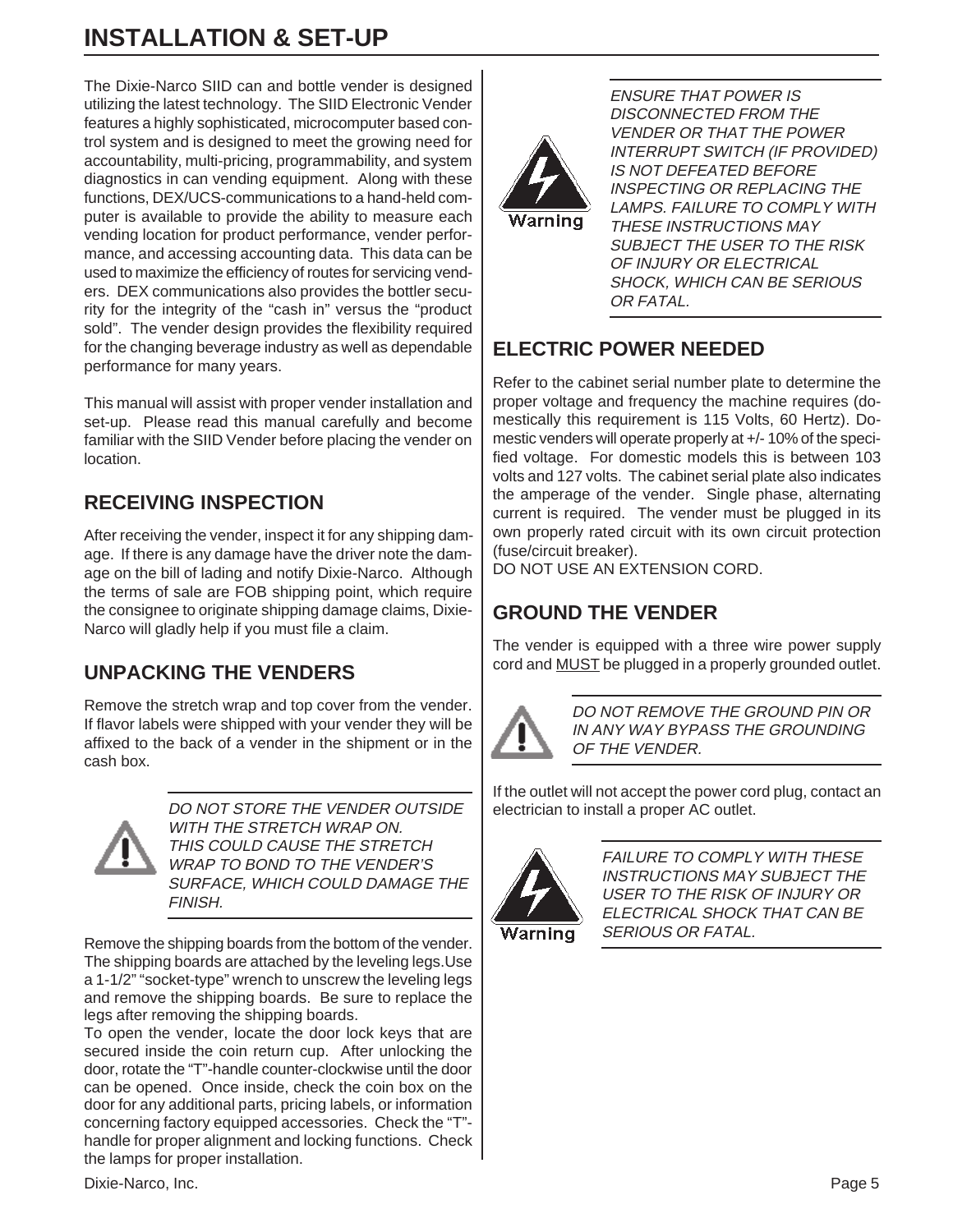# **COIN CHANGERS & OTHER ACCESSORIES**

# **COIN CHANGERS**

The SIID vender must have a coin changer installed. If the coin changer and other accessories are not factory installed refer to the instructions received from the manufacturer of the coin changer and other accessories for proper set-up and installation.

The SIID vender will support the following coin changers:

•Micro-Mech/Controller 110 V (12 pin) Changers (Domestic) Mars TRC 6000 Coinco 9300L Maka USPX001 •Micro-Mech Controller 24 V (15 pin) Changers (Domestic) Mars TRC 6010 XV Coinco 9302LF

DO NOT USE 24 V (12 PIN) CHANGERS.



USE OF 24 V (12 PIN) CHANGERS WILL CAUSE DAMAGE TO ELECTRONICS PACKAGE AND CHANGER.

•Multi-Drop Coin Mech (Domestic) Coinco 9302GX Mars TRC6510 •L+ Coin Mech (International)

# **INSTALLING A COIN CHANGER**

Hang the coin changer on its mounting plate and secure it by tightening the three securing screws. Plug the coin changer into the 15 pin Jones socket or the 6 pin socket for MDB changers in the vender. The 15 pin Jones socket is designed to accept the 12 pin plug used on 110 V controller style coin changers.



POWER MUST BE REMOVED FROM THE DOOR BEFORE PLUGGING IN THE COIN CHANGER OR THE COIN CHANGER MAY NOT POWER ON PROPERLY. IF A BILL ACCEPTOR IS BEING USED, THE BILL ACCEPTOR MUST BE INTERFACED TO THE SIID CONTROL BOARD.

After restoring power, manually load the coin changer coin tubes with at least 10 coins each. Following the programming instructions for the SIID Vender, program each selection for its own vend price. A price of \$0.00 is free vend. After the pricing is set return the vender to its operate mode either by closing the door or pulling the door closed switch out. "Prime" the coin changer by making a correct change transaction.

**Note:** If using a Mars TRC-6000 coin changer, function switch #4 in the coin changer must be set in the off position (down).

# **BILL ACCEPTORS**

The SIID vender may optionally have a bill acceptor installed. If a bill acceptor is not factory installed a bill acceptor interface harness must be ordered from Dixie-Narco. Refer to the chart below:

\* Also requires parts from acceptor manufacturer.

Note: Whenever the door interlock switch is in the center position (service mode enable), the bill acceptor will be inhibited. The bill acceptor will be inhibited even if the service mode time out has occurred and the vender has been restored to normal operation.

| <b>Acceptor</b>               | Pepsi-Cola &<br><b>Other Venders</b> | Coca-Cola<br><b>Venders</b>   |
|-------------------------------|--------------------------------------|-------------------------------|
| Ardac USA                     | 804,909,720.01<br>(Lo Level)         | 804,909,720.01<br>(Lo Level)  |
| Mars VFM-1 & VFM-3            | *804,909,720.01<br>(Lo Level)        | *804,909,720.01<br>(Lo Level) |
| Mars VN2XX1                   | *804,909,720.01<br>(Lo Level)        | *804,909,720.01<br>(Lo Level) |
| Mars VN2XX2                   | *Multidrop Bus                       | *Multidrop Bus                |
| Maka NB-10L-200               | 804,909,760.01<br>(Hi Level)         | *804,909,760.01<br>(Hi Level) |
| Coinco/Rowe CBA-2<br>\$1 Only | *804,909,750.01<br>(Hi Level)        | 804,909,750.01<br>(Hi Level)  |
| Rowe CBA-2<br>\$1 & \$5 (UBA) | *804,909,750.01<br>(Hi Level)        | *804,909,750.01<br>(Hi Level) |
| Coinco BA-30                  | *804,909,790.01<br>(Hi Level)        | *804,909,790.01<br>(Hi Level) |
| Coinco BA-30                  | *Multidrop Bus                       | *Multidrop Bus                |

\*ALSO REQUIRES PARTS FROM ACCEPTOR MANUFACTURER.

# **OTHER ACCESSORIES**

The SIID Vender is capable of interfacing to Debit Card and Data Recording systems. At this time only a few such accessories have been tested by Dixie-Narco. If such accessories are to be used check with either Dixie-Narco or the accessory manufacturer about physical and electrical compatibility before attempting to interface such accessories to the SIID Vender.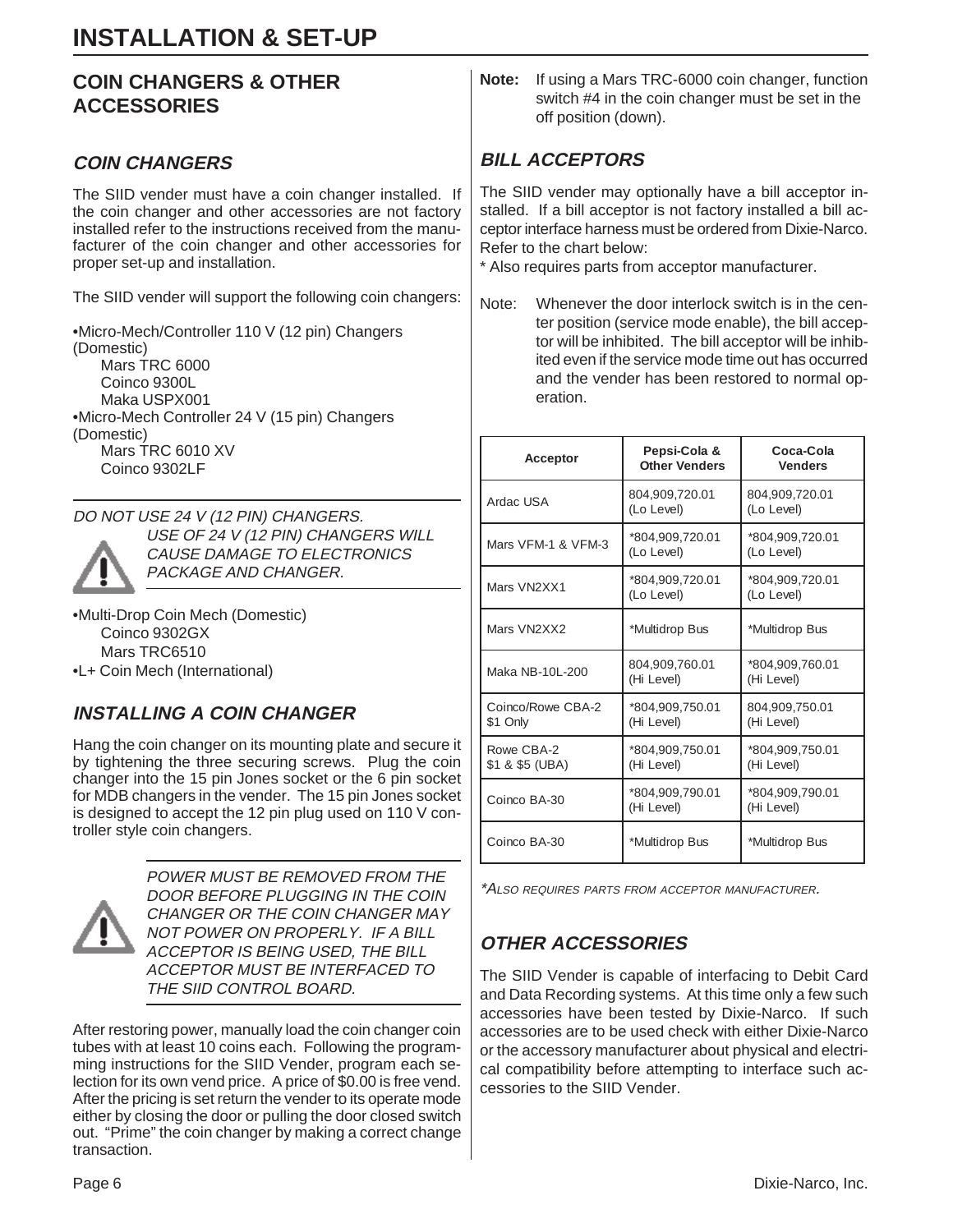# **PLACING THE VENDER ON LOCATION**



DO NOT TRANSPORT THE VENDER TO OR FROM THE LOCATION LOADED WITH PRODUCT. DAMAGE TO THE VENDER MAY RESULT.

The vender must be located on a solid, flat, and level surface. The vender must be positioned close enough to an electrical outlet that an extension cord is not required. If securing the vender to the floor or wall is required, call the Dixie-Narco Factory Service Department or your Dixie-Narco Representative for suggestions.

# **LEVEL THE VENDER**

When the vender is level the door can be opened to any position and it will not move by itself. Open the door to several different positions before deciding the vender is level.

Make sure that all of the leveling legs are touching the floor. If you cannot level the vender, select another location. Do not place any objects under the machine.

# **DANGER**

**THE VENDER MUST BE PROPERLY LOCATED AND LEVELED TO MINIMIZE THE RISK OF INJURY OR DEATH FROM TIPPING IN THE EVENT OF USER MISUSE OR VANDALISM.**

### **SPACE THE VENDER**

Do not block the rear of the vender. Keep the vender 4 inches (10 cm) from the wall to insure adequate airflow to the condenser and compressor. At the front of the vender, make sure that nothing obstructs the air intake at the bottom of the main door. At the rear of the vender, make sure nothing obstructs the air exhaust at the bottom of the cabinet.

# **LOADING THE VENDER**

All SIID Venders are shipped ready to vend 12 oz. cans unless another package was specified at the time the vender was ordered from the factory. If a package other than a 12 oz. can is to be vended, contact a Dixie-Narco Factory Service Representative or refer to the proper technical bulletin for spacer settings and shims.

# **INITIAL LOADING**

Oscillators must be in the extreme left or right position to insure proper loading. When loading wide columns, the first row of cans should be loaded on the bottom bar of the oscillator. The second row of cans must be loaded on the top bar of the oscillator. Always load complete rows; do not load only to the back or only to the front of the column. Rotors must be in the "cup" position to receive the first cans. When loading narrow columns lay the rows in the column until the column is full.

Do not fill the columns to the top of the cabinet. Allow approximately 3 inches at the top of the column because the can stack will move up and down in the column during the vend cycle. Correct loading will prevent service calls and insure proper vending.

After loading a vender for the first time, test vend each selection with money until the first can is delivered. This will ensure that the vender is loaded and working properly.

TO INSURE PROPER AIRFLOW THROUGH THE EVAPORATOR, DO NOT PLACE CANS OR OTHER FOREIGN OBJECTS IN THE BOTTOM OF THE TANK.

# **INSTALLING FLAVOR CARDS**

The flavor cards may be inserted one of two ways:

1.) In the select buttons:

Swing the coin changer mounting plate away from the outer door, exposing the back of the select buttons. The flavor cards are inserted in the back of the select buttons from either side.

#### **or**

2.) In the flavor card carrier:

Swing the coin changer mounting plate away from the outer door, exposing the back of the select panel. Remove the flavor card carrier. Ensure the flavor cards are placed in the select button flavor card carrier position that corresponds to the column in which the product is loaded.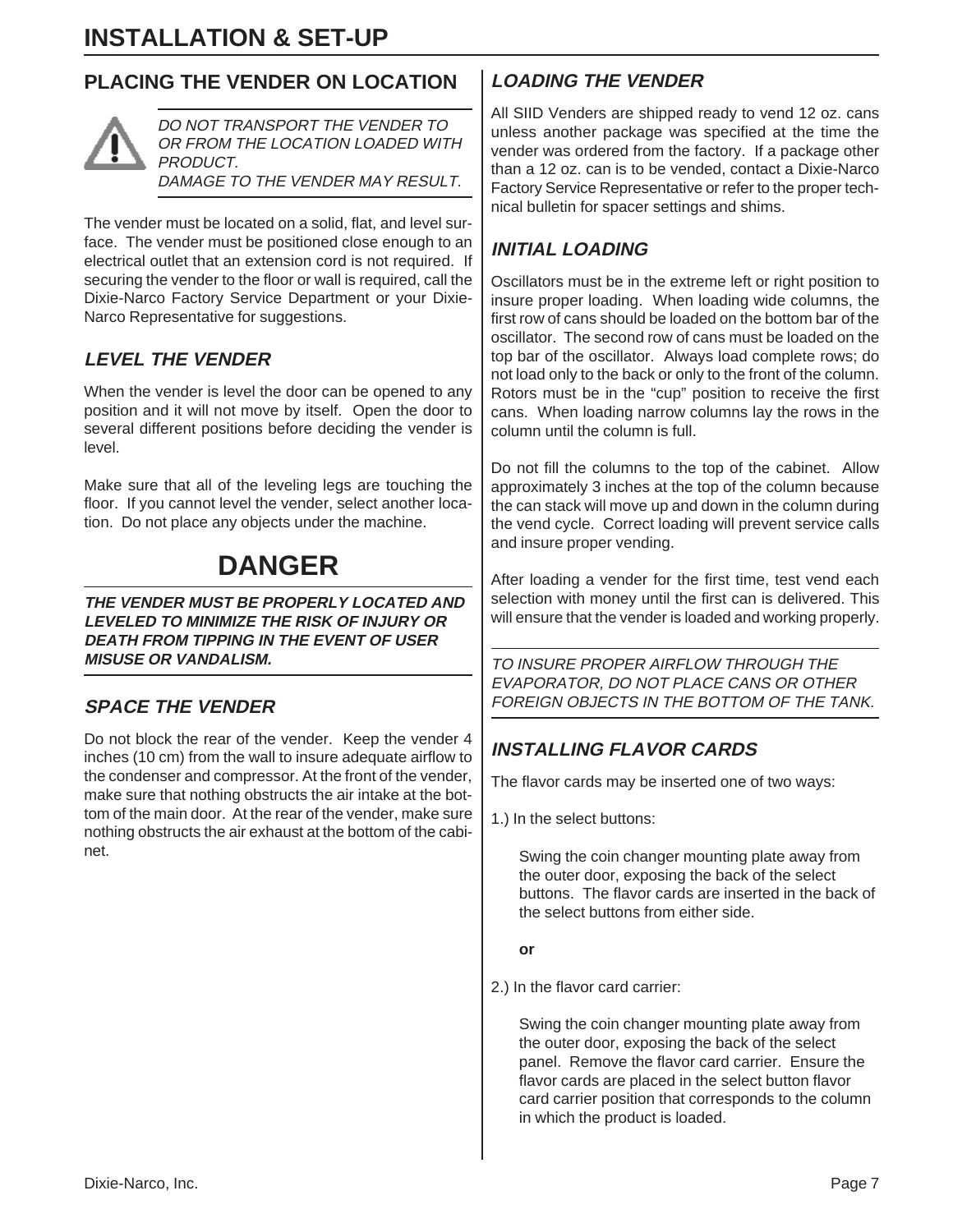# **SIID HARDWARE CONFIGURATION**

The hardware configuration for the SIID Controller consists of a main control board and a display board. The select panel consists of low voltage switches. Sold-out indicators have been eliminated in the SIID. The select switches interface directly to the main controller.

The motors used on the stack continue to be 115 VAC. The vend switches and sold-out switches are low voltage. There is only one vend switch per motor and one sold-out switch per column. The motors, vend switches, and soldout switches directly interface to the main controller board. Each motor is independently controlled to provide the maximum flexibility for space to sales. The Main Controller supports up to 10 motors and 10 selections.

The Main Controller consists of one board. It consists of all the intelligence, memory, switch interfaces, stack interface (motors, vend switches, and sold-out switches), and peripheral interfaces which include coin changers, dollar bill validators, DEX interface and debit systems.

The DEX interface supports both an internal connection as well as an external connection. The interconnect is a 1/4" phono jack as specified and approved by NAMA. All electrical specifications, protocols, and baud rates are identified in the specification.

The door switch is included to determine door accesses. A service switch is located on the main controller board to access accounting data, programming features, and access diagnostic features through the front select panel.

A real time clock (RTC) with battery backed memory is provided so memory can be maintained during power failures. The life expectancy is 5 years shelf life and 10 years operational. The real time clock is displayed in military time (24-hour clock). The RTC is used for time stamping door closures, power outages, limited access, and selective discount pricing.

The intelligence of the Main Controller is an Intel 80C32 microprocessor. A minimum of 128k of EPROM and 8k of RAM (battery backed) is provided.

Early Display Boards consisted of four, seven segment LEDs to provide alpha-numeric characters. Current Display Boards consist of four, fourteen segment LEDs to provide clearer alpha-numeric characters. Also, the exact change indicator consists of an LED.

# **FEATURES**

The following is a description of all the features of the SIID.

#### **DEX Compatible Hand-held Interface**

The vending industry (NAMA) has established an audit data protocol which is defined by DEX (Direct Exchange Of Data) and UCS (Uniform Communications Standards). This interface is a direct connect as defined by the specification. The SIID has provisions for an internal and external connection. The external connection provides a limited amount of information.

The internal connection provides the full capability of DEX/ UCS. These capabilities include full audit of interval and historical data, system programming, diagnostics, and limited access.

#### **10 Column Stack Compatible**

The SIID Controller is capable of driving up to 10 stack motors independently. The motors are 110 VAC. The vend switches and sold-out switches are low voltage, gold cross-point switches. The interface for the cam position and empty detection is located on the controller board.

#### **Low Voltage Select Panel**

The select panel consists of gold cross-point switches. The interface circuitry is located on the controller board. The controller board supports up to 10 selections.

#### **Programmable Space-To-Sales**

Programmable space-to-sales allows columns to be assigned to select buttons. Columns are dispensed evenly when more than one column is assigned to a select button or group of select buttons.

#### **Select Panel Controller Programming or Hand-held Controller Programming**

The SIID vender has the capability to be programmed through the select panel. The SIID vender can also be programmed through the DEX port with the same handheld device used to access the accounting data.

### **LED Display (Light Emitting Diodes) Optional LCD Display (Liquid Crystal Diodes)**

Early displays consist of 4 characters utilizing 7 segment LEDs for each character to provide a true alpha-numeric display. Current display boards consist of four, fourteen segment LEDs to provide clearer alpha-numeric characters. The display is implemented on its own printed circuit board.

#### **Sold Out Message/Selection**

Each selection is supported by a sold-out message. When a given selection is sold-out and that selection is pressed, "SOLD Out" will scroll across the display.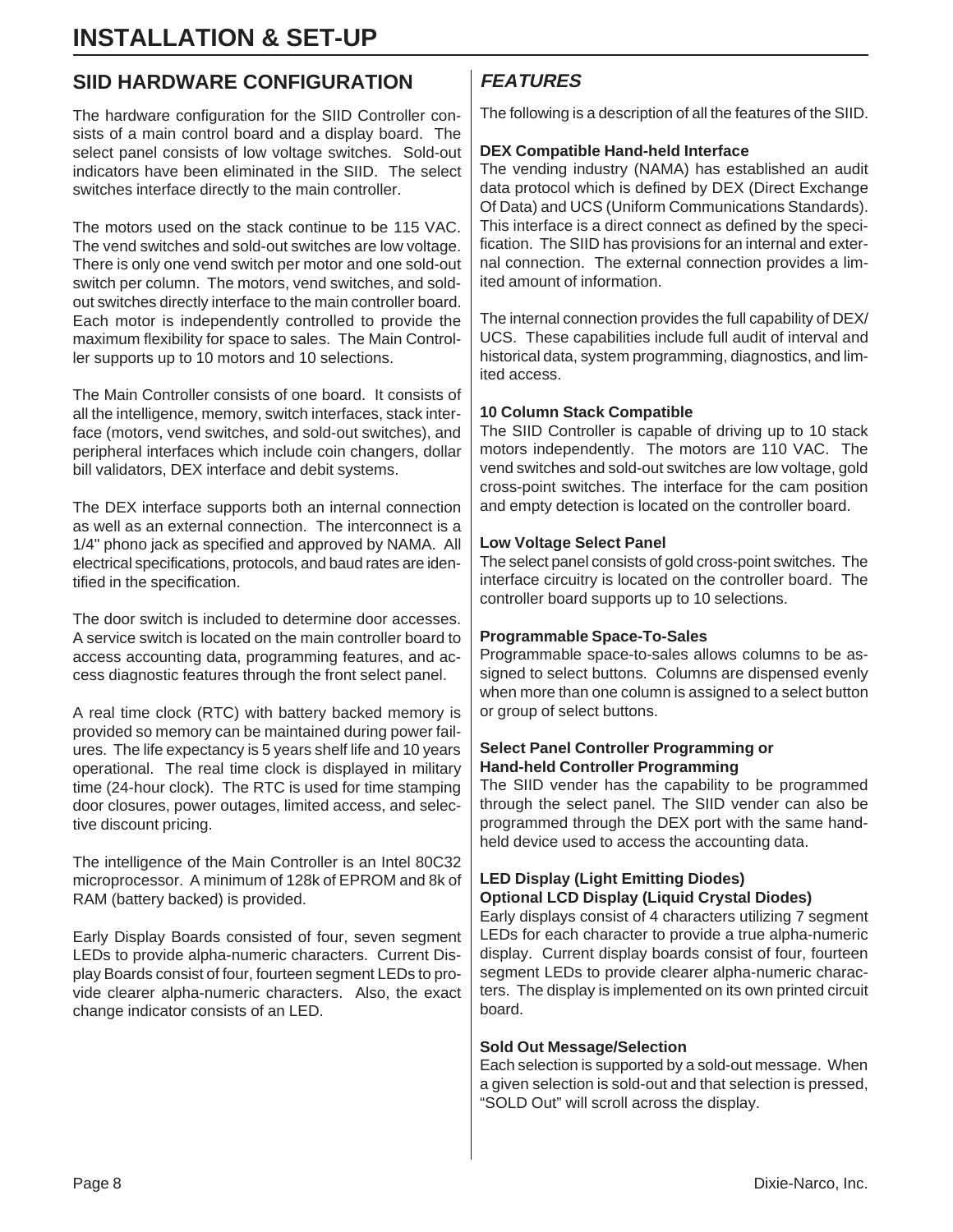### **Price Displayed when Selection is pressed**

The operation of the vender in the ready mode provides the customer the price of any selection when that particular select button is pressed. If all selections are set at the same price in primary set price and the same price in secondary set price, the vend price is displayed at all times on the display.

#### **Single Price/Multi-Price via Select Panel or Handheld**

Prices for each selection are programmed either through the front select panel or through the DEX handheld device. For single price configuration, each selection must be programmed for the same price.

### **Accounting Data Provided**

The accounting features are accessed through the front select panel. These include (**HD)** historical data, which is not resettable, and (**RD)** resettable data, which is resettable.

- (HD) Historical Data Includes the total cash collected by the vender, the total number of vends by the vender and the number of vends by each selection.
- (RD) Resettable Data Includes the total cash collected since the last counter reset, the total number of vends since the last counter reset, the number of vends by each selection since the last counter reset and allows the resettable data to be zeroed.

The types of data that can be retrieved via the DEX interface to a hand-held device is addressed in the SIID Audit Features section.

# **Limited Access on Selection (Time, Days, Price)**

The limited access feature allows each selection to be inhibited with respect to time and selected days of the week. Also, prices of selections can be altered (Happy Hour) with respect to time and selected days of the week.

# **Multiple Coin Changer Interfaces**

The SIID Controller supports the following coin changer interfaces.

- A) MC5000 Micro Mech/Controller (USA)
- B) MDB Multi-Drop Specification (USA)
- C) L+ Coinco Micro Mech Equivalent (International)

# **Low-Level/Hi-Level/MDB Bill Validators**

Ardac USA, Mars VFM-1, VFM-3 and Mars VN2000 Series, Maka, Coinco/Rowe CBA-2 (\$1 only), Rowe CBA-2 \$1 and \$5 (UBA), and Coinco BA-30 Bill Validators interface to the SIID Controller. Also, validators which interface to the new MDB (Multi Drop Bus) specification should also be compatible, but have not been tested and approved as of this publication. If a bill acceptor is not factory installed, an interface harness will need to be ordered from Dixie-Narco, and/or the bill acceptor manufacturer.

### **Verifone/Debitek Card Compatible**

The SIID is capable of interfacing to Debit Card and Data recording systems. At this time only a few such accessories have been tested by Dixie-Narco. If such accessories are to be used check with either Dixie-Narco or the accessory manufacturer about physical and electrical compatibility before attempting to interface such accessories to the SIID vender. The SIID supports any Debit Card/ Data Recording manufacturer's systems that meet NAMA II protocol.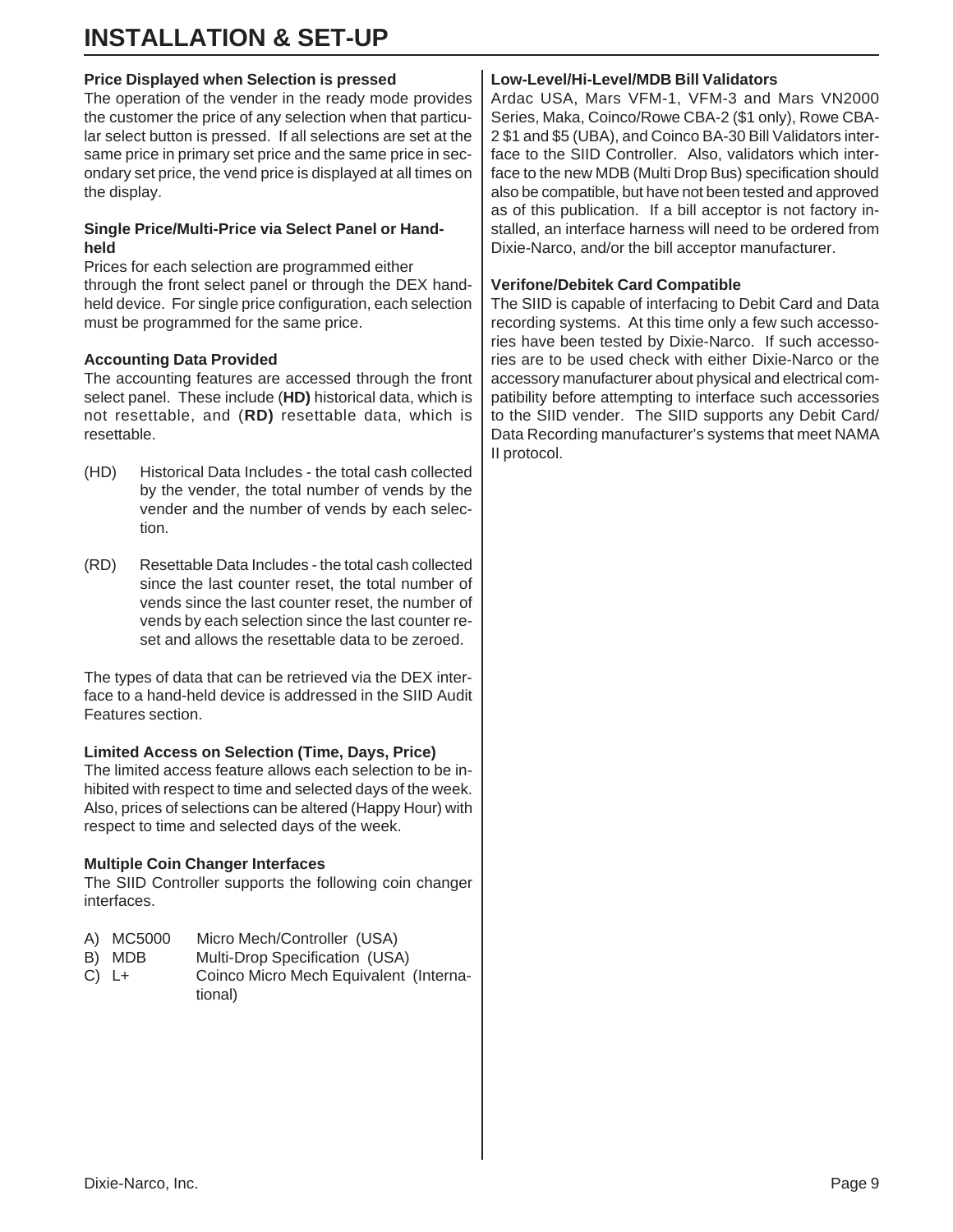# **SIID AUDIT FEATURES**

The SIID provides two methods of accessing audit data. A limited amount of audit information is available in the system set-up/audit menu. More extensive audit information is accessible electronically.

# **SYSTEM SET-UP/AUDIT MENU**

Six types of audit data are available in the system set-up/ audit menu: Historical Data **(HD)** which includes total cash collected, total vends and the total number of vends by each selection; Resettable Data **(RD)** which includes total cash collected since last counter reset, total vends since last counter reset and total number of vends by each selection since last counter reset.

The audit data is accessed by pressing the system set-up/ audit switch. The display shows **"HD"**. Pressing select button "1" displays the total cash collected by the vender. Pressing select button "2" displays the total vends by the vender. Pressing select button "3" displays the total number of vends by each selection. Each selection is automatically scrolled across the display. Pressing select buttons "1" and "2" simultaneously will move to the next function. The display will show "**RD**". Pressing select button "1" displays the total cash collected since the last counter reset. Pressing select button "2" displays the total vends since the last counter reset. Pressing select button "3" displays the total number of vends by each selection since the last counter reset.

# **ELECTRONIC ACCESS**

A much more extensive amount of audit information is accessible electronically. It is retrieved with a portable data collection device and typically loaded in a computer at a central location. The data can then be tracked with a data base, for preparing route stocking lists, tracking cash flow, doing inventory control and other tasks. Data collection devices are available from several sources including: Norand, Fujitsu, Panasonic, Telxon, Verifone and Mars. Dixie-Narco currently collects data with a PC program running on a portable notebook computer.

The SIID uses the DEX/UCS protocol as the method of exchanging data with the portable data collection device. DEX/UCS was formally adopted as the standard method of collecting audit data for the vending industry by the National Automatic Merchandising Association (NAMA) in April of 1991. DEX/UCS has been used in related industries since 1989. It was developed by the Arthur D. Little Company and is administered and maintained by the Uniform Code Council (UCC). The NAMA Vending Electronics Standardization Committee developed and published a comprehensive set of data records relevant to the vending industry. The SIID reports the portion of these related to this specific machine design. The current list of records and their usage by the SIID follows.

DEX stands for Direct Exchange of data, which means there is a hard-wired connection between the two systems exchanging data. This is done by inserting a  $\frac{1}{4}$  inch phone plug on the portable data collection device in a jack mounted on the SIID. Inserting the plug automatically initiates the exchange of data, which takes several seconds. No other machine functions are available while the exchange is taking place. The operator is told that the exchange is taking place by the display of the message "DEX IN PROGRESS". Most of the data records are reported in both an interval and historical format. The historical values represent a total of the values since the machine shipped from the factory. The interval values are the data collected since the last time it was collected electronically.

The following types of audit data are accessible electronically:

Machine Identity Information Date and Time of Interrogation Cash Sales Summary Cash Input and Output Summary Product Sales Information Machine Configuration Events: Door Openings Interrogations Programmable Access Limits Time of Day Discounts

In addition to retrieving audit data, every machine configuration parameter that can be programmed in the service menu can be programmed electronically via the DEX port.

The following types of data can be configured electronically:

Machine Identity Date and Time Price and Product Information Space to Sales Limited Access Control Parameters Time of Day Discounts Control Parameters Escrow Mode \*

\* Escrow mode cannot be transferred with the Norand Device.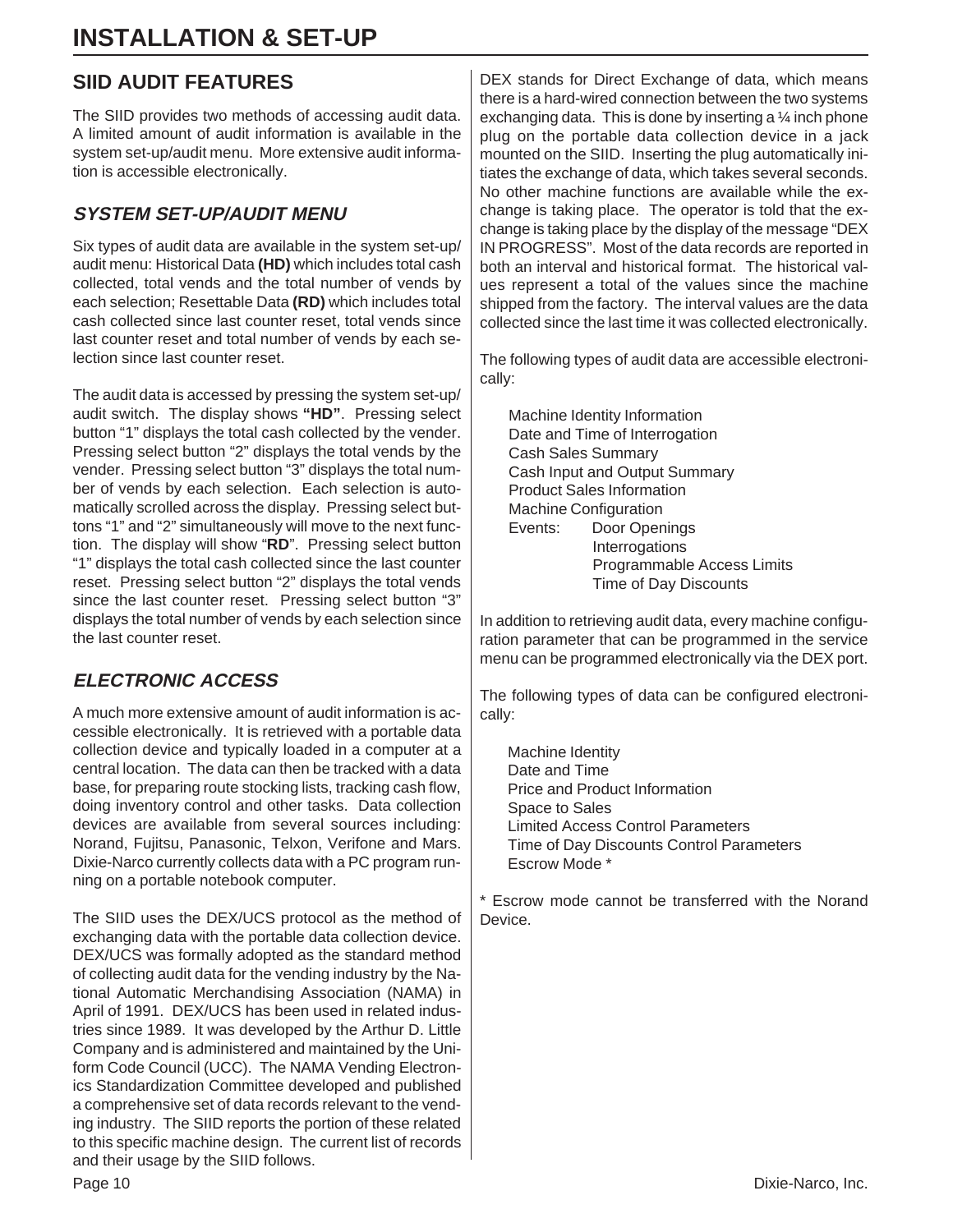#### **SAMPLE SIID CONFIGURATION & ACCOUNTING REPORT**

#### **Vender Identification:**

| Serial Number:   | 1234-6132BR             |
|------------------|-------------------------|
| Model Number:    | DNCB501T SIID           |
| Location:        | NAMA SHOW - CHICAGO, IL |
| Asset Number:    | 362436                  |
| $#$ of Columns:  | 8                       |
| # of Selections: | я                       |

#### **Significant Events:**

|                     | <b>RECENT</b> | <b>HISTORICAL</b> |
|---------------------|---------------|-------------------|
| Door Openings:      | 2             | 12                |
| Power Outages:      |               |                   |
| Total Vends:        | 10            | 213               |
| <b>Total Sales:</b> | \$7.50        | \$159.75          |

#### **Vender Configuration:**

Coin Mechanism: MICRO MECH Escrow Mode: ESCROW TO SELECT / dollar bill escrow

|                                       | <b>SELECTION PRICE(\$)</b>               |                     | <b>HHPRICE(\$) DESCRIPTION</b> |                  |
|---------------------------------------|------------------------------------------|---------------------|--------------------------------|------------------|
| 1                                     | 0.75                                     | 0.50                | Cola                           |                  |
| $\mathbf 2$                           | 0.75                                     | 0.50                | Cola                           |                  |
| 3                                     | 0.75                                     | 0.50                | Cola                           |                  |
| 4                                     | 0.75                                     | 0.50                |                                | Apple Juice      |
| $\begin{array}{c} 5 \\ 6 \end{array}$ | 0.75                                     | 0.50                | Diet Cola                      |                  |
|                                       | 0.75                                     | 0.50                | Diet Cola                      |                  |
| $\overline{7}$                        | 0.75                                     | 0.60                | Tea                            |                  |
| 8                                     | 0.75                                     | 0.60                | Water                          |                  |
|                                       | <b>Space to Sales Configuration:</b>     |                     |                                |                  |
| Selections:                           |                                          | <b>Columns</b>      |                                |                  |
|                                       | $\overline{2}$<br>$\mathbf{1}$           | 3<br>$\overline{4}$ | 5<br>6                         | 7 8              |
| 1 Cola                                | $\mathsf X$                              |                     |                                |                  |
| 2 Cola                                | X                                        |                     |                                |                  |
| 3 Cola                                |                                          | $\mathsf X$         |                                |                  |
| 4 Apple Juice                         |                                          | X                   |                                |                  |
| 5 Diet Cola                           |                                          |                     | $\mathsf X$                    |                  |
| 6 Diet Cola                           |                                          |                     | $\sf X$                        |                  |
| 7 Tea                                 |                                          |                     |                                | $\sf X$          |
| 8 Water                               |                                          |                     |                                | $\mathsf X$      |
| <b>Limited Access:</b>                |                                          |                     |                                |                  |
| Days: S                               | M                                        | W<br>Τ              | Th                             | $\mathsf S$<br>F |
|                                       | X                                        | $\mathsf X$<br>X    | X                              | X                |
|                                       |                                          |                     |                                |                  |
|                                       | Times: 11:00 to 12:00 and 13:00 to 14:00 |                     |                                |                  |
| Selections:                           | 1 Cola                                   |                     |                                |                  |
|                                       | 2 Cola                                   |                     |                                |                  |
|                                       | 3 Cola                                   |                     |                                |                  |
|                                       | 5 Diet Cola                              |                     |                                |                  |
|                                       | 6 Diet Cola                              |                     |                                |                  |
|                                       |                                          |                     |                                |                  |
| <b>Happy Hour Times:</b>              |                                          |                     |                                |                  |
| Days: S                               | M<br>$\top$                              | W                   | <b>TH</b>                      | F<br>S           |
|                                       |                                          |                     |                                | $\mathsf X$      |
| Time:                                 | 08:30 to 17:30                           |                     |                                |                  |
|                                       |                                          |                     |                                |                  |
| Dixie-Narco, Inc.                     |                                          |                     |                                |                  |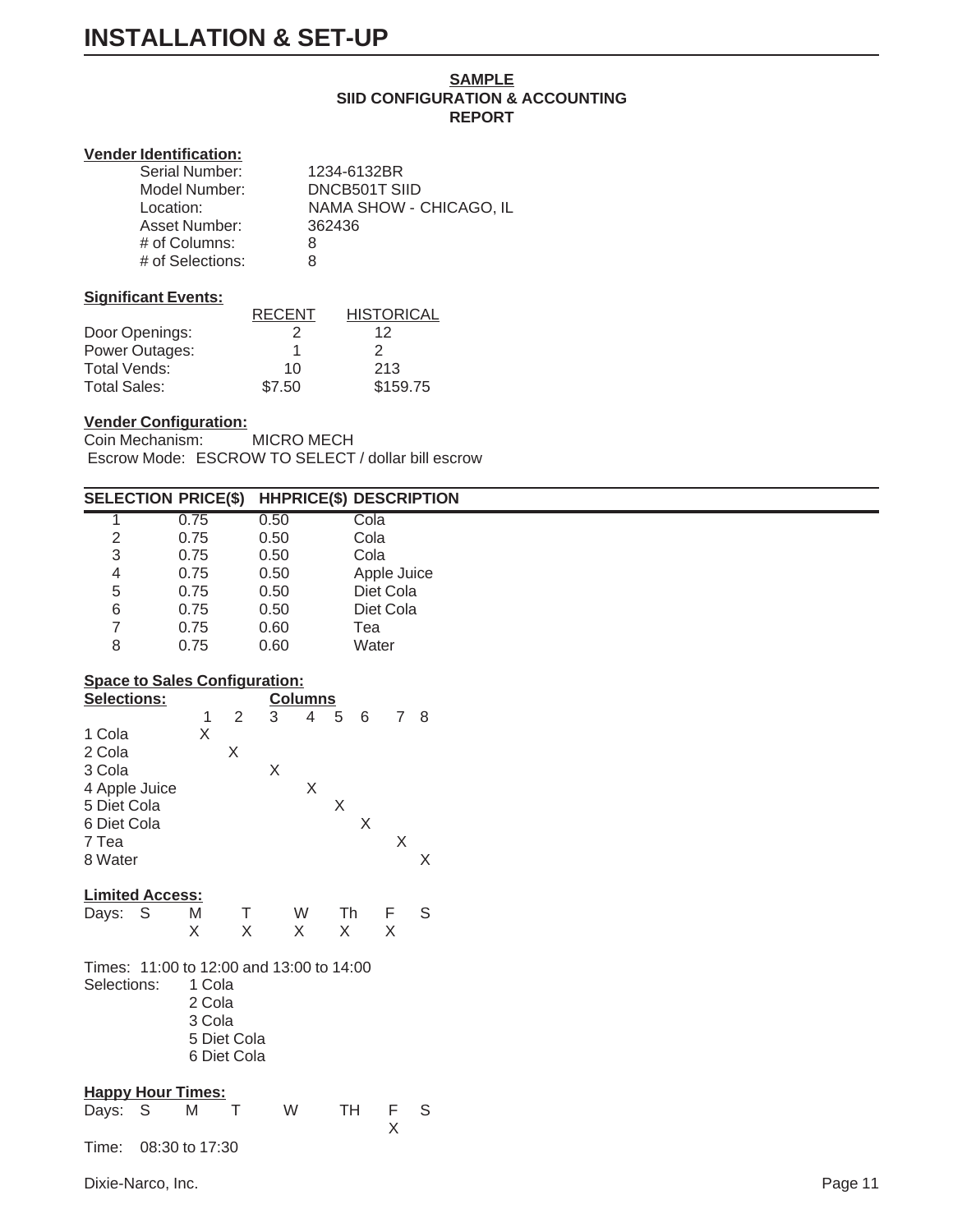# **Vender Accounting Summary:**

| <b>Selection</b> | <b>Vends</b> | Sales(\$) | <b>His. Vends</b> | His. SIs.\$ |
|------------------|--------------|-----------|-------------------|-------------|
| 1 Cola           | O            | 0.00      | 65                | 48.75       |
| 2 Cola           | 5            | 3.75      | 43                | 32.25       |
| 3 Cola           | 0            | 0.00      |                   | 5.25        |
| 4 Apple Juice    | 0            | 0.00      | 18                | 13.50       |
| 5 Diet Cola      |              | 0.75      | 20                | 15.00       |
| 6 Diet Cola      | 4            | 3.00      | 41                | 30.75       |
| 7 Tea            | 0            | 0.00      | 10                | 7.50        |
| 8 Water          | 0            | 0.00      | 9                 | 6.75        |
| <b>TOTAL</b>     | 10           | 7.50      | 213               | 159.75      |

# **HAPPY HOUR (hh) Accounting Summary:**

| <b>Selection</b> | hhven | $hhsal(\$)$ | hishhven | hishhsls |  |
|------------------|-------|-------------|----------|----------|--|
| 1 Cola           |       | 0.50        |          | 0.45     |  |
| 2 Cola           |       | 0.50        | 8        | 3.60     |  |
| 3 Cola           | 0     | 0.50        |          | 0.50     |  |
| 4 Apple Juice    | 0     | 0.50        |          | 0.00     |  |
| 5 Diet Cola      | 0     | 0.50        |          | 0.00     |  |
| 6 Diet Cola      | Ω     | 0.50        | 5        | 2.50     |  |
| 7 Tea            |       | 0.50        | 2        | 1.20     |  |
| 8 Water          |       | 0.50        | <u>0</u> | 0.00     |  |
| <b>TOTAL</b>     | 3     | 1.50        | 17       | 8.50     |  |

### **Vender Cash Accounting:**

| <b>BILLS &amp; COIN IN</b><br>Recent Hist.<br>7.50 159.75 | <b>COIN PAID OUT</b><br>Recent Hist.<br>19.50<br>3.50 | <b>CASH OUT MANUALLY</b><br>Recent Hist.<br>0.00<br>0.75 |
|-----------------------------------------------------------|-------------------------------------------------------|----------------------------------------------------------|
| <b>COIN TO BOX</b>                                        | <b>COIN TO TUBES</b>                                  | <b>BILLS IN</b>                                          |
| 4.75                                                      | 8.25                                                  | 108.00                                                   |
| 43.50                                                     | .75                                                   | 2.00                                                     |

### **Sold Out Activity:**

| <b>Selection</b> | <b>DATE</b>       | <b>TIME</b>         | <b>SELECTS ATTEMPTED</b>        |
|------------------|-------------------|---------------------|---------------------------------|
| 1 Cola           | $9 - 24 - 93$     | 1:32 <sub>pm</sub>  | 13                              |
| 2 Cola           | $9 - 25 - 93$     | 1:23 <sub>pm</sub>  | 12                              |
| 3 Cola           |                   | --------<br>_______ | _________<br>__________         |
| 4 Apple Juice    |                   | ------<br>_______   | ___________<br>------------     |
| 5 Diet Cola      | ------<br>_______ | --------<br>_______ | --------------<br>_____________ |
| 6 Diet Cola      | $9 - 26 - 93$     | 11:30am             | 5                               |
| 7 Tea            | ______            | --------<br>_______ | ---------<br>_____________      |
| 8 Water          | _______           | ________<br>_______ | _________<br>_____________      |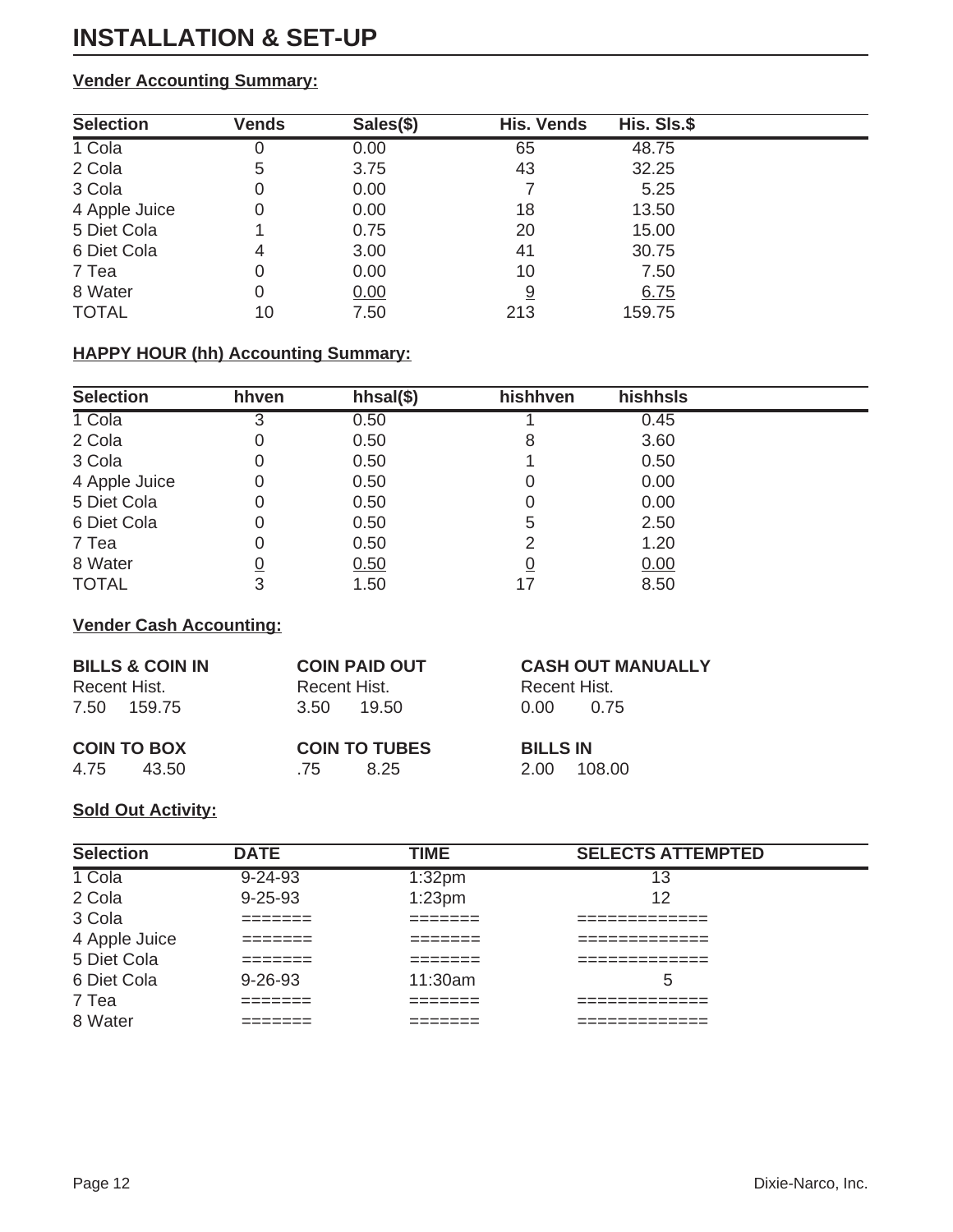# **PROGRAMMING THE SIID VENDER**

To program the SIID Vender enter the System Set-Up/Audit/Diagnostics Mode. Open the inner door and press the Service Switch on the control board. The display will read "HD". If the display reads 1.00 the door switch did not go to its center position or the switch is defective.

Note: The door switch has three positions. Fully in and fully out puts the vender in its normal mode. When the switch is in its center position the System Set-Up/Audit/Diagnostics Mode may be entered.

There is a time out for the service Mode. If no accounting or set-up functions are used for 2 minutes, the vender will return to its normal mode. After time out, the service switch on the control board must be pressed to re-enter the System Set-Up/Audit Mode.



- P9 Dex-Phono
- Sw1 Service Switch

P7 - Coin Mech P8 - Note Acceptor

P9 - Dex-Phono Sw - Service Switch

Dixie-Narco, Inc. Page 13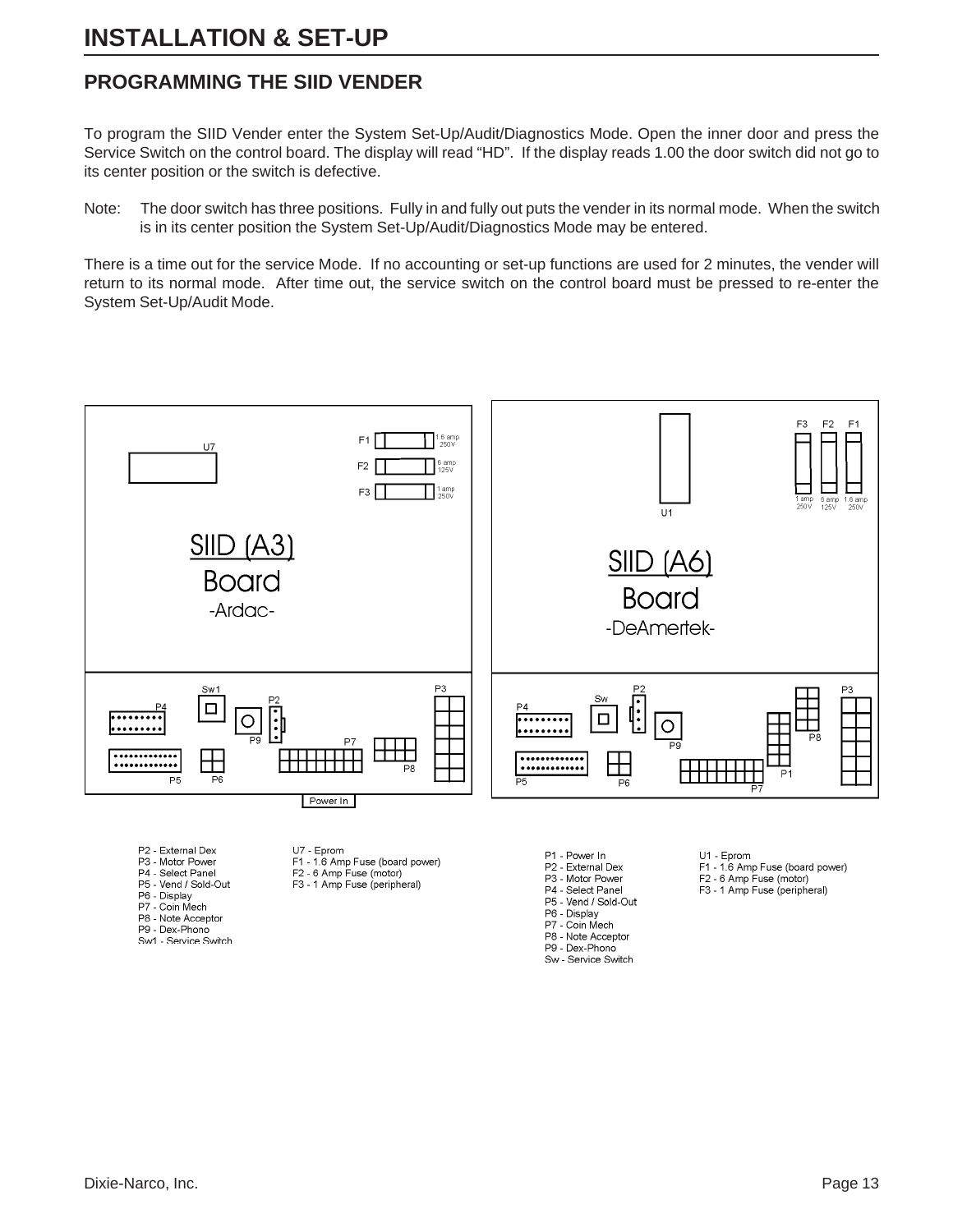# **SIID CONTROLLER PROGRAMMING 0773-6201CS & HIGHER**



**Horizontal** 



Side-By-Side

| $\mathbf{1}$            |  |
|-------------------------|--|
| $\overline{2}$          |  |
| $\overline{\mathbf{3}}$ |  |
| $\frac{4}{5}$           |  |
|                         |  |
|                         |  |
| 7                       |  |
| $\overline{\mathbf 8}$  |  |
|                         |  |

In-Line

The controller has two modes of operation: NORMAL and SYSTEM SET-UP/AUDIT/DIAGNOSTICS **MODE** 

# **NORMAL MODE:**

In normal mode, the display will show a decimal point. If the decimal is blinking, an error or problem has been recognized in the vender. When money is inserted, the display indicates the total amount of the deposit. The select buttons are used to select the product.

# **SYSTEM SET-UP/AUDIT/DIAGNOSTICS MODE:**

System set-up/audit/diagnostics mode is entered when the vender inner door is open and the service switch is pressed. The display will show a list of error codes for errors that have occurred since the door was last opened.

"JC-#" is a jammed column, "SS-#" is a select switch problem, and "EN-#" is an enable error (board component failure).To acknowledge an error, press any select button, at this time you will enter the menu. The display will show "HD" at this time. Some of the menu items have submenus.To move through the menus and sub-menus follow these instructions.

### TO MOVE THROUGH MENU:

Press select buttons 1 & 2 simultaneously to scroll down through the menu. While scrolling down through menu, release, press select buttons 1 & 2 simultaneously to scroll up through menu.

TO ENTER SUB-MENU: Press and hold select button 1 to enter a sub-menu.

#### TO EXIT SUB-MENU:

With "RTN" on display, press and hold select button 1 to exit a sub-menu.

#### TO EXIT SYSTEM SET-UP/AUDIT/DIAGNOSTICS MODE:

Closing the inner door or a two-minute inactivity time-out will exit the system set-up/audit/diagnostics mode.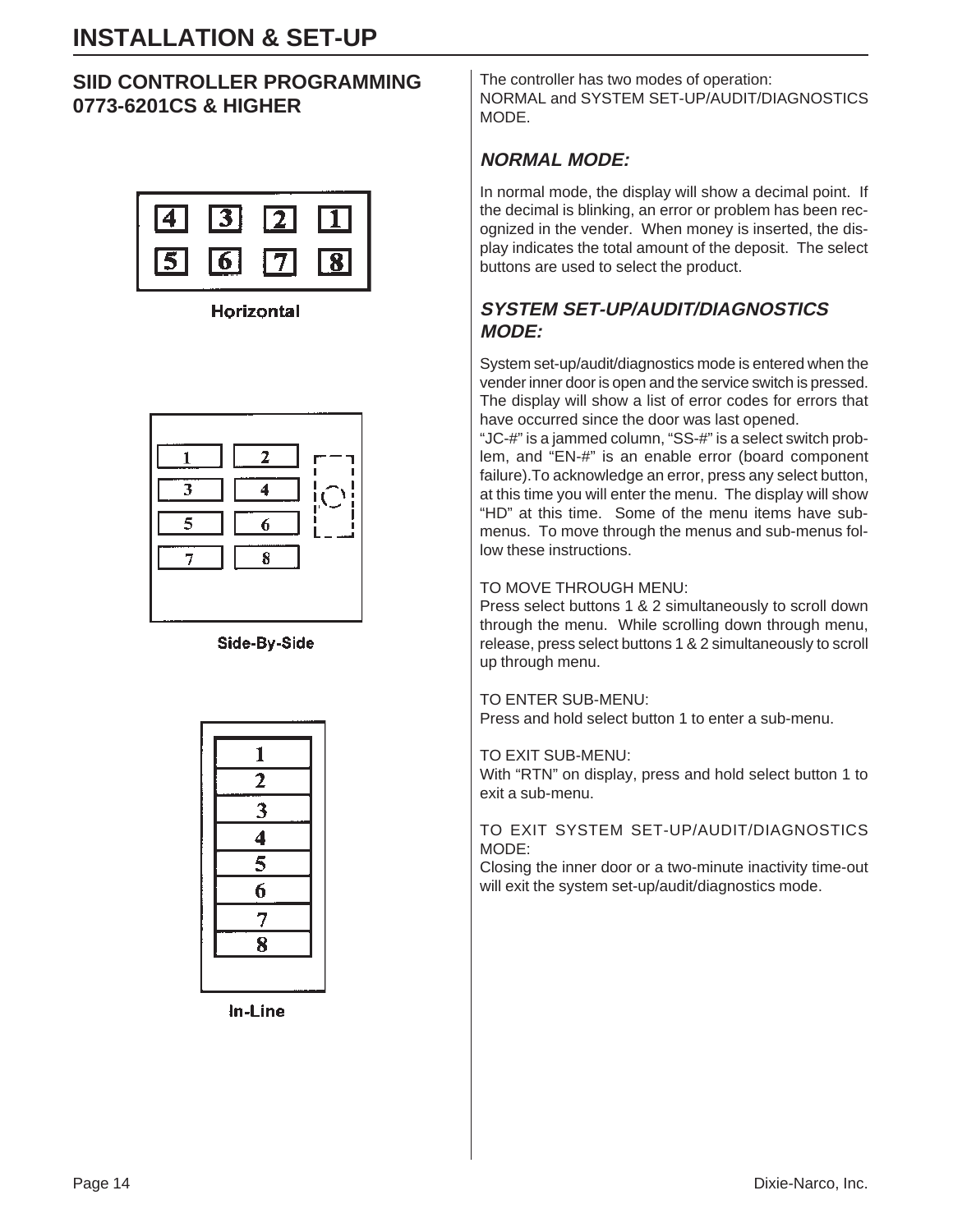# **FRONT PANEL PROGRAMMING SYSTEM SET-UP/AUDIT/DIAGNOSTICS MENU**

### **HD – HISTORICAL DATA**

This section shows the user the vender accounting over the life of the vender. Use the following select buttons to view the total sales in dollars, total number of vends and the total number of vends for each selection.

- Press Select Button 1: Shows the historical total cash sales for the life of the vender.
- Press Select Button 2: Shows the historical total number of vends.
- Press Select Button 3: Shows the historical number of vends by selection. Each selection automatically scrolls across the display.
- Press & hold select buttons 1 & 2 simultaneously to move to the next item on the menu.

### **RD – RESETTABLE DATA**

This section shows the user the vender accounting data since the time of the last counter reset. This data can be reset either from this menu or by a DEX interrogation.

- Press Select Button 1: Shows the total cash collected since the last counter reset.
- Press Select Button 2: Shows the total number of vends since the last counter reset.
- Press Select Button 3: Shows the total number of vends by selection since the last counter reset. Each selection automatically scrolls across the display.
- Press Select Button 4: This button zeros the resettable data described above. Hold button **"4"** for 5 seconds and "COUNTERS RESET" will be displayed. At this time all resettable data will return to "0".
- Press & hold select buttons 1 & 2 simultaneously to move to the next item on the menu.

# **S-P - SET PRICE**

This function is used to set the price of each selection. When a select button is pressed, the price for that selection will be displayed. If the button is held in the price will increment or decrement. To change from increment to decrement, release the select button and press it again. To set all selections for the same price: set desired vend price on select button #1, then simultaneously press and hold select buttons 3 & 4 for five seconds. This will change the vend price of all selections, both primary and secondary, to the price programmed to select button #1.

- Note: The SIID's multi-pricing capability allows you to set all selections to any price in the range of \$0.00 to \$99.95.
- Press & hold select buttons 1 & 2 simultaneously to move to the next item on the menu.

### **C-D - COIN DUMP/COIN FILL MODE COIN DUMP:**

This section is used to dump coins from the coin mechanism while in "C-D" mode.

- Press & hold Select Button 1: Dump Nickels.
- Press & hold Select Button 2: Dump Dimes.
- Press & hold Select Button 3: Dump Quarters.
- Press & hold Select Button 4: Dump 4<sup>th</sup> tube in 4 tube changers.

#### **COIN FILL MODE**

This section is used to count coins loaded in the top (separator) of the coin mech. Insert coins in the top (separator) of the coin mech. The total value of the coins will be displayed. The coins will be counted in the DEX audit data and the SIID controller will know exactly how much change is in the coin mech.

• Press & hold select buttons 1 & 2 simultaneously to move to the next item on the menu.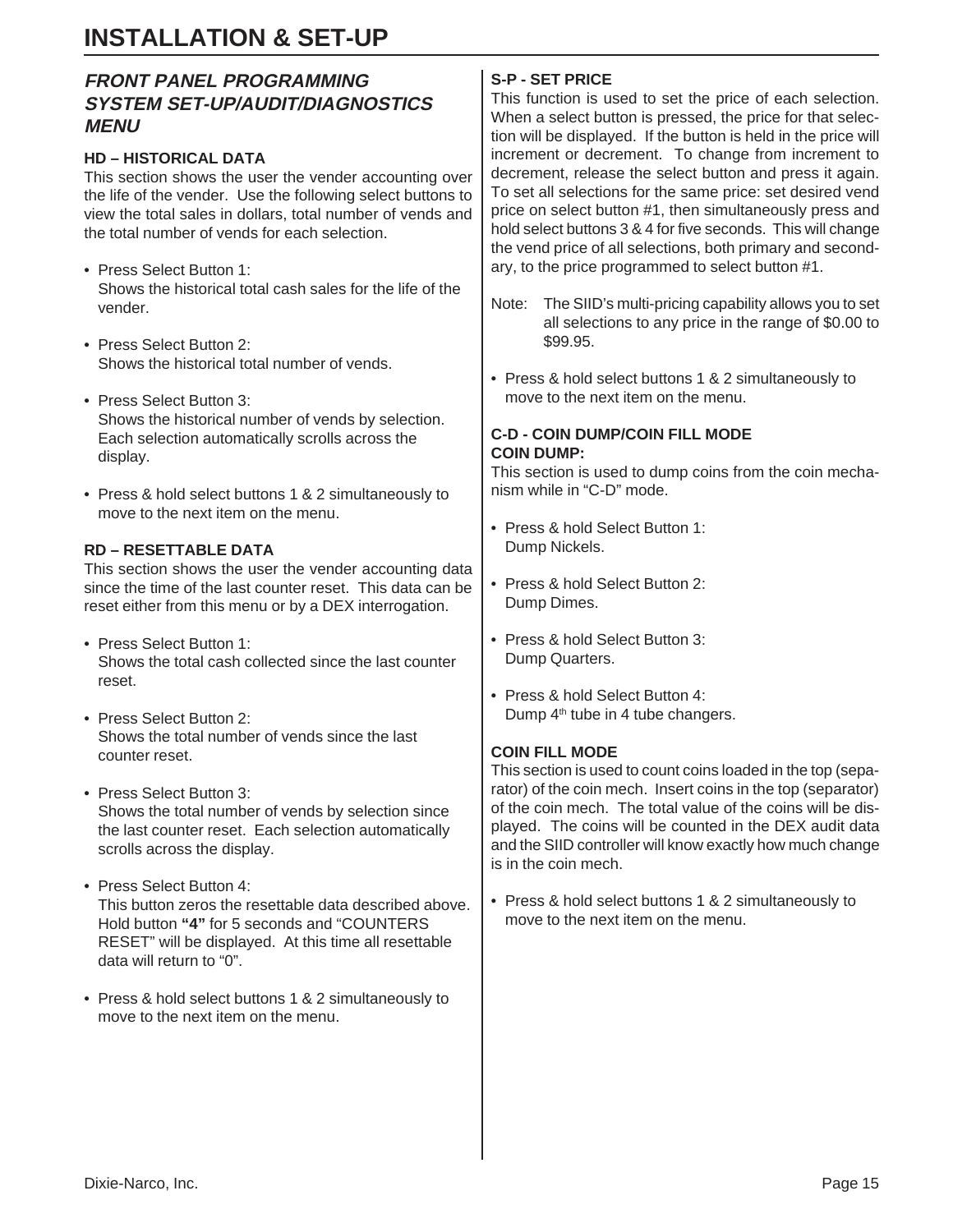#### **USER - USER OPTIONS MENU**

This function is used to configure the vender to operate in the fashion best suited for the vender location. To move to diagnostics (DIAG), press & hold select buttons 1 & 2 simultaneously; to enter the USER sub-menus press select button 1.

The following are sub-menus of the User Option Menu: "STS", "TIME", "DATE", "ESC", "LANG", "PROM", "ECNT", "NF", "CR", "BILL", "LIM", "SEC", "ACD", " "FREE", "DST", "DSTR", "SCE", "COIN", "SSM", "MV", and "RTN".

#### **STS - SPACE-TO-SALES**

To view the space-to-sales condition, press any select button and the current columns assigned to that select button will display.

To change space-to-sales condition:

To Add Selection:

Press Service Switch and "ADD" will be displayed. Note: Pressing the service switch will toggle between add and delete. A 10 second inactivity time-out will return to "STS". Press and hold any select button; whichever select button you are holding is the select button to which the additional column will be assigned. While holding the select button, the display will read "ADD #" and the selection will increment from 1 to 10. Release the select button when the desired column # to be added is displayed. A message will scroll across the display telling you what column will be assigned to the button you were holding. Press service switch to complete spaceto-sales decision and re-enter service mode.

#### To Remove Selection:

Press Service Switch and "ADD" will be displayed. Press service switch again and "DEL" will be displayed. Note: Pressing the service switch will toggle between add and delete. A 10 second inactivity time-out will return to "STS". Press and hold any select button. The select button you are holding is the select button from which the additional column will be removed. While holding select button, the display will read "DEL #" and the selections will increment from 1 to 10. Release the select button when the desired column # to be removed is displayed. A message will scroll across the display telling you what column will be deleted from the button you were holding. Press service switch to complete space to sales decision and re-enter service mode.

• Press & hold select buttons 1 & 2 simultaneously to move to the next item on the menu.

#### **TIME - TIME**

To display time, press and let go of any select button. The time will be displayed in military time (24 hour clock). To change the time, press and hold select button **1 or 2**. The time will increment or decrement. To change from increment to decrement, release the select button and press it again.

To change time:

- Press & hold Select button 1: set Hours
- Press & hold Select button 2: set Minutes
- Press & hold select buttons 1 & 2 simultaneously to move to the next item on the menu.

#### **DATE - DATE**

To view the date, press and let go of select button 1 or 2. Month and day will be displayed as "X.YY" where "X" represents the month and "YY" represents the day. Press and let go of button "**3**" to display day of week. Press and let go of button "**4**" to display year.

To change date:

- Press & hold Select Button 1: set Month
- Press & hold Select Button 2: set Day
- Press & hold Select Button 3: set Day Of Week

| Sunday    | 1 | Thursday | 5 |
|-----------|---|----------|---|
| Monday    | 2 | Friday   | 6 |
| Tuesday   | 3 | Saturday |   |
| Wednesday | 4 |          |   |

- Press & hold Select Button 4: set Year
- Press & hold select buttons 1 & 2 simultaneously to move to the next item on the menu.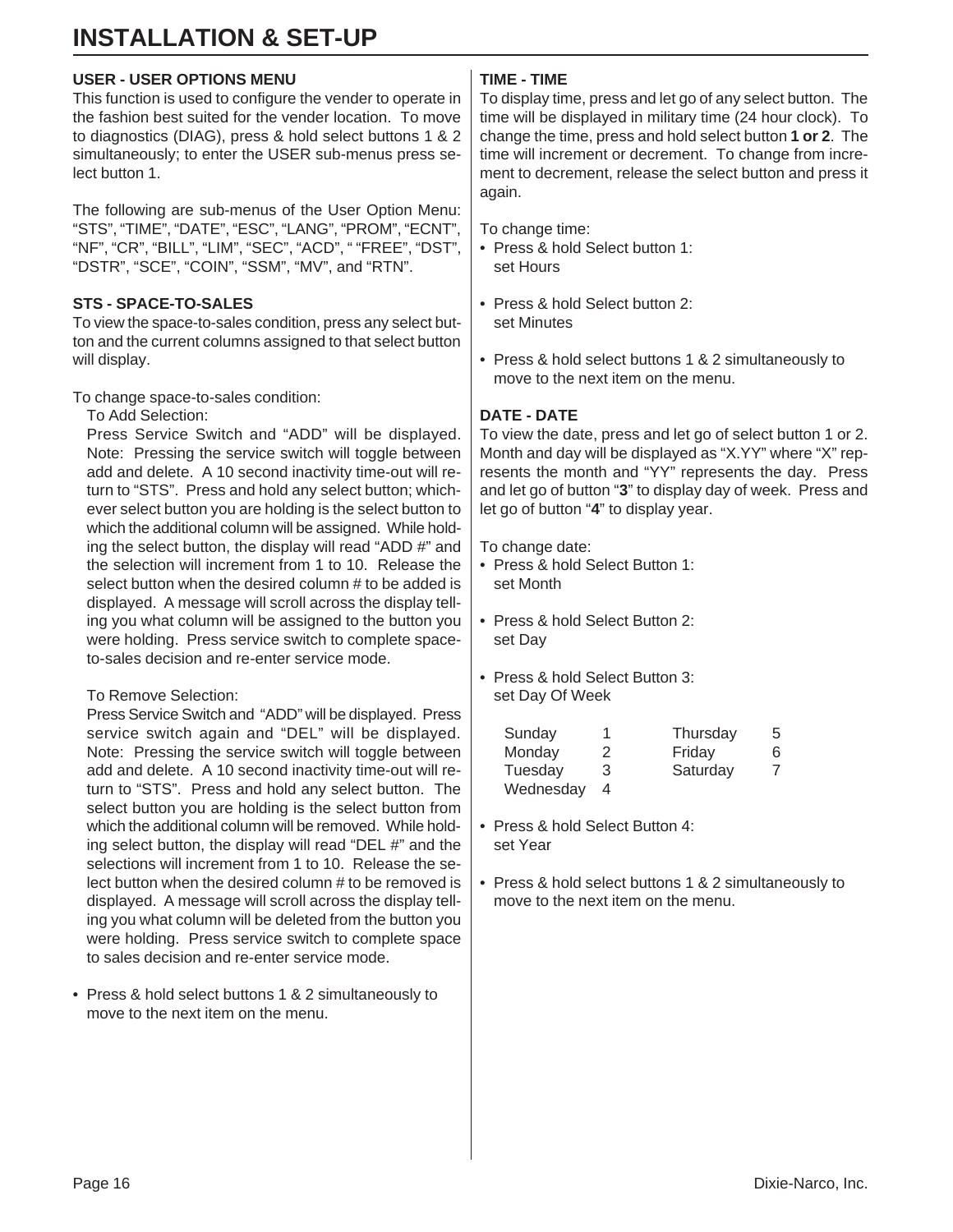### **ESC - ESCROW** This section supports 4 (four) escrow options. Press any select button to show the current escrow condition. To change the escrow condition: • Press & hold Select Button **1: "Pr" - Escrow to Price** The escrow condition is "escrow to price". All dollar bills will be stacked. No cancel sale is allowed once minimum vend price is met or exceeded. • Press & hold Select Button **2:** "**E-S4" - Escrow to Select 4** The escrow condition is "escrow to select" with all dollar bills being stacked. Cancel sale will return the

• Press & hold Select Button **3:**

deposit from the coin changer (i.e. 4 quarters).

**"E-S1" - Escrow to Select 1** The escrow condition is "escrow to select", with the last dollar bill that meets or exceeds maximum vend price being escrowed in the validator. Cancel sale will return the held dollar bill. Any amount over \$1 will be returned from the coin changer.

• Press & hold Select Button **4: "E-P2" - Escrow No Cancel**

The escrow condition is "escrow no cancel" with all bills stacked. Cancel sale is not allowed unless the vender is in exact change and the maximum vend price is exceeded. Note: Any money entered below the vend price cannot be returned.

• Press & hold select buttons 1 & 2 simultaneously to move to the next item on the menu.

### **LANG - LANGUAGE**

This function is used to set the language that will be used for display messages. Press select button 1 to display the current language selected. To change the language selected, press & hold select buttons 1 and 2 simultaneously to scroll through the language menu. Once the desired language is shown on the display, let go of the buttons. The display will then return to "LANG".

| English ENGL French |                             | <b>FRN</b> | Dutch DUT         |  |
|---------------------|-----------------------------|------------|-------------------|--|
|                     | German GER Italian          |            | ITA Slovenia SLOV |  |
|                     | Spanish SPN Portuguese PORT |            |                   |  |

• Press and hold select buttons 1 & 2 simultaneously to move to the next item on the menu.

# **PROM - PROMOTIONAL SALES**

This function is used to initiate a promotional sale.

To show the current promotional condition:

- Press Select Button 1: To show "UN-#", where # equals the number of vends required to initiate promotion.
- Press Select Button 2:
- To show "FR-#", where # equals the number of free beverages to be delivered after the number of required vends have occurred, as programmed, to initiate promotion.
- Press Select Button 3: To show enabled #'s of the selections that are enabled for the promotion.

To change the promotional sales conditions:

• Press & hold Select Button 1: The number of vends required to initiate the promotional sale will increment from zero to 25 and then return to zero. Release the select button when the desired number of vends to initiate the promotional sale is displayed.

Note: If "UN-0", the promotion is disabled.

• Press & hold Select Button 2:

The number of free beverages to be delivered after the number of vends have occurred will increment from zero to 25 and then return to zero. Release the select button when the desired number of free beverages to be delivered is displayed.

Note: If "FR-O", the promotion is disabled.

• Press & hold Select Button 3: Display will show "ENABLED SEL # (s) where # shows the selections that are enabled for the promotion to occur.

To add or delete selections:

- A) Press the service switch. The display will show "ADD", indicating selections will be added. Press the service switch again and the display will show "DEL", indicating selections will be deleted.
- B) Press and hold any select button. The display will show "ADD #" or "DEL #", where # is a select button number. While holding a select button, the  $#$  will increment from 1 to the maximum select button number and return to 1.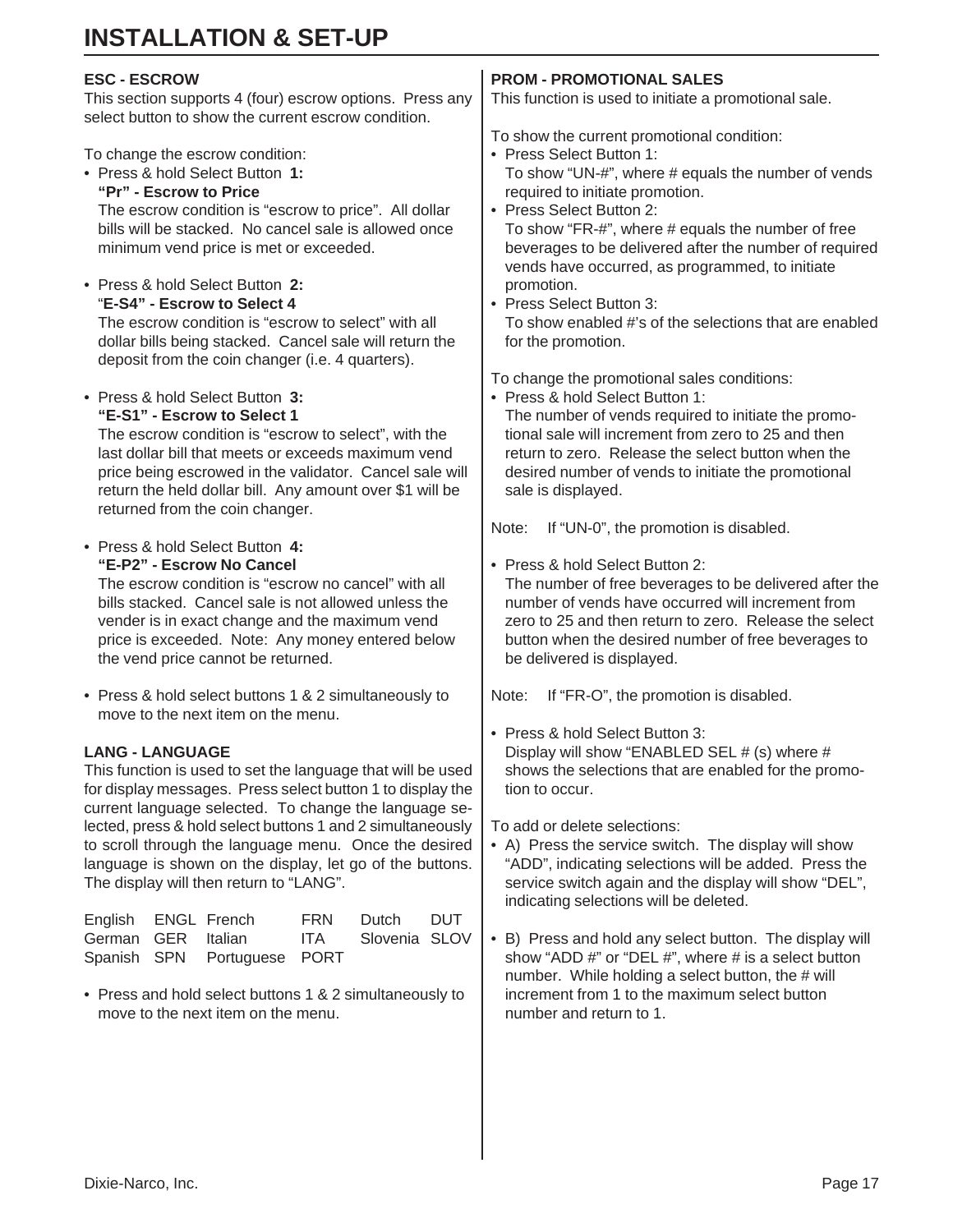- C) Release the select button when the desired selection # to be added or deleted is displayed. A message will scroll across the display, telling you what selection will be added or deleted. • D) Press the service switch to complete the decision. NOTE: Only one selection may be added or deleted at a time. The service switch must be pressed before and after each change. Important: Promotional sales, when enabled, will be on at all times of the day. • Press & hold select buttons 1 & 2 simultaneously to move to the next item on the menu. **ECNT - ELECTRONIC COUNTER** This function is used to show historical total vends, historical product counts that have occurred for prices being used, and interval product counts for each selection from outside the vender. To program the SIID to use this function, press any select button. The current setting or four (4) key programming will be displayed. If "——" is displayed, no code is programmed. To program or to change four (4) key program: • A) Press service switch. Display will show "----", indicating the new code is ready to be entered. • B) Press the four (4) select buttons that are desired to be in the code. As they are pressed the display will change to show the four (4) select buttons chosen. Note: Four (4) separate buttons must be used or the pattern will not be saved. Note: Only select buttons 1 through 9 may be used. • C) Press the service switch. The display will change back to "ECNT". To show the current count • hold the four keys programmed for five (5) seconds. The display will show historical total vends. To view other data: • Press & hold Select Button 1: Show historical total vends. • Press & hold Select Button 2: Show list of prices and historical product counts that have occurred for those prices. • Press & hold Select Button 3: Show interval product count for each selection. • Press & hold Select Button 4 for five seconds: Resets interval data. "COUNTERS RESET" will scroll across display. Note: There is a two (2) minute time-out that will return the vender to normal vending mode. • Press & hold select buttons 1 & 2 simultaneously to move to the next item on the menu. **NF - NOTE FACTOR (for use with foreign note acceptors only)** This will only be present in the menu if SET BILLS ONLY is programmed to "BILLS YES". Some foreign note acceptors that use a pulsed signal to indicate the value of the note being accepted must have the value of that pulse (the note factor) programmed in the vender. The SIID determines the value of the note inserted by multiplying the number of pulses counted by the Note Factor programmed. To show the current Note Factor "NF" condition: • Press any select button and the current value will be displayed. To change the Note Factor "NF" condition: • Press and hold any select button. The Note Factor will increment or decrement from 100 to 10,000. To change from increment to decrement, release the select button and press it again. Note: 100 is \$1.00 in domestic use. NOTE: The coin mech will communicate the decimal point position to the SIID control board. • Press & hold select buttons 1 & 2 simultaneously to move to the next item on the menu. **CR - CHANGE RULES (for use with foreign L-Plus coin mechs only)** Some countries have coin mechs that do not use all three coin tubes. This would not allow the SIID to come out of exact change mode. To accommodate this the Change Rules section allows the SIID to be programmed to use the tubes necessary for the SIID to not be in an exact change mode. To show the current Change Rules condition, press any select button. The display will show "ABC", indicating tubes A, B, and C must have change. "A" refers to the tube on the left, "C" refers to the tube on the right, and "B" refers to the tube in the middle. To change the Change Rule Condition: • Select Button 1: When pressed, enables and disables Tube A. • Select Button 2: When pressed, enables and disables Tube B. • Select Button 3: When pressed, enables and disables Tube C. • Press and hold select buttons 1 & 2 simultaneously to
- Press any select button greater than 4 to return the vender to normal operation.

move to the next item on the menu.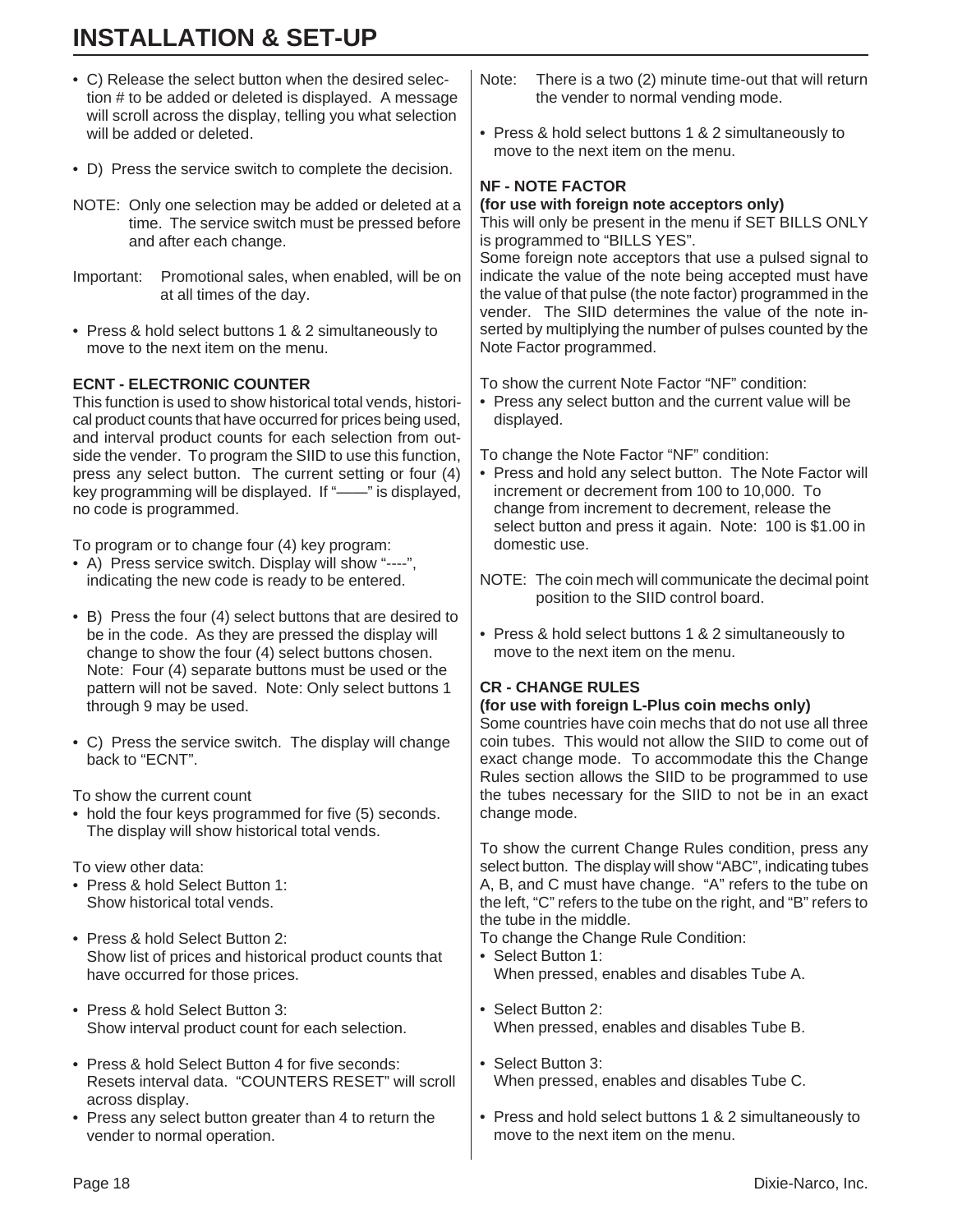#### **BILL - SET BILLS ONLY (SIID Only)**

This function is used to program the vender to take bills only.

To show the current "BILL" condition:

• Press select button 1 and the current condition will be displayed.

To change the "BILL" condition:

- Press Select Button 1: When pressed, enables "BILLS YES" mode. You no longer need to use a changer; the controller will operate with bills only.
- Press Select Button 2: When pressed, enables "BILLS NO" mode. A changer is needed. The controller will not operate the note acceptor without a changer.
- Press and hold select buttons 1 & 2 simultaneously to move to the next item on the menu.

#### **LIM - LIMITED ACCESS MENU**

This function is used to program the vender to use the Limited Access Features. To move to Secondary Price Menu "SEC", press & hold select buttons 1 & 2 simultaneously. To enter the sub-menu press select button 1. The following are sub-menus of Limited Access Menu: "LAOS" ,"LAOD" ,"PER1" ,"PER2", and "RTN".

#### **LAOS - LIMITED ACCESS ON SELECTION**

This function is used to set selection(s) which will be limited during certain periods of the day. Press any select button to view the limited access on selection condition. The display will show "DISABLED" or "ENABLED SEL - #(s), where # shows the selections that are set for limited access. To change limited access on any selection, press and hold the desired select button until the message displayed is the desired limited access condition for that selection.

ENABLED SEL - #(s) - Selection(s) displayed are on limited access.

DISABLED - All selections are not on limited access.

• Press & hold select buttons 1 & 2 simultaneously to move to the next item on the menu.

#### **LAOD - LIMITED ACCESS ON DAYS:**

This function is used to set the days of the week for limited access. To view the limited access on days condition, press and let go of any select button. The display will show "ENABLED ON DAYS - #(s)"

| Day of Week: |           |   |          |  |
|--------------|-----------|---|----------|--|
| Sunday       | Wednesday |   | Saturday |  |
| Monday 2     | Thursday  |   |          |  |
| Tuesday 3    | Friday    | 6 |          |  |

To change limited access on days: To Add Days:

Press service switch. "ADD" will appear on display. Press and hold any select button to scroll through days. Release select button at desired day to turn on limited access. Press service switch to complete limited access on days decision. This must be done for each day to be added.

#### To Remove Days:

Press service switch. "ADD" will appear on display. Press service switch again. "DEL" will appear on display. Press and hold any select button to scroll through days. Release select button at desired day to turn off limited access on that day. Press service switch to complete limited access on days decision. This must be done for each day to be removed.

- NOTE: Only one limited access on days change may be made at a time. The service switch must be pressed before and after each change.
- Press & hold select buttons 1 & 2 simultaneously to move to the next item on the menu.

#### **PER1 - PERIOD 1**

This function is used to set time to start and end limited access. To display PER1 start time, press and let go of select button **1 or 2**. To display PER1 end time, press and let go of select button **3 or 4**.

To Change:

• PER1 Start Time:

To change start time, press and hold select button 1 to change hours, and select button 2 to change minutes. The time will increment or decrement. To change from increment to decrement, release the select button and press again.

• PER1 End Time:

To change end time, press and hold select button 3 to change hours, and select button 4 to change minutes. The time will increment or decrement. To change from increment to decrement, release the select button and press again.

- NOTE: Start time has to be less than end time. You must set an on and off time when using PER1.
- Press & hold select buttons 1 & 2 simultaneously to move to the next item on the menu.

#### **PER2 - PERIOD 2**

Set time to start and end limited access the same as Period 1.

Limited access can be enabled for two different periods in one day.

• Press & hold select buttons 1 & 2 simultaneously to move to the next item on the menu.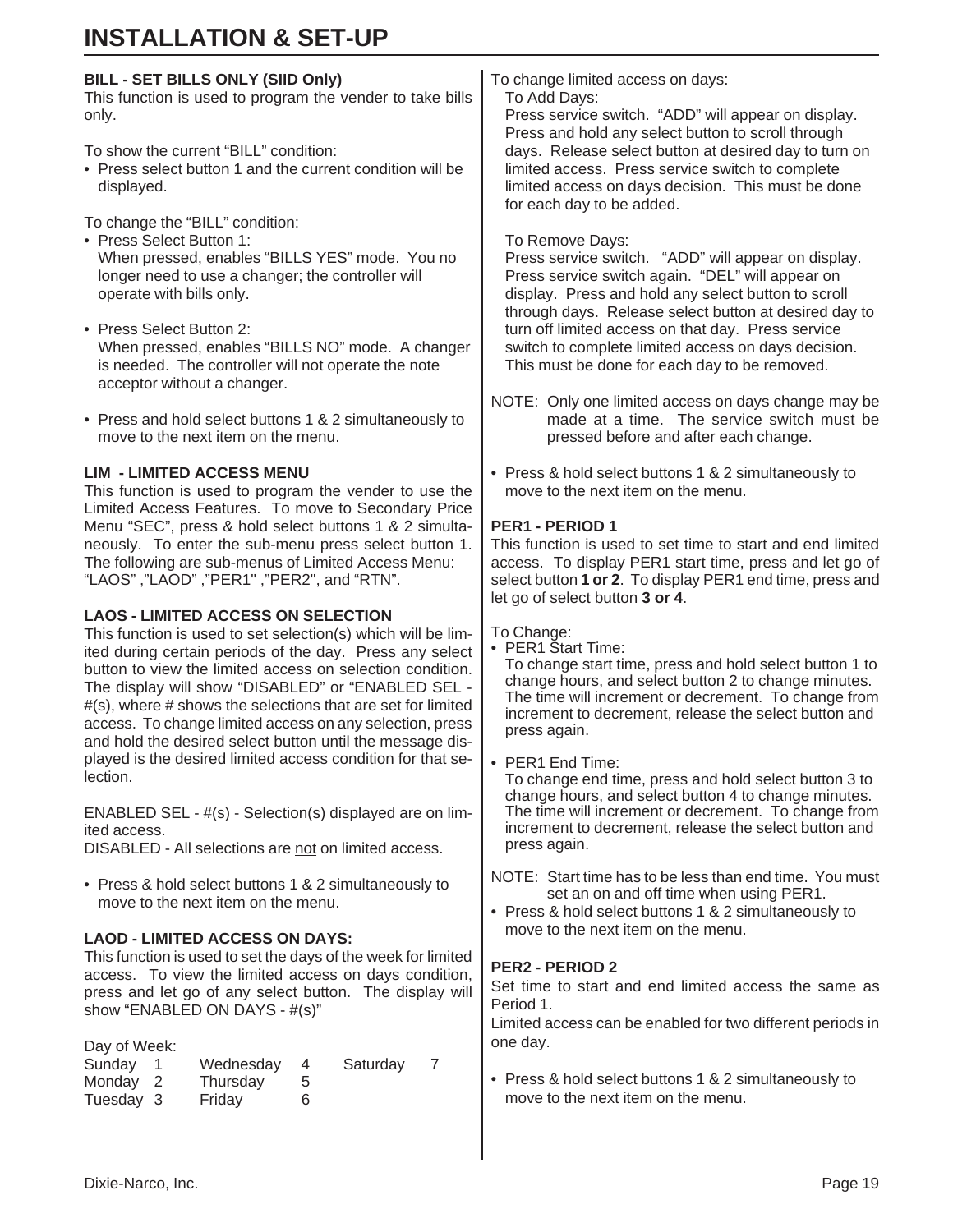#### **RTN - RETURN**

This function is used to return to the User Option Menu.

- Press select buttons 1 & 2 simultaneously to return to "LAOS".
- Press select button 1 to return to the User Option Menu at "LIM".
- Press & hold select buttons 1 & 2 simultaneously to move to the next item on the menu.

#### **SEC - SECONDARY PRICE MENU**

This function is used to program a second price for each selection. To enter the sub-menu press select button 1. The following are sub-menus of Secondary Price Menu: "S-P2", "PR2P", "PR2D" and "RTN". To move to User Options Menu press select buttons 1 & 2 simultaneously until "RTN" shows on the display. Press select button 1 to return to "USER".

#### **S-P2 - SET SECONDARY PRICE**

This function is used to set a secondary price for each selection. When a select button is pressed the price for that selection will be displayed. If the button is held in the price will increment or decrement. To change from increment to decrement, release the select button and press it again.

• Press & hold select buttons 1 & 2 simultaneously to move to the next item on the menu.

#### **PR2P - SET SECONDARY PERIOD**

This function is used to set time to start and end secondary prices. To display PR2P start time, press and let go of select button **1 or 2**. To display PR2P end time press and let go of select button **3 or 4**.

To Change:

• PR2P Start Time:

To change start time, press and hold select button 1 to change hours. Press and hold select button 2 to change minutes. The time will increment or decrement. To change from increment to decrement, release the select button and press again.

• PR2P End Time:

To change end time, press and hold select button 3 to change hours, and select button 4 to change minutes. The time will increment or decrement. To change from increment to decrement, release the select button and press again.

There is only one period in a day for enabling secondary pricing.

- NOTE: Start time has to be less than end time. You must set an on and off time when using PR2P.
- Press & hold select buttons 1 & 2 simultaneously to move to the next item on the menu.

### **PR2D - SET SECONDARY DAYS**

This function is used to set the days of the week for secondary pricing. To view the PR2D press and let go of any select button.

The display will show "ENABLED ON DAYS - ".

| Day of Week: |           |   |          |  |
|--------------|-----------|---|----------|--|
| Sunday       | Wednesday |   | Saturday |  |
| Monday       | Thursday  |   |          |  |
| Tuesday 3    | Friday    | 6 |          |  |

To change PR2D:

To Add Days:

Press service switch. "ADD" will appear on display. Press and hold any select button to scroll through days. Release select button at desired day to turn on PR2D. Press service switch to complete PR2D decision. This must be done for each day to be added.

#### To Remove Days:

Press service switch. "ADD" will appear on display. Press service switch again. "DEL" will appear on display. Press and hold any select button to scroll through days. Release select button at desired day to turn off PR2D. Press service switch to complete PR2D decision. This must be done for each day to be removed.

- NOTE: Only one secondary pricing on days may be made at a time. The service switch must be pressed before and after each change.
- Press & hold select buttons 1 & 2 simultaneously to move to the next item on the menu.

#### **RTN - RETURN**

This function is used to return to the User Options Menu.

- Press select buttons 1 & 2 simultaneously to return to "S-P2".
- Press select button 1 to return to "SEC".
- Press select buttons 1 & 2 simultaneously to move to the next item on the menu.

#### **ACD - SET ACD AUDIT BOX**

#### **(Note: This feature is available in specific software rev. levels only.)**

This function is used to support the Greenwick Audit Box features when enabled. To view "ACD" setting, press and release select button 1. The display will show "ENABLED" or "DISABLED". To change from "ENABLED" to "DIS-ABLED" press and release select button 1.

• Press select buttons 1 & 2 simultaneously to move to the next item on the menu.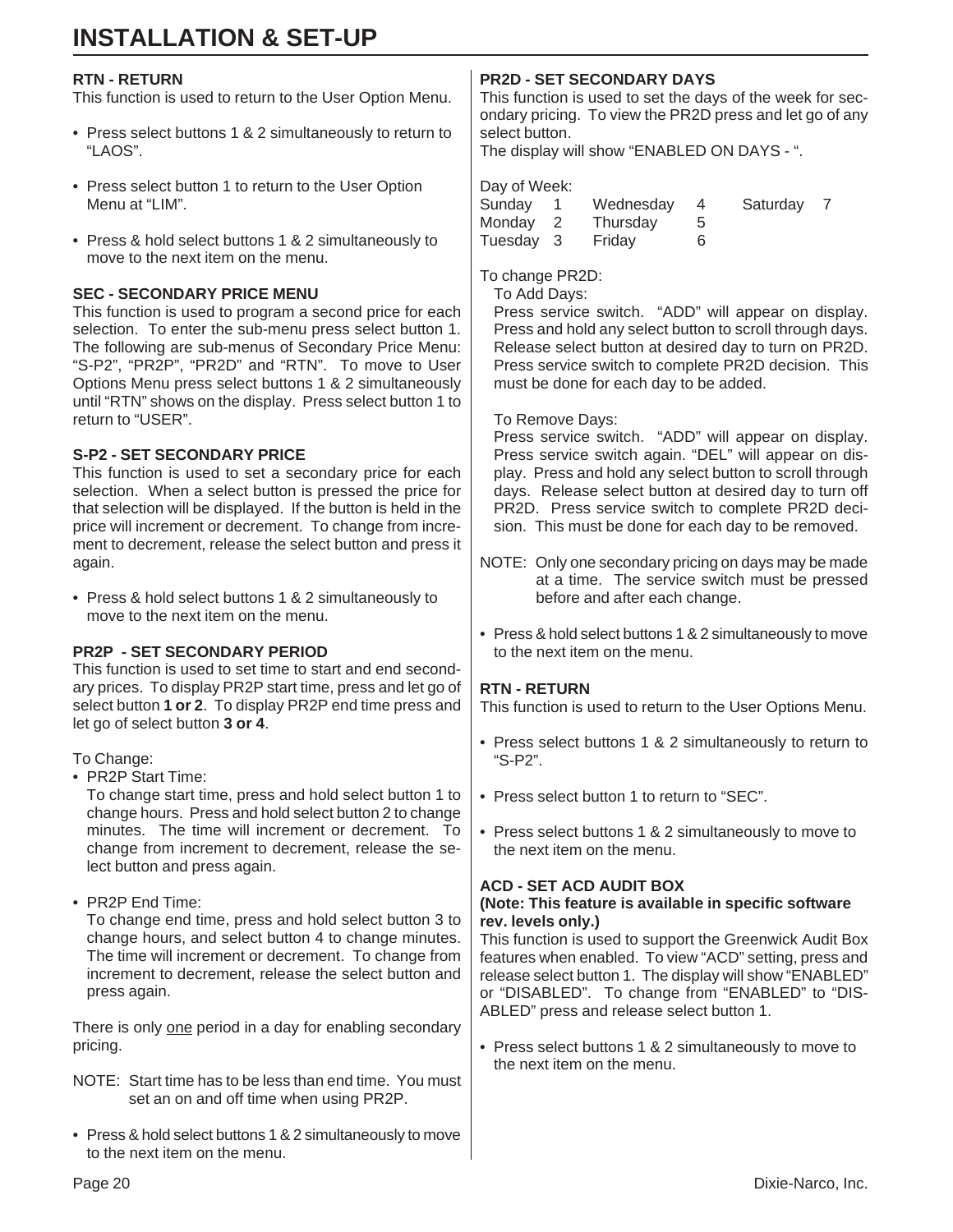#### **FREE - FREE VEND ENABLE**

This function is used to allow 5, 6, and 8 column venders to be set on free-vend using a mechanical switch. The free-vend enable must be turned on for the switch to allow free-vend, and a free-vend switch kit (491,742,600.04) must be installed using installation instructions E004.X from Dixie-Narco.

- Press Select Button 1: Toggle free-vends on (ENABLED) and off (DIS-ABLED).
- Press Select Button 2: To display the number of free-vends.
- Press Select Button 3: To clear or reset the free-vend counter.
- Press select buttons 1 & 2 simultaneously to move to the next item on the menu.

#### **DST – DAYLIGHT SAVINGS TIME**

This function is used to turn the "DST" option on or off.

To show current "DST" condition:

• Press any select button and the display will show the current setting.

To change the "DST" condition:

- Press & hold Select Button 1 to turn "DST" on. Display will show "ON".
- Press & hold Select Button 2 to turn "DST" off. Display will show "OFF".

Press & hold Select Buttons 1 & 2 simultaneously to move to the next item on the menu.

#### **DSTR – DAYLIGHT SAVINGS TIME RULES**

This function is used to set the "DSTR" as it applies to American time or European time.

To show current "DSTR" condition:

• Press any select button and the display will show the current settings.

To change the "DSTR" condition:

- Press & hold Select Button 1 to turn "DSTR" to American rule for daylight savings time – set clock back one hour on the last Sunday of October (2:00am), set clock ahead 1 hour on the first Sunday in April (2:00am). The display will show "AMER".
- Press & hold Select Button 2 to turn "DSTR" to European rule for daylight savings time – set clock back 1 hour on the last Sunday in October (1:00am), set clock ahead 1 hour on the last Sunday in March (1:00am). The display will show "EURO".
- Press and hold Select Buttons 1 & 2 simultaneously to move to the next item on the menu.

#### **SCE – SMALL COIN TYPE ENABLE (Mdb Coin Mechs Only)**

This function is used in situations where an Mdb coin mech will recognize a coin which has a lesser value than tube coins and send it to the cash box. This coin is not kept in the coin tubes and the customer wants to use these coins. Important: Under certain conditions, if one of these coins is accepted and escrow return is done, the controller may not be able to pay back the credit as displayed and that coin will be lost.

To show current "SCE" condition:

• Press any select button and the display will show the current setting.

To change the "SCE" condition:

- Press and hold Select Button 1 to turn "SCE" on. Display will show "ON".
- Press and hold Select Button 2 to turn "SCE" off. Display will show "OFF".
- Press and hold Select Buttons 1 and 2 simultaneously to move to the next item on the menu.

#### **COIN – COIN RULES**

This function is used to allow the exact change light to turn on, when appropriate, as related to coin tube status or to set the exact change light to never turn on ,which will allow bills and coins to be accepted regardless of the tube level status of the coin mech.

To show current "COIN" condition:

• Press any select button and the display will show the current setting.

To change the "COIN" condition:

- Press and hold Select Button 1 to turn "COIN" on. Display will show "ON".
- Press and hold Select Button 2 to turn "COIN" off. Display will show "OFF".
- Press and hold Select Buttons 1 and 2 simultaneously to move to the next item on the menu.

#### **SSM – SCROLLING MESSAGE MODE**

This function is used to turn on a scrolling message "ICE COLD DRINKS".

To show current "SSM" condition:

• Press any select button and the display will show the current setting.

To change the "SSM" condition:

- Press and hold Select Button 1 to turn "SSM" on. Display will show "ON".
- Press and hold Select Button 2 to turn "SSM" off. Display will show "OFF".
- Press and hold Select Buttons 1 and 2 simultaneously to move to the next item on the menu.

Dixie-Narco, Inc. Page 21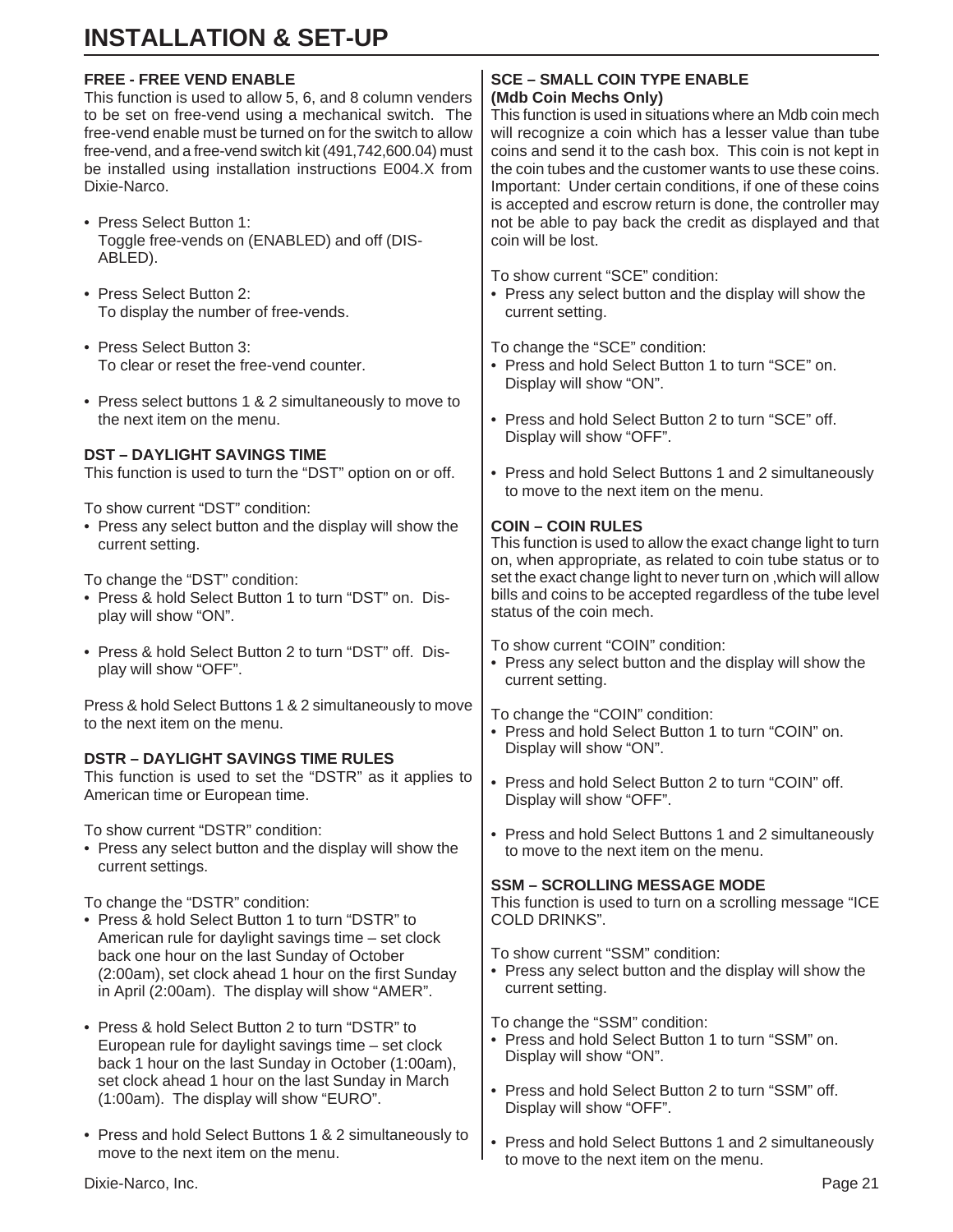#### **MV – MULTI VEND**

This function, when turned on, allows credit to be retained after a vend so the customer can vend from another selection (i.e. .50¢ vend price, put in \$1.00, push a select button and vends, 50¢ still shows on display, push a second selection button and vends). Credit is cancelled after 5 minutes of inactivity. Note: If "MV" is turned on, "COIN" will automatically turn coin rules off. There is unlimited acceptance. If a customer wants their credit (money) back, the escrow lever must be pressed. To show current "MV" condition, press any select buttons and the display will show the current setting.

To change the "MV" condition:

- Press and hold Select Button 1 to turn "MV" on. Display will show "ON".
- Press and hold Select Button 2 to turn "MV" off. Display will show "OFF".
- Press and hold Select Buttons 1 and 2 simultaneously to move to the next item on the menu.

#### **RTN - RETURN**

This function is used to return to the User Options Menu.

- Press select buttons 1 & 2 simultaneously to return to "STS ".
- Press select button 1 to return to "USER".
- Press and hold select buttons 1 & 2 simultaneously to move to the next item on the menu.

#### **DIAG - DIAGNOSTICS MENU**

This function allows you to systematically diagnose problems related to the vender. To move to "AUTO" press select buttons 1 & 2 simultaneously. To enter sub-menu press select button 1. The following are sub-menus of Diagnostics Menu: "SE- ", "SP- ", "SW- ", "MT- ", "CM, "NA", "DSP", "VERS", "VNDR", and "RTN".

"SE-" - Select Switch Test

- Press any select button and the display will indicate the number of the select button pressed.
- Press & hold select buttons 1 & 2 simultaneously to move to the next item on the menu.

"SP-" - Sold Out Paddle Test

Use this to test the sold-out switches if the vender is empty. The display will reflect any Sold Out Paddles that are pressed, indicating that a column is full. The display will automatically scroll through the columns in which the soldout paddles are pressed.

• Press & hold select buttons 1 & 2 simultaneously to move to the next item on the menu.

#### "SW-" - Sold Out Switch Test

Use this to test the sold-out switches if the vender is full. The display will reflect any Sold Out Switches that are pressed, indicating that the column is empty. The display will scroll through the columns that are sold out.

- Press & hold select buttons 1 & 2 simultaneously to move to the next item on the menu.
- "MT-1" Motor Test

Use this test to run any motor in the stack. Use the following select buttons to run this test.

- Select Button 1: Press until desired motor # to run is shown on the display.
- Select Button 2: Press to run the selected motor. The display will show "TESTING" and the selected motor will run.
- Press & hold select buttons 1 & 2 simultaneously to move to the next item on the menu.

"CM" - Coin Mech Test Use this test to check coin mech programming, coin chute work, and coin mech payout systems. Insert coins. The value of coins will be reflected on display.

- Press & hold Select Button 1: Displays the Coin Mechanism setting. "MM" - Micro Mech interface "Lt" - L-Plus interface "MDB" - Multi Drop Bus interface
- Press & hold Select Button 2: Returns the coins inserted.
- Press & hold select buttons 1 & 2 simultaneously to move to the next item on the menu.

"NA" - Note Acceptor Test Use this test to check acceptor functions. Insert note. The value of note will be reflected on display.

- Press & hold Select Button 1: Displays the Note Acceptor setting. ("LL" - low level, "HL" - high level or "MDB" - multi-drop note acceptor)
- Press & hold Select Button 2: Stacks the note and cancels the credit shown on display.
- Press & hold Select Button 3: Returns the note and cancels the credit shown on display.
- Press & hold select buttons 1 & 2 simultaneously to move to the next item on the menu.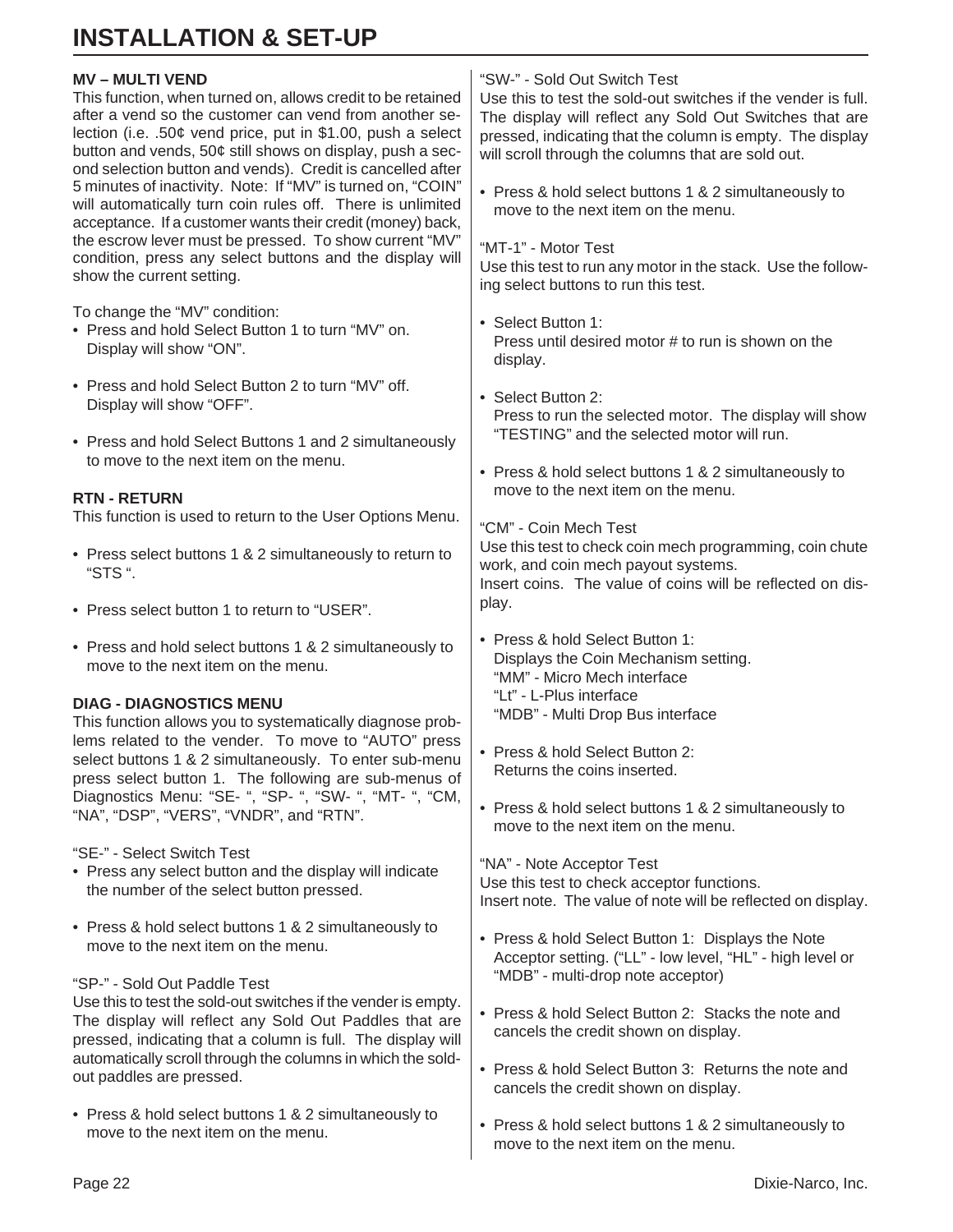#### "DSP" - Display Test

- Press any select button and the display segments will illuminate in a scrolling manner, while blinking the exact change LED.
- Press & hold select buttons 1 & 2 simultaneously to move to the next item on the menu.

"VERS" - Version of Software

- Press any select button and the display will scroll the software revision level in the control box. Example: ###.## represents the installed software revision.
- Press & hold select buttons 1 & 2 simultaneously to move to the next item on the menu.

"VNDR" - Vender Identification

• Press any select button and the display will show the vender type, that the software has determined, based on the select panel harness input. The vender types are:

"00" - Coke Venders "01" - Pepsi and Generic Venders

• Press & hold select buttons 1 & 2 simultaneously to move to the next item on the menu.

### **RTN - RETURN TO MAIN MENU**

- Press & hold select buttons 1 & 2 simultaneously to return to "SE- ".
- Press & hold select button 1 to return to "DIAG".
- Press & hold select buttons 1 & 2 simultaneously to move to the next item on the menu.

#### **AUTO - Auto Testing**

This function is used in Dixie-Narco's manufacturing process and is not intended for use in the field. Its purpose is a self-test routine to check the SIID components listed. For further details contact Dixie-Narco Factory Service.

- 
- A. Control Box D. Motors, Vend Switches
- B. Select Switch Harness E. Note Acceptors
	-
- C. Sold Out Switches F. Coin Mech
	-

The operator will manipulate switches, run motors, and insert money while the SIID control box monitors all these functions. If any errors are found, they will be logged and displayed to the operator on the display.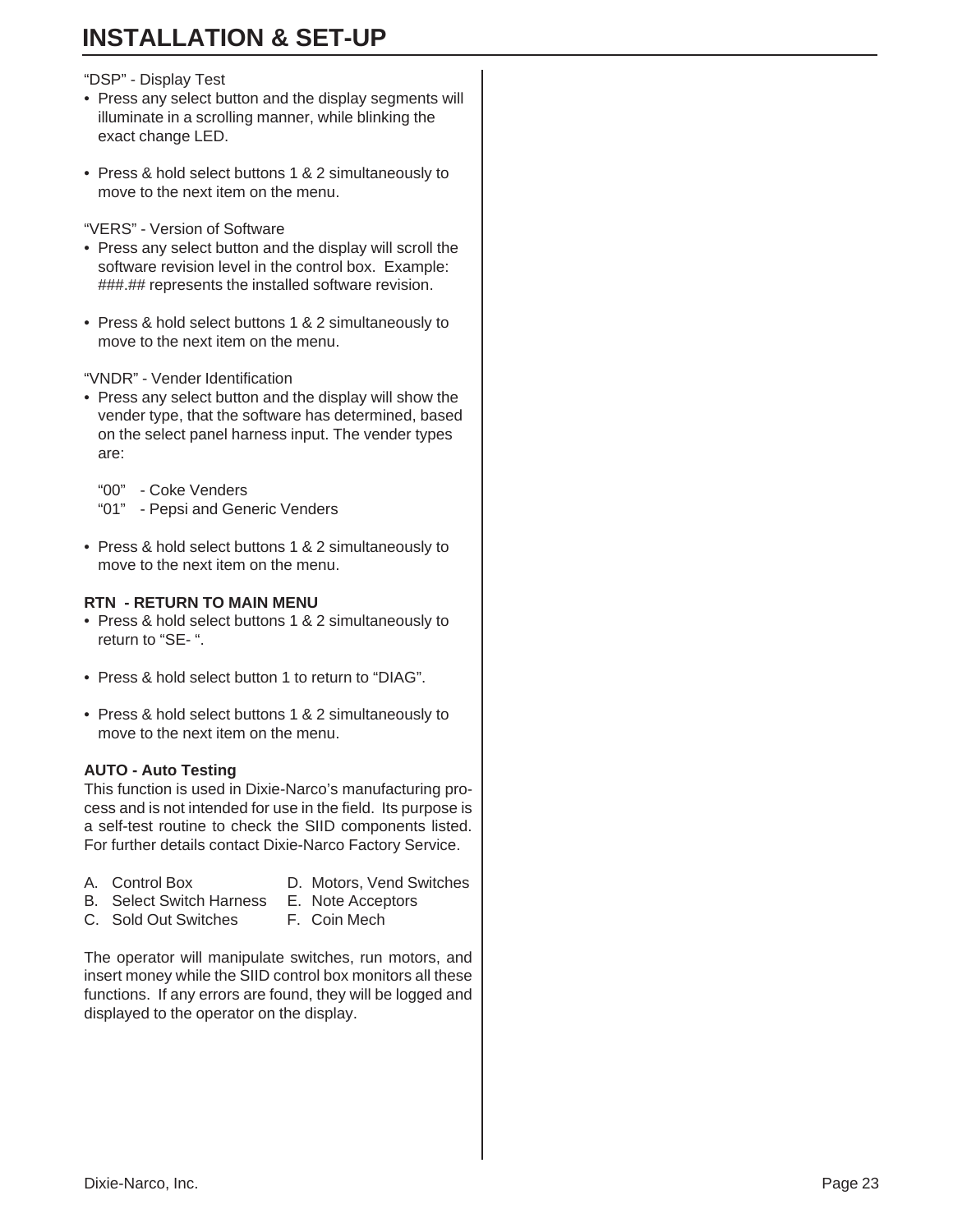# **SIID QUICK REFERENCE MENU PROMPTS**

| Main Menu                       |                                                                                                    | Sub-Menu                                                                                                  |                                                                                                                                 | Sub-Menu                                                                         |                                                                                                                      |
|---------------------------------|----------------------------------------------------------------------------------------------------|-----------------------------------------------------------------------------------------------------------|---------------------------------------------------------------------------------------------------------------------------------|----------------------------------------------------------------------------------|----------------------------------------------------------------------------------------------------------------------|
| HD<br>RD<br>S-P<br>C-D.<br>USER | (Historical Data)<br>(Resettable Data)<br>(Set Price)<br>(Coin Dump / Coin Fill)<br>(User Options) |                                                                                                           |                                                                                                                                 |                                                                                  |                                                                                                                      |
|                                 |                                                                                                    | <b>STS</b><br><b>TIME</b><br><b>DATE</b><br><b>ESC</b><br><b>LANG</b><br><b>PROM</b><br><b>ECNT</b><br>ΝF | (Space-To-Sales)<br>(Time)<br>(Date)<br>(Escrow)<br>(Language)<br>(Promotional Sales)<br>(Electronic Counters)<br>(Note Factor) |                                                                                  |                                                                                                                      |
|                                 |                                                                                                    | <b>CR</b>                                                                                                 | (Change Rules)                                                                                                                  |                                                                                  |                                                                                                                      |
|                                 |                                                                                                    | BILL                                                                                                      | (Bill Only)                                                                                                                     |                                                                                  |                                                                                                                      |
|                                 |                                                                                                    | LIN                                                                                                       | (Limited Access)                                                                                                                | <b>LAOS</b><br><b>LAOD</b><br>PER <sub>1</sub><br>PER <sub>2</sub><br><b>RTN</b> | (Limited Access on Selection)<br>(Limited Access on Days)<br>(Period 1 Start/End)<br>Period 2 Start/End)<br>(Return) |
|                                 |                                                                                                    | <b>SEC</b>                                                                                                | (Secondary Prices)                                                                                                              |                                                                                  |                                                                                                                      |
|                                 |                                                                                                    |                                                                                                           |                                                                                                                                 | $S-P2$<br>PR <sub>2</sub> P<br>PR <sub>2</sub> D<br>RTN                          | (Set Secondary Prices)<br>(Set Secondary Period)<br>(Set Secondary Days)<br>(Return)                                 |
|                                 |                                                                                                    | <b>ACD</b>                                                                                                | (Set ACD Audit Box)                                                                                                             |                                                                                  |                                                                                                                      |
|                                 |                                                                                                    | <b>FREE</b>                                                                                               | (Free Vend Enable -5, -6, -7, & -8 selects)                                                                                     |                                                                                  |                                                                                                                      |
|                                 |                                                                                                    | <b>DST</b>                                                                                                | (Daylight Savings Time)                                                                                                         |                                                                                  |                                                                                                                      |
|                                 |                                                                                                    | <b>DSTR</b><br><b>SCE</b>                                                                                 | (Daylight Savings Time Rules)<br>(Small Coin Enable)                                                                            |                                                                                  |                                                                                                                      |
|                                 |                                                                                                    | <b>COIN</b>                                                                                               | (Coin Rules)                                                                                                                    |                                                                                  |                                                                                                                      |
|                                 |                                                                                                    | <b>SSM</b>                                                                                                | (Scrolling Message Mode)                                                                                                        |                                                                                  |                                                                                                                      |
|                                 |                                                                                                    | ΜV                                                                                                        | (Multi Vend)                                                                                                                    |                                                                                  |                                                                                                                      |
| <b>DIAG</b>                     | (Diagnostics)                                                                                      | <b>RTN</b>                                                                                                | (Return)                                                                                                                        |                                                                                  |                                                                                                                      |
|                                 |                                                                                                    | SE-                                                                                                       | (Select Switch Test)                                                                                                            |                                                                                  |                                                                                                                      |
|                                 |                                                                                                    | SP-                                                                                                       | (Sold-Out Paddle Test)                                                                                                          |                                                                                  |                                                                                                                      |
|                                 |                                                                                                    | SW-                                                                                                       | (Sold-Out Switch Test)                                                                                                          |                                                                                  |                                                                                                                      |
|                                 |                                                                                                    | MT-                                                                                                       | (Motor Test)                                                                                                                    |                                                                                  |                                                                                                                      |
|                                 |                                                                                                    | СM                                                                                                        | (Coin Mech Test)                                                                                                                |                                                                                  |                                                                                                                      |
|                                 |                                                                                                    | ΝA                                                                                                        | (Note Acceptor Test)                                                                                                            |                                                                                  |                                                                                                                      |
|                                 |                                                                                                    | <b>DSP</b><br><b>VERS</b>                                                                                 | (Display Test)<br>(Software Version)                                                                                            |                                                                                  |                                                                                                                      |
|                                 |                                                                                                    | <b>VNDR</b>                                                                                               | (Vender Identification)                                                                                                         |                                                                                  |                                                                                                                      |
|                                 |                                                                                                    | <b>RTN</b>                                                                                                | (Return)                                                                                                                        |                                                                                  |                                                                                                                      |
| <b>AUTO</b>                     | (Auto Testing)                                                                                     |                                                                                                           |                                                                                                                                 |                                                                                  |                                                                                                                      |
|                                 |                                                                                                    |                                                                                                           |                                                                                                                                 |                                                                                  |                                                                                                                      |

**A. Press & hold buttons 1 & 2 simultaneously to move through the menu from top to bottom.**

**B. Press select button 1 to move left or right in the menu, depending on the menu prompt on the display.**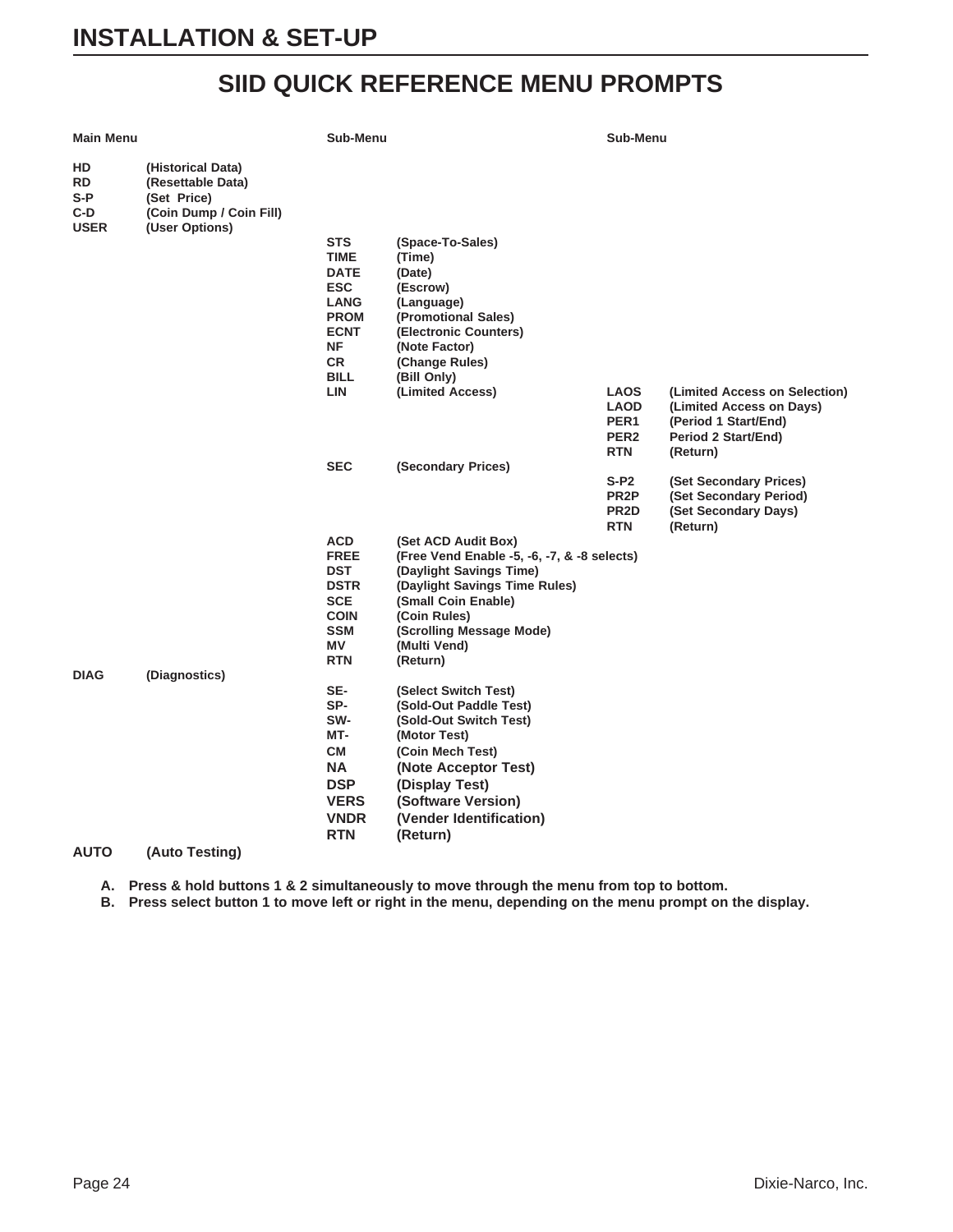# **ELECTRICAL PARTS AND FUNCTIONS**

# **CORRECT CHANGE LAMP**



Correct Change Lamp

The Correct Change Lamp is mounted in the Coin Insert Casting.

The Correct Change Lamp is controlled by the SIID Controller Board and is "OFF" when coins are in the tubes of the Coin Changer.

### **SELECT SWITCH**



Select Switch

The Select Switch is located in the Select Panel behind the Select Button and is secured with two (2) screws.

The normally closed contact of the Select Switch is in the SIID Control Board and Vend Motor Coil Circuits. This normally closed contact opens and the SIID Control Board Circuit completes the Vend Motor Coil Circuit.

The normally open contact of the Select Switch has no function.

# **SOLD OUT SWITCHES**

The Sold Out Switch is located on the Front Mechanism Plate under the Vend Motor Cover.

The Sold Out Switch is the "snap in" type. To install, place the switch in position over the opening in the Front Mechanism Plate, push in and at the same time slide to the right.

#### Sold-Out Switch Pak







#### A) Vend Sold Out Switch

The normally closed contact of the Sold Out Switch has no function. The normally open contact of the Sold Out Switch is in the Sold Out Circuit (kept open by a can or bottle). When not kept open by a can or bottle, the normally open contact closes and completes the Sold Out Message Circuit via the SIID Controller Board.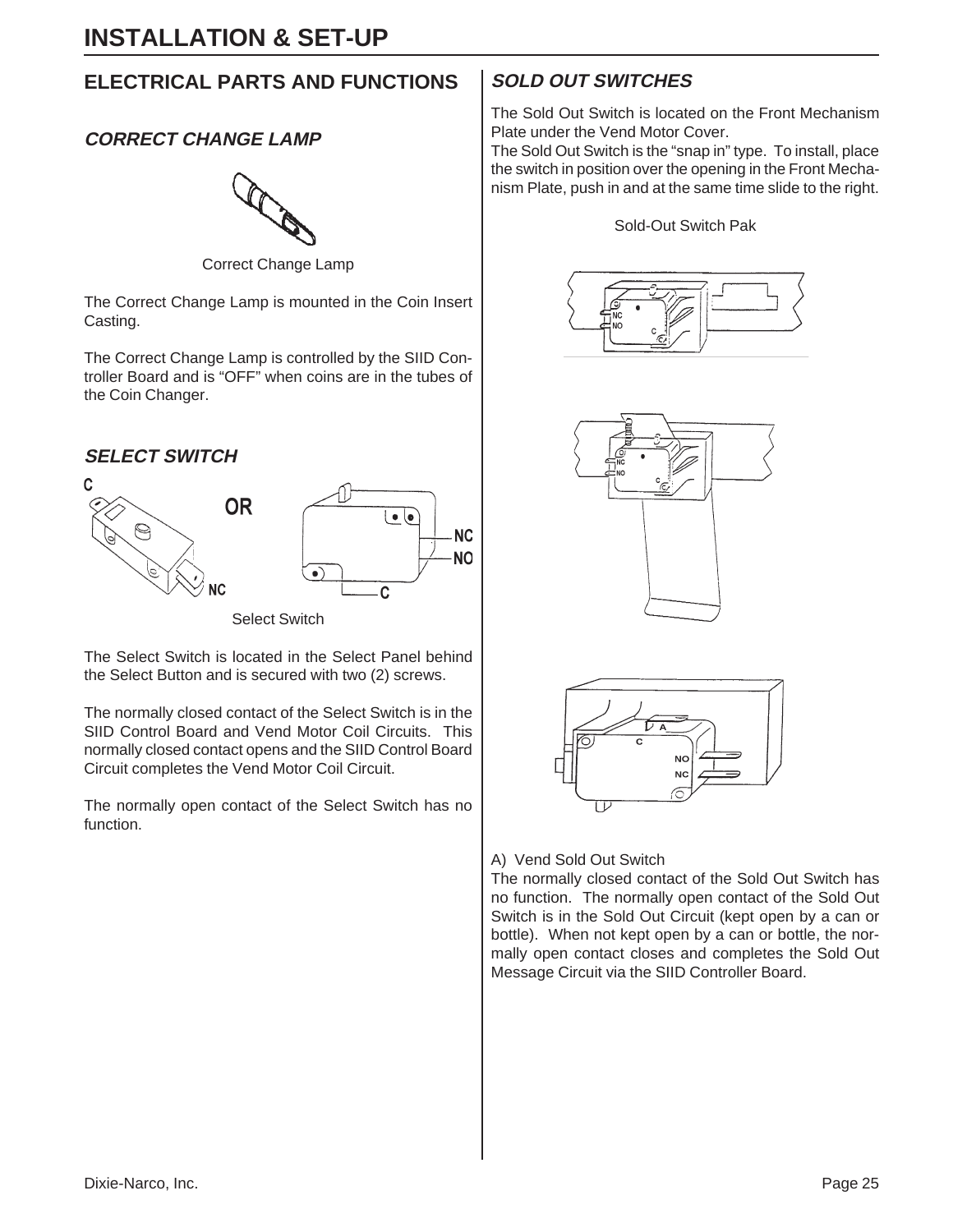### **VEND MOTOR**





For Narrow Column For Wide Column

The Vend Motor (one for each vending stack) is mounted on a bracket at the front of the Front Mechanism Plate.

The Vend Motor is in the Vend Motor Coil Circuit. The Vend Motor runs when a normally closed contact of the Select Switch pushed, then it opens and signals the SIID Controller Board to run the Motor.

The Vend Motor continues to run via the SIID Controller Board while the Vend Motor Switch is on high side of Cam. The Vend Motor stops when the Vend Motor Switch Arm drops off the high side of the Vend Motor Cam, and the normally closed contact of the Vend Motor Switch closes, signaling the SIID Controller Board to stop power to the Vend Motor Coil Circuit.

# **VEND MOTOR SWITCH**



#### All Columns

#### A. VEND MOTOR SWITCH

The **Vend Motor Switch**, one (1) for each circuit, is located on the Vend Motor Assembly and secured by two (2) screws.

The normally closed contact of the Vend Motor Switch is in the Vend Motor Coil Circuit. This normally closed contact opens in the Vend Motor Coil Circuit to keep the Vend Motor running, via the SIID Controller Board, until the Arm of the Vend Motor Switch drops in the Cam notch and the Vend Motor stops.

The normally open contact of the Vend Motor Switch has no function.

# **VEND MOTOR WIDE COLUMN**

Vend Motor - Wide Column

572,070,10x.x3 - 1 1 / 4 " 565,070,20x.x3 - T-models 609,070,70x.x3 - E-models

The vend motor wide column is mounted on the Vender with the Vend Switch on the left side (See Fig. 3). The Linkage and Drive Arm assembly is used to connect the Vend Motor to the Oscillator. (See Fig. 4)



Figure 3



Figure 4

#### OLD STYLE

| A. Drive Pin        | 900,901,94x.x1 |
|---------------------|----------------|
| <b>B.</b> Drive Arm | 801,200,95x.x1 |
| C. Washer           | 900,700,60x.x1 |
| D. Linkage Arm      | 801,201,03x.x1 |
| E. Nyliner (Top)    | 901,803,16x.x1 |
| F. Sems Screw       | 900,301,64x.x1 |
| G. Nyliner (Bottom) | 901,804,77x.x1 |
|                     |                |
|                     |                |

#### NEW PLASTIC STYLE

- B. Drive Arm (Plastic) 801,806,16x.x1<br>B. Drive Arm (Zinc E-Models) 801,200,95x.x1
- B. Drive Arm (Zinc E-Models)
- D. Linkage Arm (Plastic) 801,806,17x.x1
- D. Linkage Arm (Zinc E-Models) 801,201,59x.x1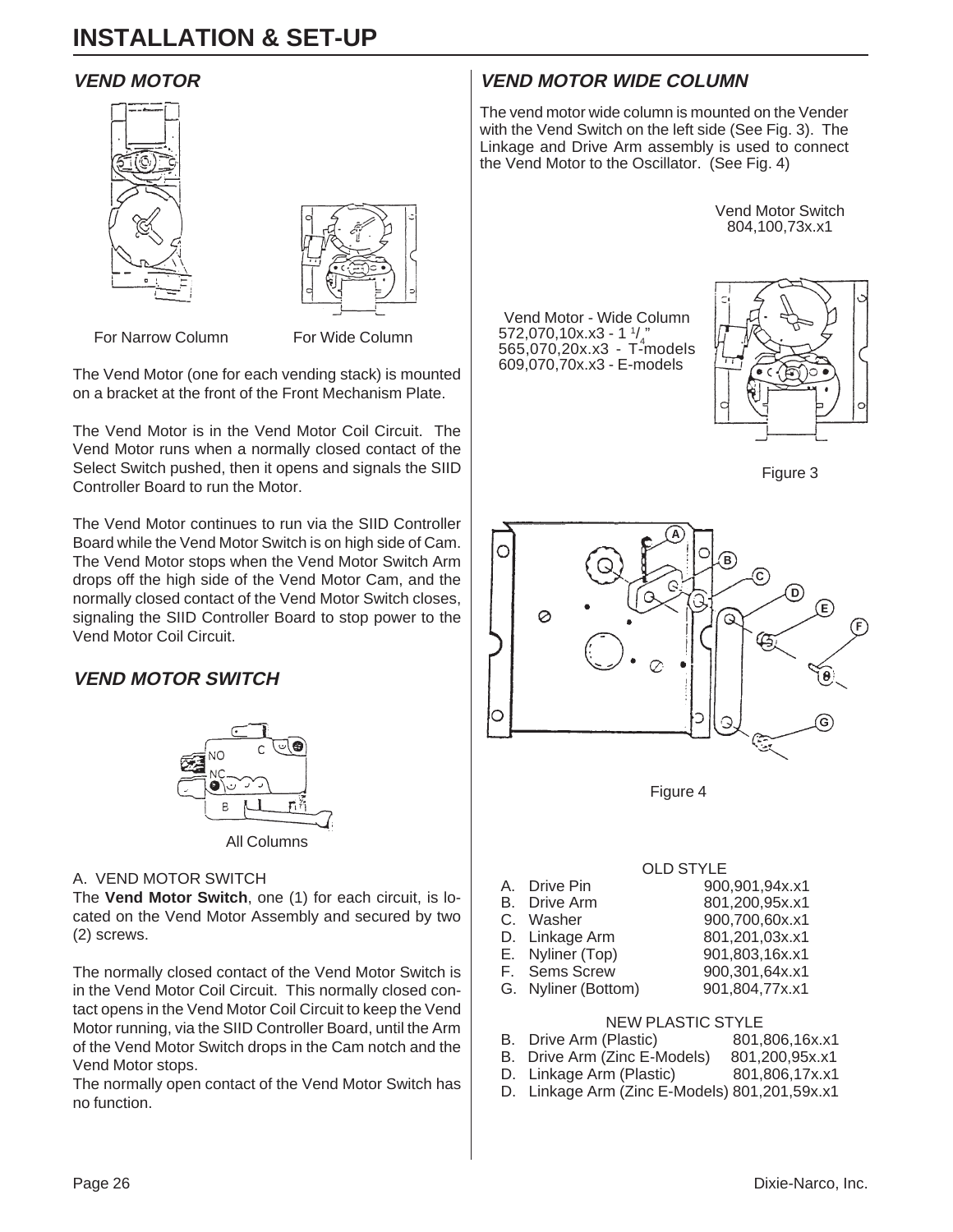

Oscillator Assembly  $801,201,01x.x1-1$ <sup>1</sup>/<sub>4</sub> 801,201,02x.x1 - T-models 801,201,57x.x1 - E-models



Sold-Out Switch Assembly Snap In 804,100,75x.x1 SIID (Insulator & Switch are one piece)

# **VEND MOTOR NARROW COLUMN**

The vend motor narrow column is mounted on the vender with the vend motor switch on the underside (see figure 1). The shaft of the vend motor slides into a slot in the



Vend Motor - Narrow Column 572,070,00x.x3 - 1  $\frac{1}{4}$ 565,070,10x.x3 - T-model 609,070,90x.x3 - E-model



 $801,201,21x.x1 - 1$ <sup>1</sup>/<sub>4</sub> 801,201,22x.x1 - T-models, wide 801,201,23x.x1 - T-models, Narrow 801,201,56x.x1 - E-models



801,803,17x.x1

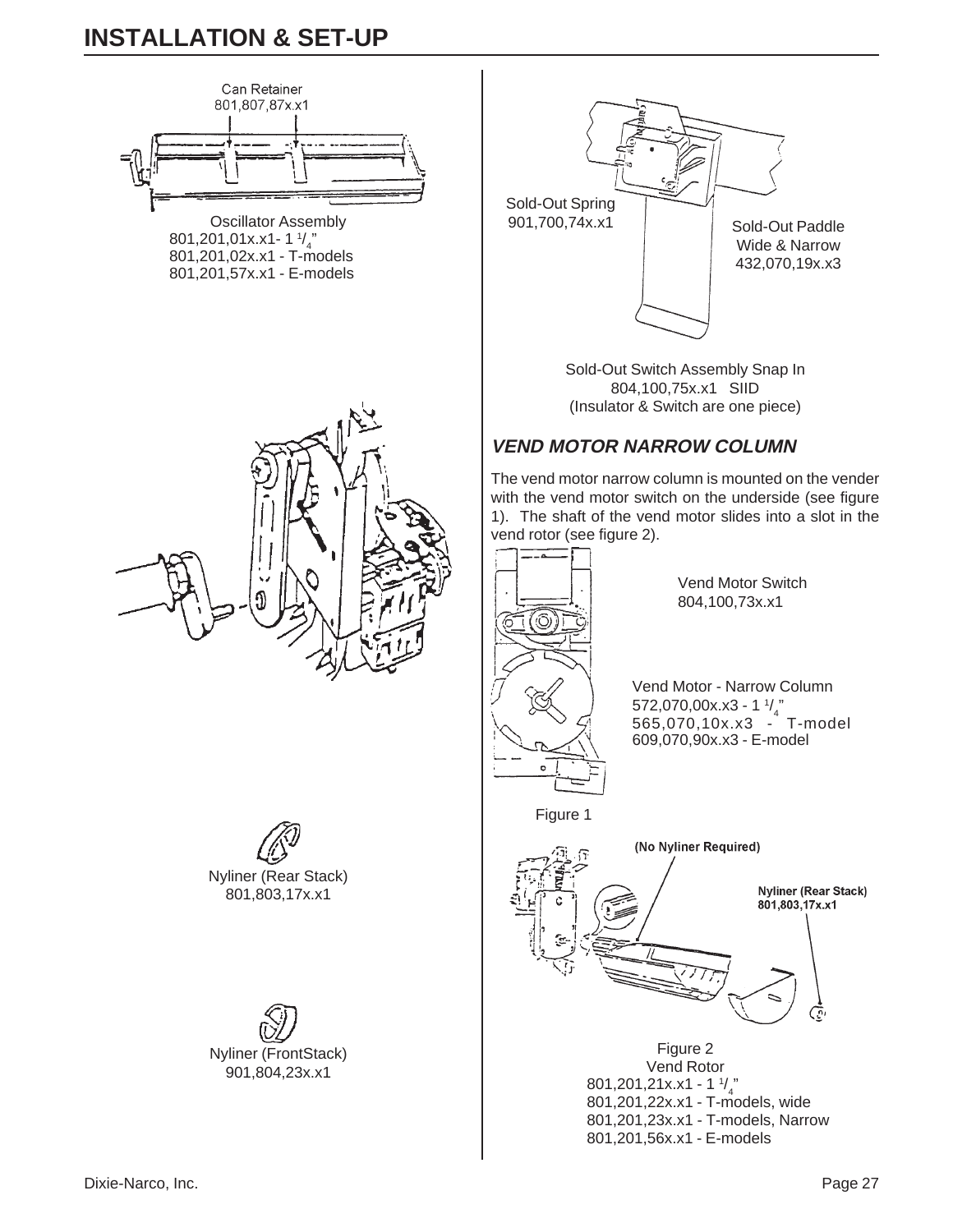# **PRODUCT SHIMMING**

Refer to the appropriate technical bulletin for proper set-up and vending procedures. Listed are a few of the more widely used Technical Bulletins relating to shimming.

- TB 450 Miscellaneous Worldwide Can Shimming, Shimless Stack Series 90
- TB 451 Miscellaneous Worldwide Plastic Bottle Shimming, T-Models
- TB 452 Miscellaneous Worldwide Non-Returnable Bottle Shimming, T-Models
- TB 453 Miscellaneous Worldwide Plastic Bottle Shimming, Shimless Stack Series 90
- TB 454 Miscellaneous Worldwide Non-Returnable Bottle Shimming, Shimless Stack Series 90
- TB 455 Miscellaneous Worldwide Can Shimming, T-Models
- TB 456 Miscellaneous Worldwide Returnable Bottle Shimming, Shimless Stack Series 90
- TB 457 Miscellaneous Worldwide Returnable Bottle Shimming, Wide Stack Series 90
- TB 473 Miscellaneous Worldwide Non-Returnable Bottle Shimming, Wide Stack Series 90
- TB 474 Miscellaneous Worldwide Plastic Bottle Shimming, Wide Stack Series 90
- TB 475 Miscellaneous Worldwide Can Shimming, Wide Stack Series 90
- TB 476 Miscellaneous Worldwide Returnable Bottle Shimming, T-Models
- For E-Model set-ups not listed on the inner door diagram, contact the Dixie-Narco Factory Service Department.

For shimming of venders or products not listed in the above Technical Bulletins call the Dixie-Narco Factory Service Department or contact your Dixie-Narco Representative.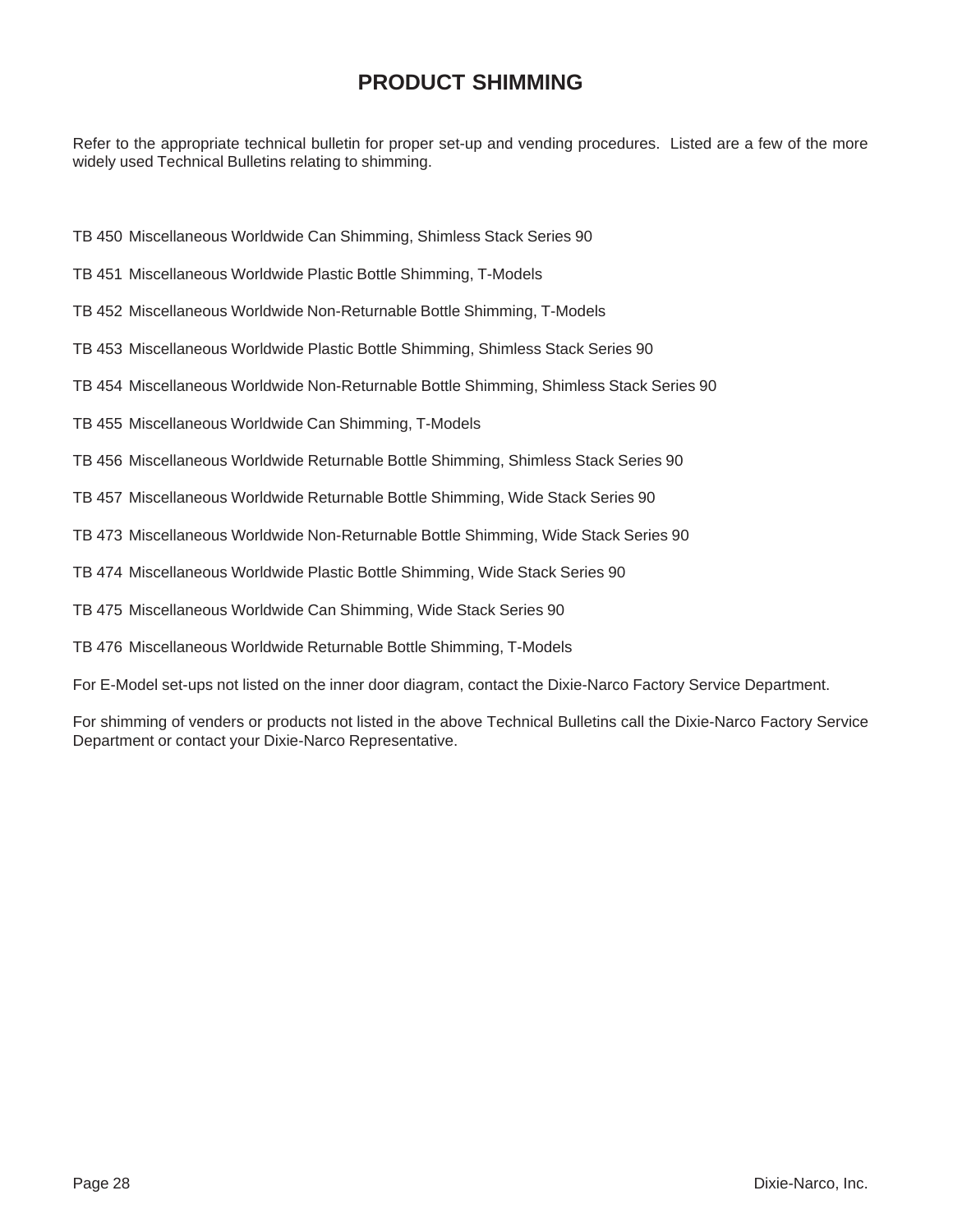

- 1. Adjustable Cam For:
	- a. DNCB 1 1/4" deeper wide column.
	- b. DNCB T-models single, double, or triple depth wide column.
	- c. Color of cam is gold.
	- d. Part # 801,806,40x.x1



- 2. Vending Cam For: a. DNCB 1 1/4" deeper single double depth wide column.
	- b. DNCB T-models single depth wide column.
	- c. Color of cam is blue.
	- d. Part # 801,806,39x.x1



- 3. Vending Cam For: a. DNCB T-models double or triple
	- depth wide column.
	- b. Color of cam is green. c. Part # 801,806,41x.x1
	-



- 4. Adjustable Cam For:
	- a. DNCB 1 1/4" deeper narrow column.
	- b. DNCB T-models single, double, or triple depth narrow column.
	- c. DNCB E-models single, double, or triple depth narrow column
	- d. Color of cam is brown.
	- e. Part # 801,806,61x.x1



- 7. Vending Cam For:
	- a. DNCB E-Models double or triple depth wide column.
	- b. Color of cam is red.
	- c. Part # 801,809,79x.x1



- 5. Vending Cam For:
	- a. DNCB 1 1/4" deeper narrow column.
	- b. DNCB T-models single, double, or triple depth narrow column.
	- c. DNCB E-models single, double, or triple depth narrow column.
	- d. Color of cam is brown.
	- e. Part # 801,806,18x.x1



- 8. Vending Cam For:
	- a. DNCB E-Models 4 deep narrow column.
	- b. Color of cam is orange.
	- c. Part # 801,810,39x.x1



- 6. Vending Cam For:
	- a. DNCB E-Models double or triple depth wide column.
	- b. Color of cam is grey.
	- c. Part # 801,809,80x.x1



- 9. Vending Cam For:
	- a. DNCB T-Models double depth 20 oz. bottles.
	- b. Color of cam is white.
	- c. Part # 801,806,99x.x1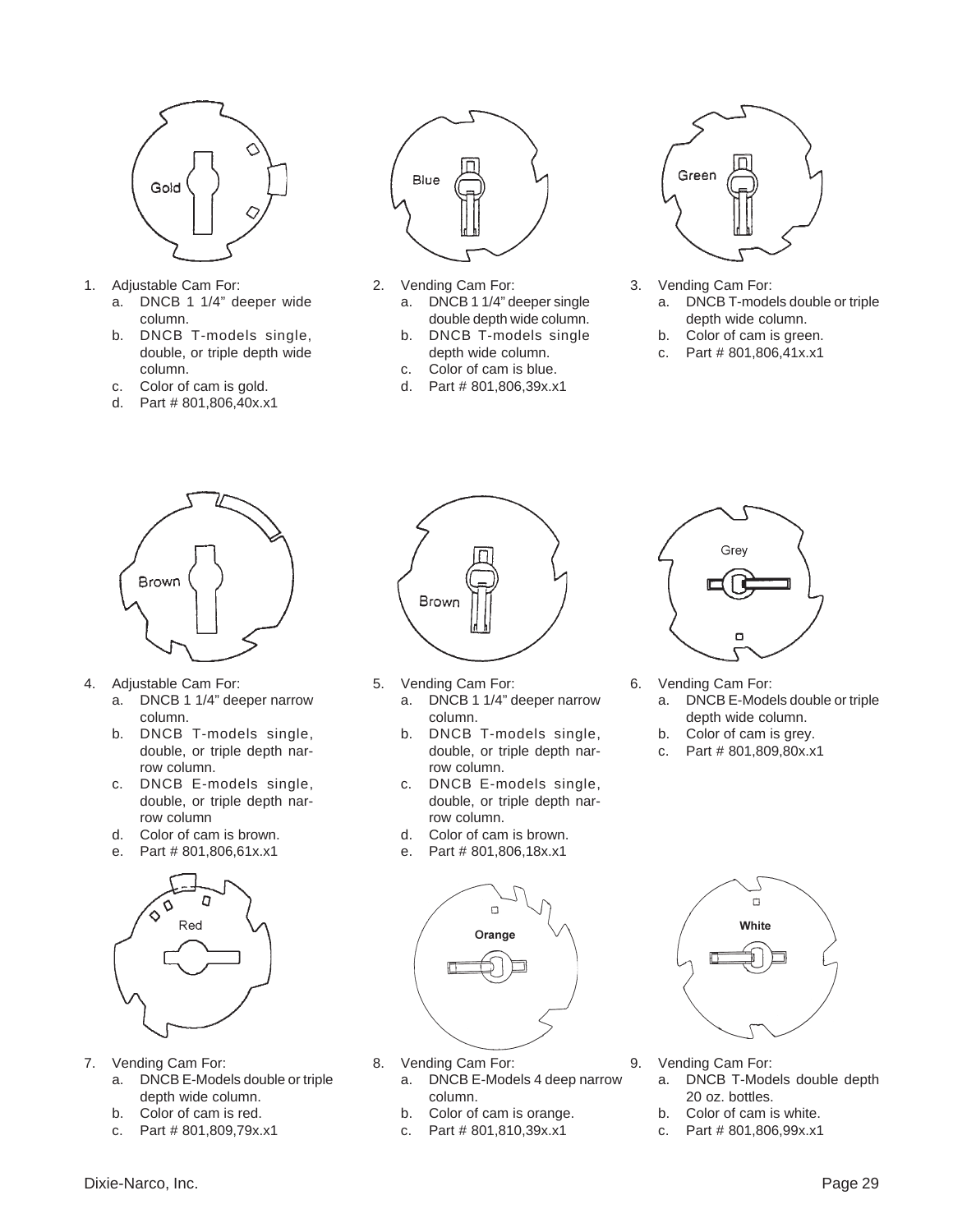# **CAM INSTALLATION AND REMOVAL**

# **TO INSTALL A VENDING CAM:**

- 1. Select the Vending Cam required (See page 29.)
- 2. Locate the Hub at the center of the Cam (See Fig. 6.)
- 3. With the Hub facing you, slowly slide the Cam on the front shaft of the Vend Motor while depressing the Lock Tab. (See fig. 6.)

NOTE: Reference below for timing of the Motors.

4. A distinct click will be heard, when the tab has locked into the locator hole of the motor shaft.

DEPRESS THE SWITCH ARM WHEN INSTALLING THE CAM TO PREVENT POSSIBLE DAMAGE TO THE SWITCH ARM.

# **TO INSTALL AN ADJUSTABLE CAM:**

- 1. Select the Adjustable Cam required. (See page 29.)
- 2. Locate the Lift Tab on the outer edge of the Cam. (See fig. 5.)
- 3. With the Lift Tab facing you, align the slot of the adjustable Cam with the Locking Tab of the Vending Cam.
- 4. Place the Adjustable Cam on the Vending Cam.

DEPRESS THE SWITCH ARM WHEN INSTALLING THE CAM TO PREVENT POSSIBLE DAMAGE TO THE SWITCH ARM.

5. Lift the Lock Tab of the Vending Cam, at the same time lift the Lift Tab of the Adjustable Cam and rotate the Adjustable Cam clockwise to the desired setting.



# **TO REMOVE AN ADJUSTABLE CAM:**

1. Lift the Lift Tab and rotate the Adjustable Cam clockwise until the Vending Cam Lock Tab is aligned with the slot of the Adjustable Cam.

Adjustable cam Vending Cam

2. Remove the Adjustable Cam from the shaft of the **Motor** 

# **TO REMOVE THE VENDING CAM:**

- 1. Depress (push in) the Lock Tab firmly to disengage it from the Motor shaft.
- 2. At the same time pull the Vending Cam towards you until it is removed from the Motor shaft.

# **TIMING**

### **TO SET THE TIMING OF A NARROW COLUMN VEND MOTOR:**

- 1. Make sure the hole through the rear shaft is in a horizontal plane. (If a pin were inserted in the hole, the pin would be horizontal.) See Fig. 8.
- 2. The Vend Rotor must be in the loading position when the Motor shaft is inserted in the end of the Rotor. See Fig. 8.
- 3. Insert the Motor shaft in the Rotor and secure the **Motor**
- 4. Install the Vending Cam on the front shaft of the Motor making sure the Lock Tab is at the 9 o'clock position. See Fig 7.
- 5. Install the Adjustable Cam per the instructions given previously.



Figure 7

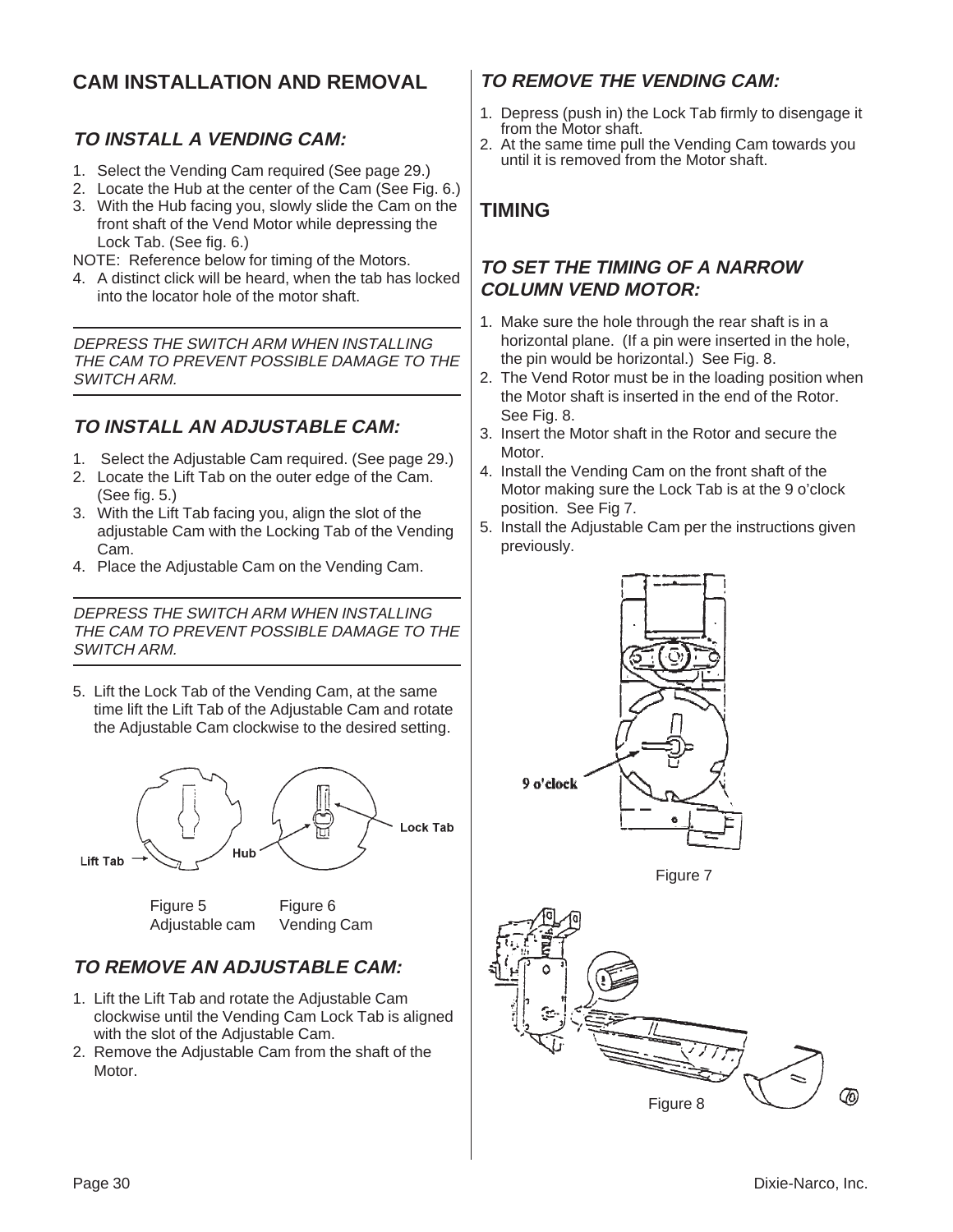# **TO SET THE TIMING OF A WIDE COLUMN VEND MOTOR:**

- 1. Make sure the hole through the rear shaft is in a horizontal plane. (If a pin were inserted in the hole, the pin would be horizontal). See Fig. 10.
- 2. Slide the Drive Arm (with linkage attached) on the rear shaft as shown. See Fig. 10.
- 3. Secure by installing the Groove Pin.
- 4. With the Oscillator in position, align the hole in the Linkage Arm with the pin of the Oscillator.
- 5. Slide the Linkage on the pin.
- 6. Install the Vending Cam on the front shaft of the Motor making sure that the Lock Tab is at 6 o'clock as shown. See Fig. 11.
- NOTE: When the screw holding the Linkage Arm to the Drive Arm is at the 12 o'clock position (See Fig. 10), the Lock Tab will be at the 6 o'clock position (See Fig. 11).
- 7. Install the Adjustable Cam per the instructions on page 30.



Figure 10 Figure 11



# **REAR SPACER**

The Rear Spacer, one for each column, is located vertically at the rear of the column. The Springs, adjustable by hand, slide into the holes in the column wall for cans and other package settings.

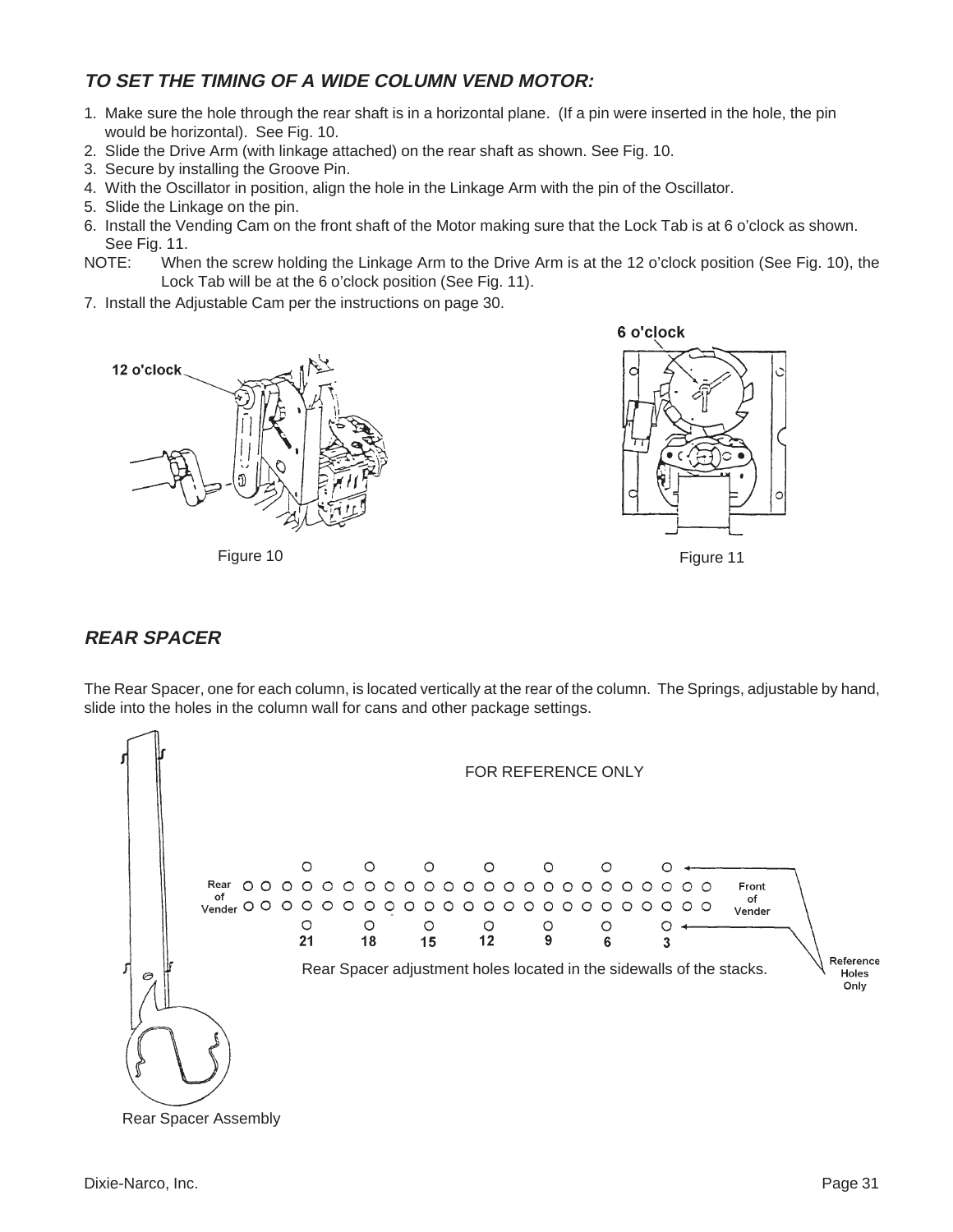#### **SIID SEQUENCE OF OPERATION CONTROLLER STYLE CHANGERS ESCROW TO PRICE AND NO BILL ESCROW (PR)**

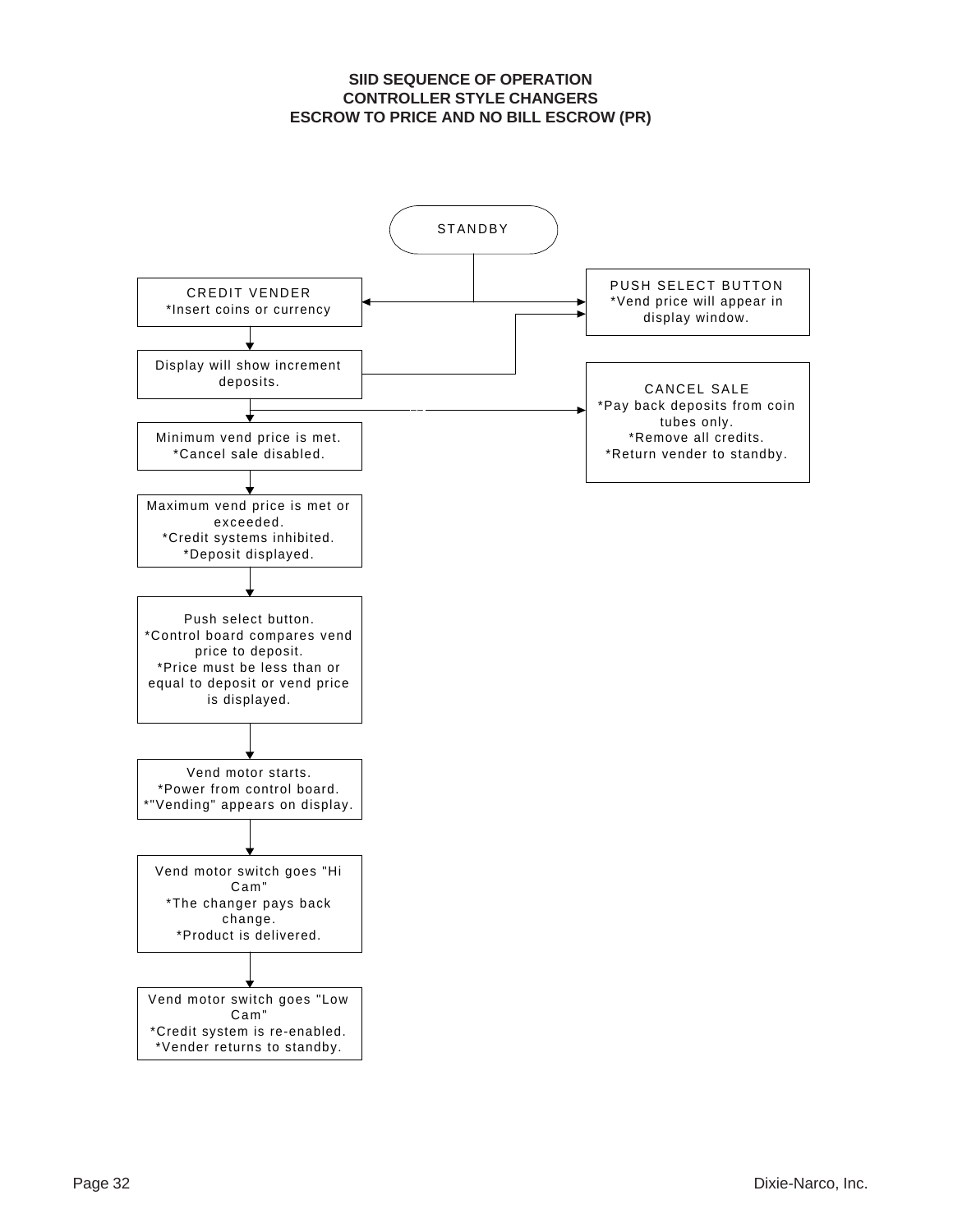#### **SIID SEQUENCE OF OPERATION CONTROLLER STYLE CHANGERS ESCROW TO SELECT & LAST BILL ESCROW (E-S1)**

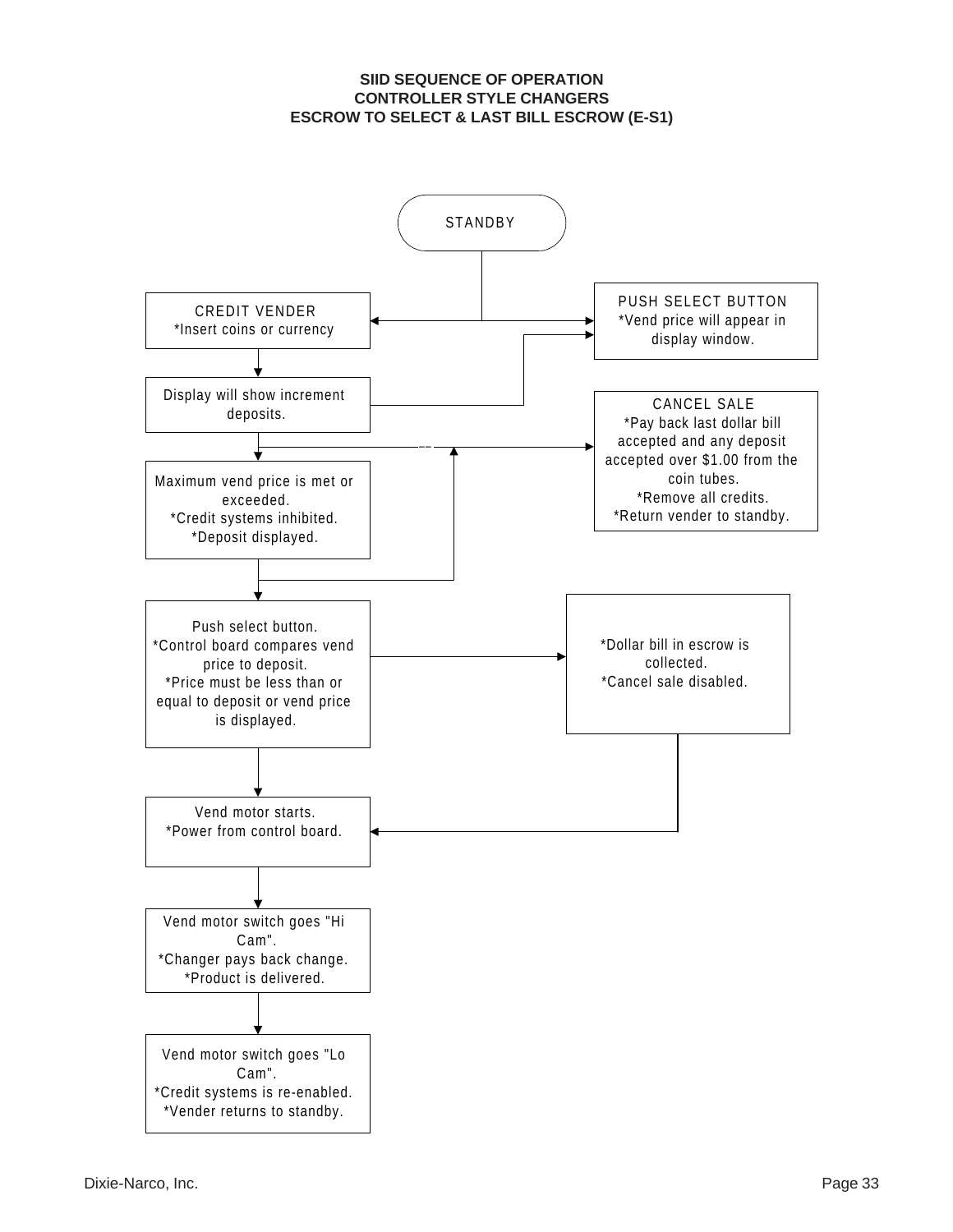#### **SIID SEQUENCE OF OPERATION CONTROLLER STYLE CHANGERS ESCROW TO SELECT AND NO BILL ESCROW (E-S4)**

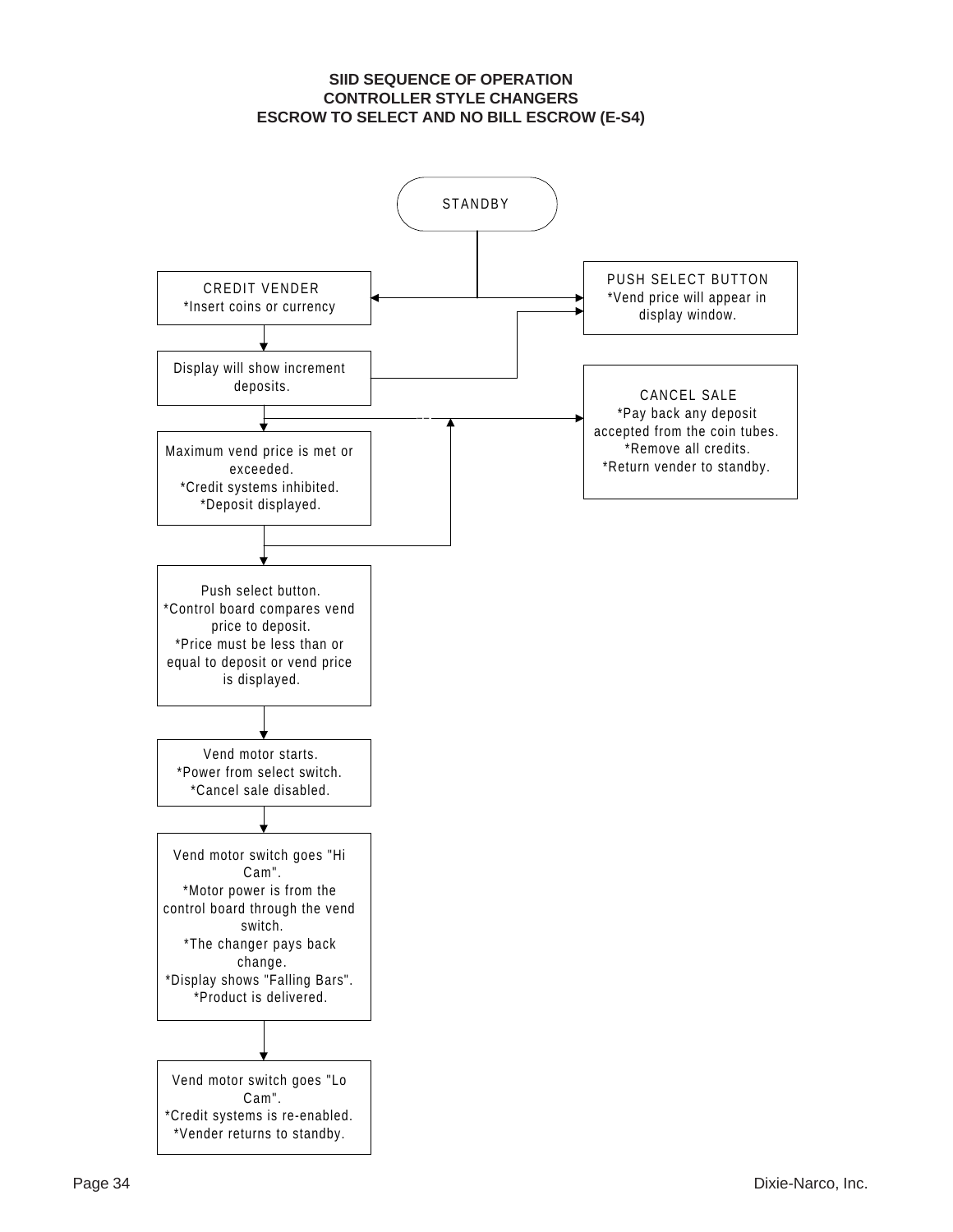# **VENDER MAINTENANCE**

# **CLEANING THE VENDER**



DO NOT USE A WATER JET OR NOZZLE TO CLEAN THE VENDER.

# **WHAT TO CLEAN**

#### **SIGN FACE**

The polycarbonate sign face requires proper cleaning to prolong its service life. It is recommended that you periodically clean the sign face as follows:

- 1. Rinse the sign with a soft cloth or sponge soaked in warm water.
- 2. If necessary use a mild soap to loosen any dirt or grime. To prevent damage, DO NOT SCRUB or use a brush or squeegee, as some signs have a clear ultraviolet resistant coating to prevent yellowing.
- 3. Repeat the above steps as necessary, then dry using a soft cloth to prevent spotting.

#### **CABINET**

- 1. Wash the cabinet with a good detergent or soap mixed in warm water.
- 2. Wax the vender often with a good grade of automobile wax.
- 3. Any corrosion inside the vender should be removed with fine steel wool and the area should be painted with aluminum paint.
- 4. Repair any scratches on painted surfaces to prevent corrosion.



#### **THE COMPRESSOR ELECTRICAL CIRCUIT IS ALWAYS LIVE WHEN THE PLUG IS CONNECTED TO AN ELECTRICAL OUTLET**

#### **REFRIGERATION CONDENSER**

- 1. Check the condenser periodically for dirt or lint build up.
- 2. Remove the build up with a brush or vacuum, or blow the dirt out of the condenser with compressed air and approved safety nozzle.
- 3. Ensure nothing obstructs air intake at the bottom of the main door.
- 4. Ensure nothing obstructs air exhaust at the rear of the cabinet.

#### **COIN ACCEPTOR**

Follow the Coin Acceptor Manufacturer's instructions.

# **LUBRICATING THE VENDER**

The vender refrigeration system does not require any field lubrication. The hermetic refrigeration system and fan motors are manufactured with lifetime lubrication.

| <b>TIME</b>                      | <b>COMPONENT</b>                                                                                                       | <b>LUBRICANT</b><br><b>EXAMPLE</b>                 |
|----------------------------------|------------------------------------------------------------------------------------------------------------------------|----------------------------------------------------|
| Every 6 Months<br>(or as needed) | <b>Main Door</b><br>1. Lock Bolt & Nut Retainer<br>2. Hinge Pivot Points<br><b>Inner Door</b><br>1. Hinge Pivot Points | <b>Mechanics Friend</b><br><b>Mechanics Friend</b> |
| Every Year<br>(or as needed)     | <b>Inner Door</b><br>1. Door Gasket                                                                                    | Petroleum Jelly                                    |

# **TEMPERATURE CONTROL ADJUSTMENTS**

#### **Adjustment #1 - Temperature Adjustment**

Turn the adjustment clockwise for colder product and counter-clockwise for warmer product. This will change the cut-out temperature only, the cut-in temperature remains constant.

#### **Adjustment #2 - Altitude Adjustment**



**DISCONNECT POWER TO THE VENDING MACHINE BEFORE PROCEEDING WITH THIS ADJUSTMENT.**

The control is factory set for an altitude of 152 M (500 ft.). For higher altitudes, adjust the inside range screws to prevent freeze-up of the product. Adjust the inside range screws as follows.

| <b>ALTITUDE</b>             |                                  | <b>CUTLER-HAMMER</b><br>9531N272                   |
|-----------------------------|----------------------------------|----------------------------------------------------|
| <b>Meters</b>               | Feet                             | Turn Both Scews Counter Clockwise                  |
| 610<br>1219<br>1829<br>2438 | 2,000<br>4,000<br>6,000<br>8.000 | $1/8$ Turn<br>$1/4$ Turn<br>$1/2$ Turn<br>5/8 Turn |

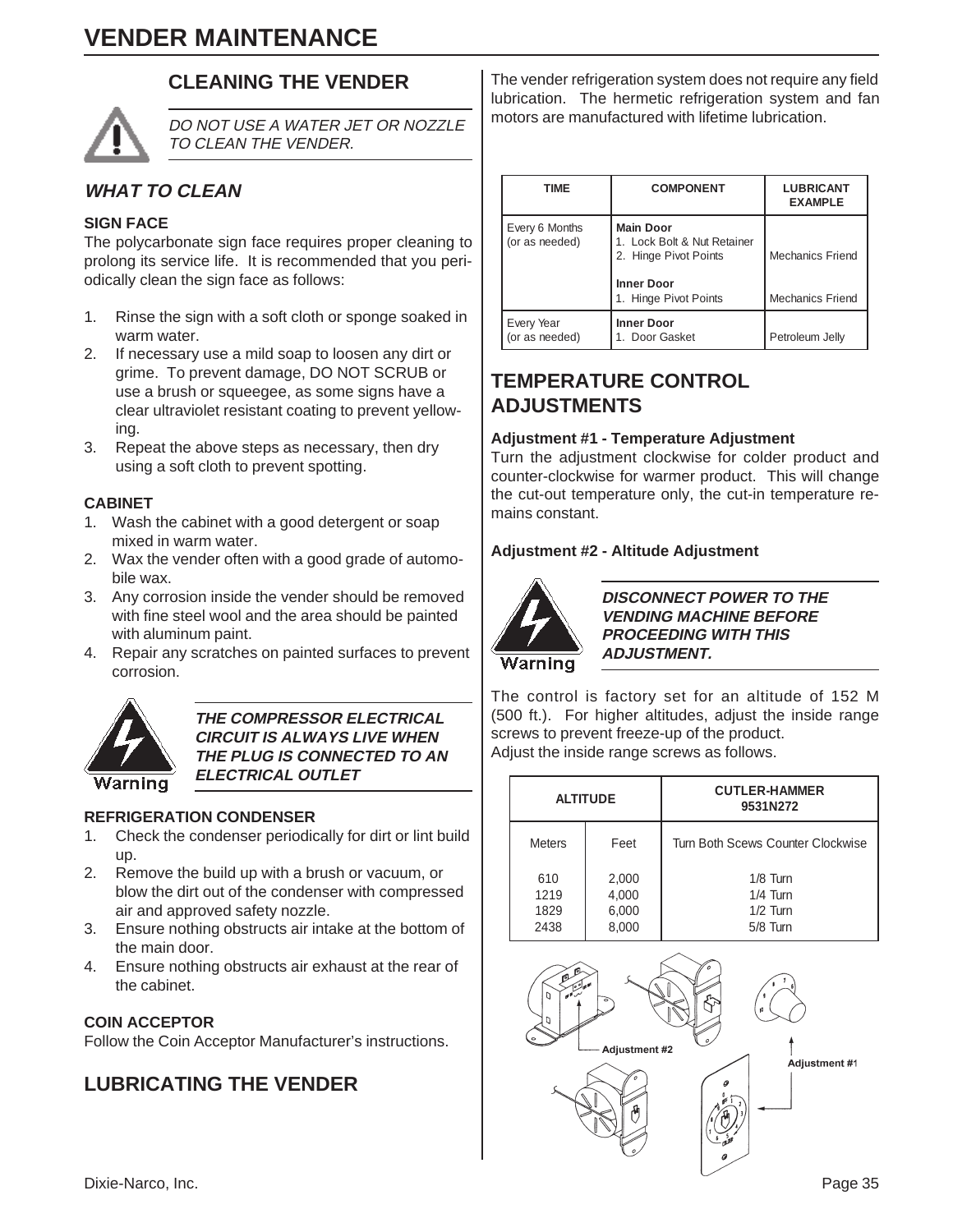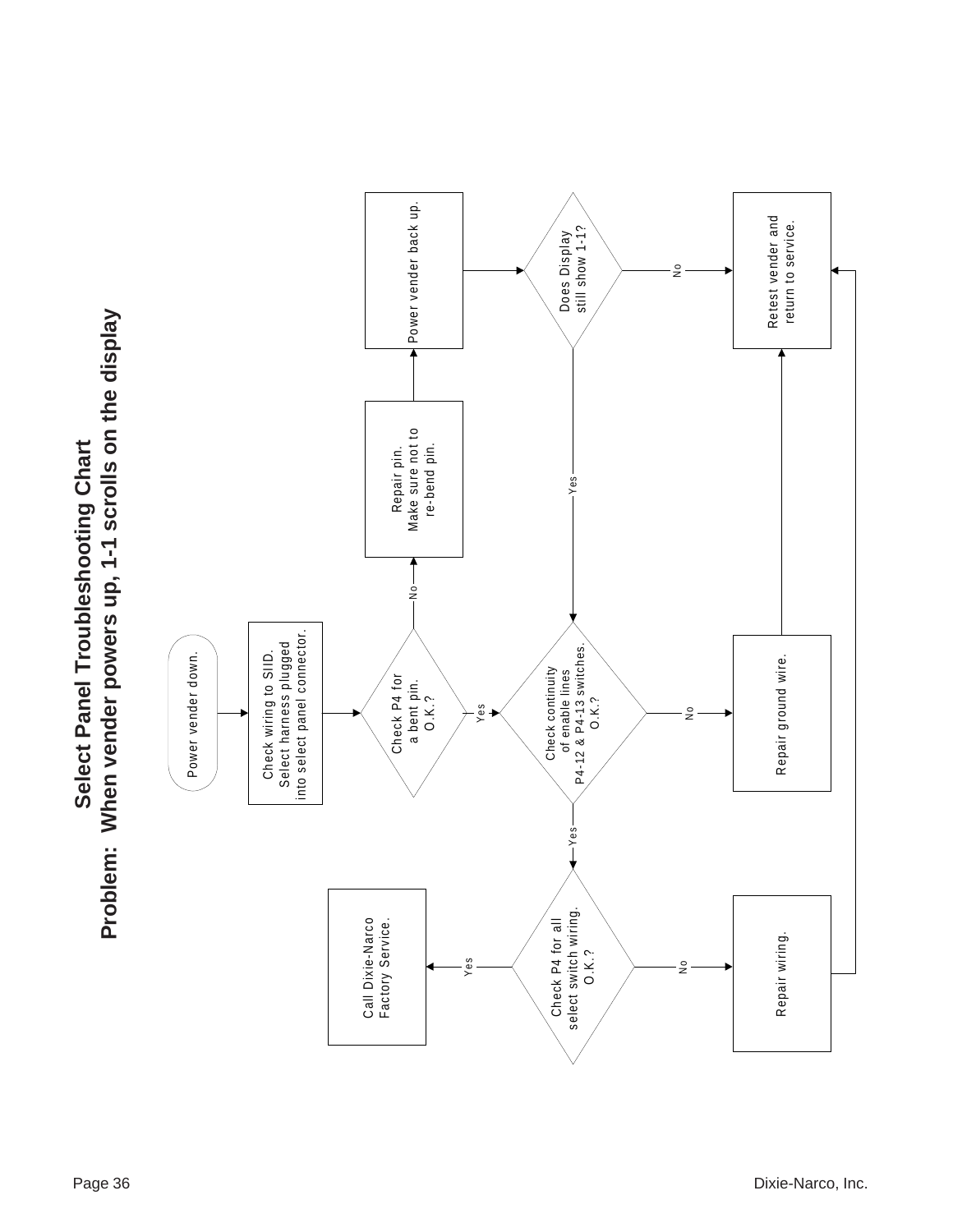

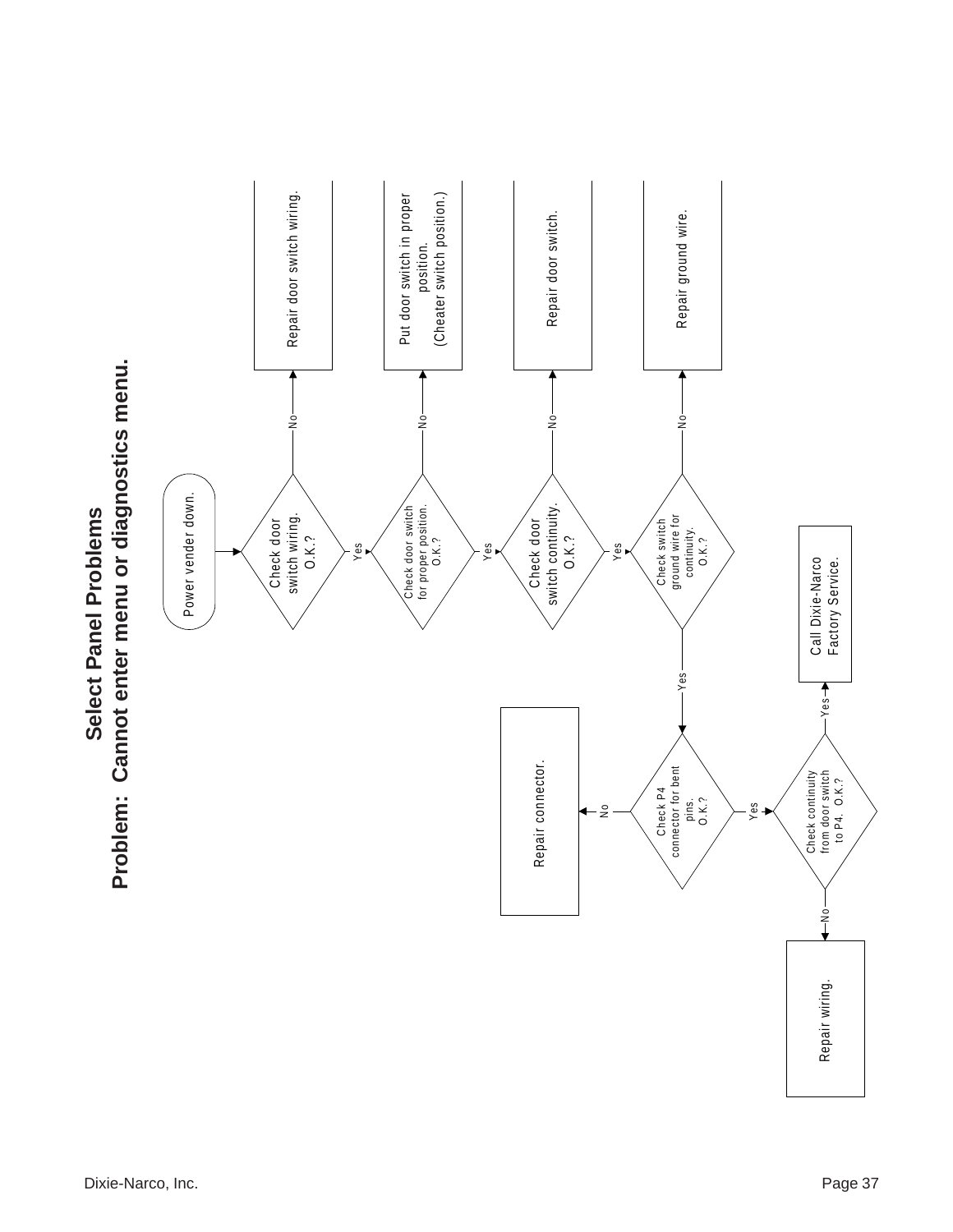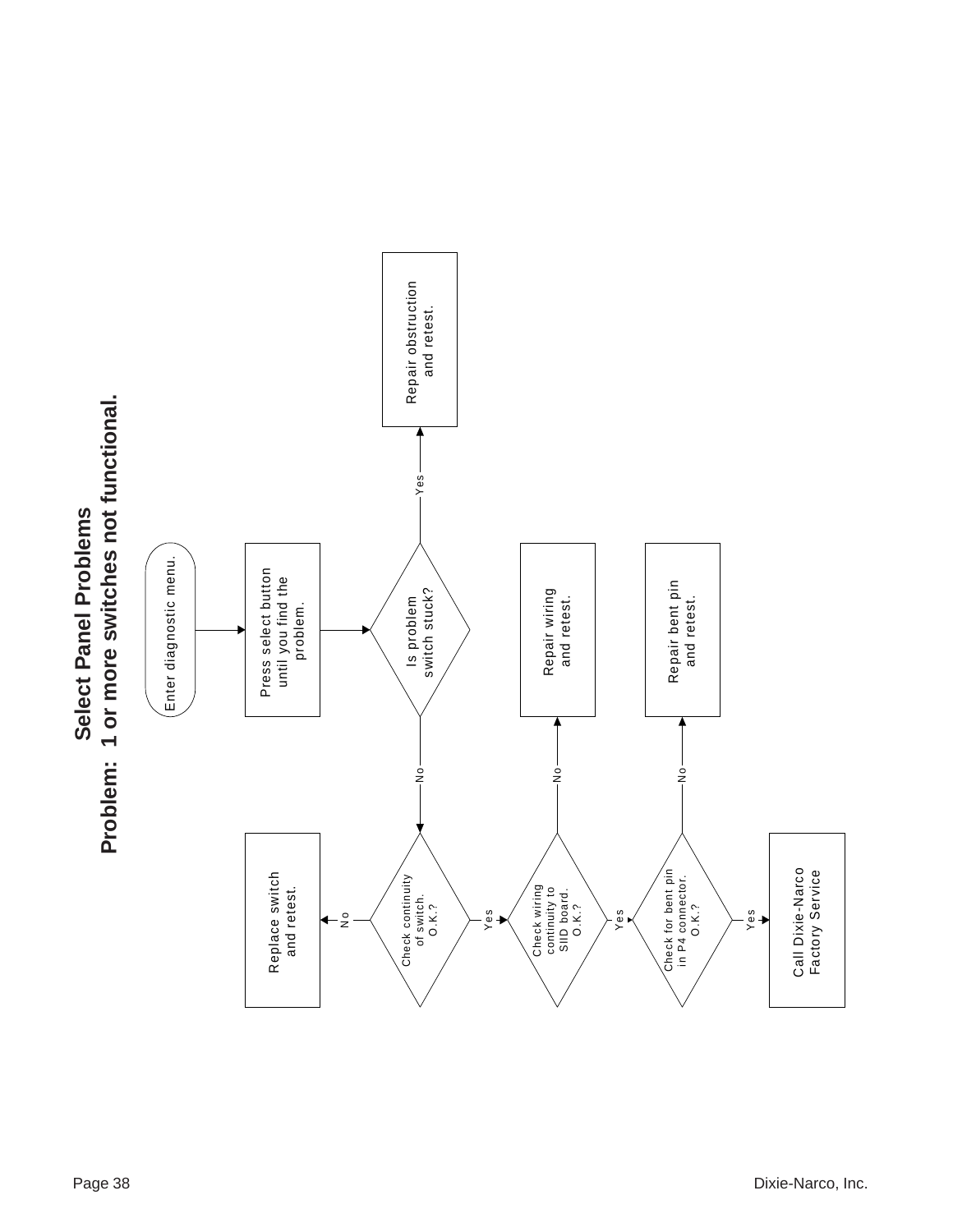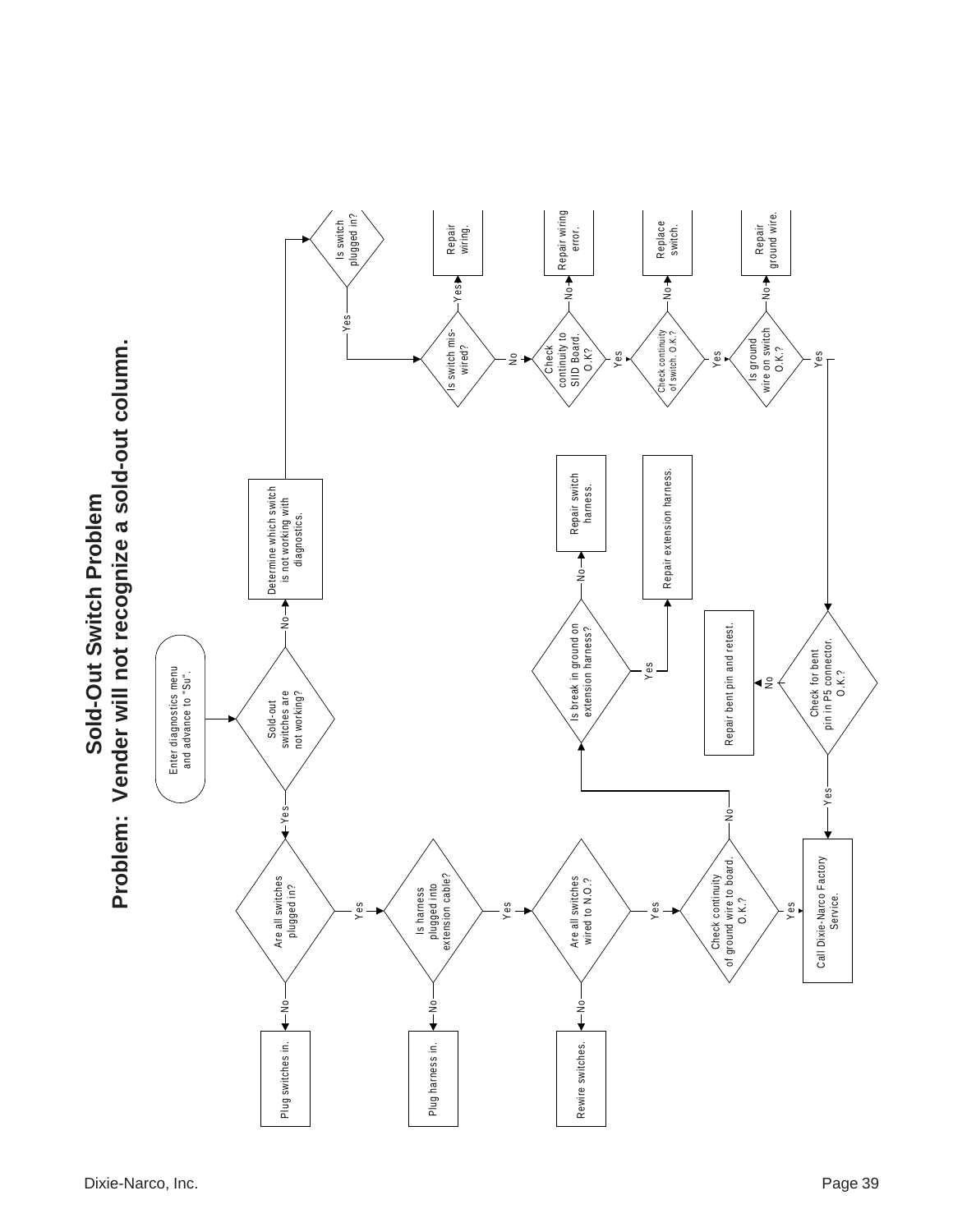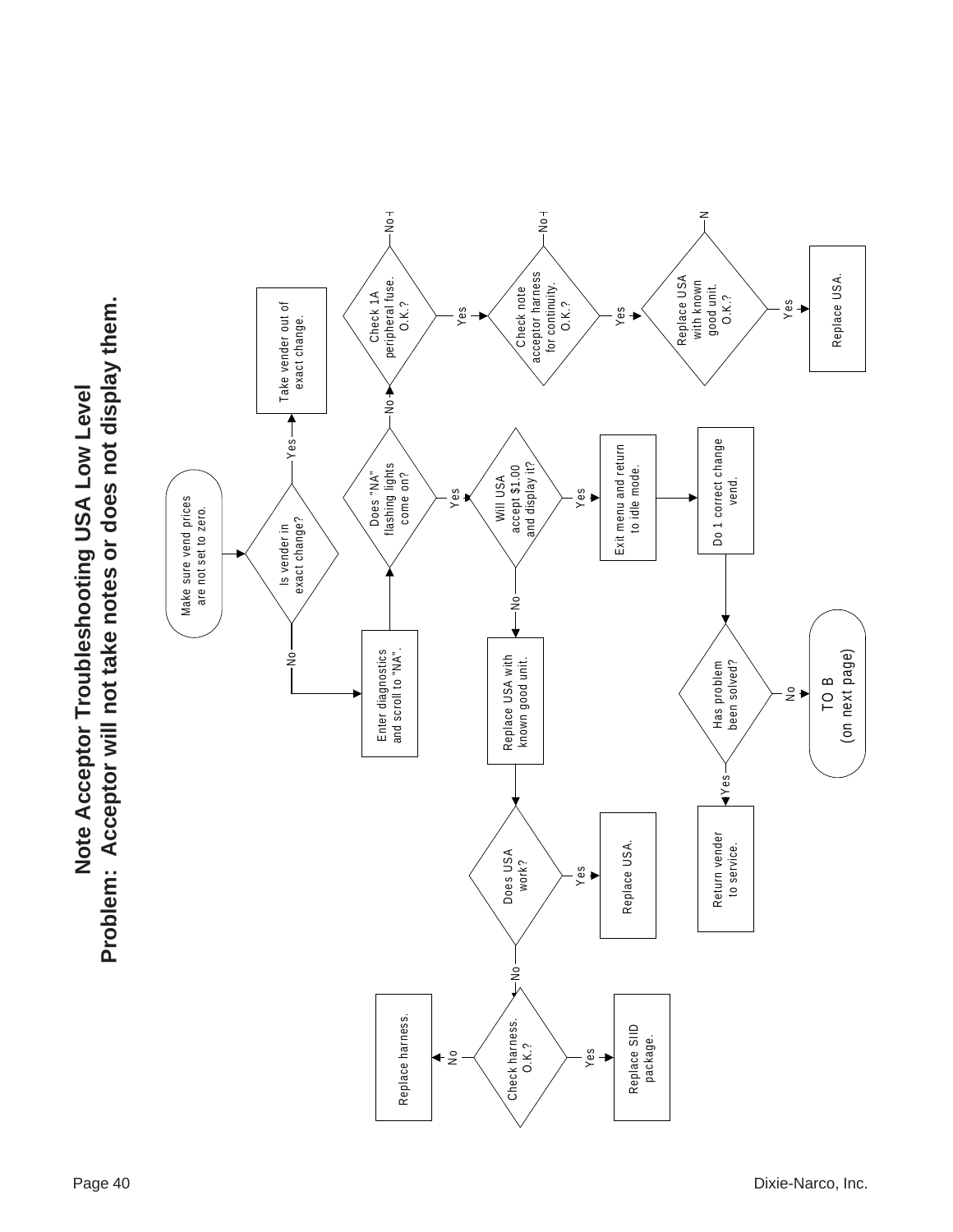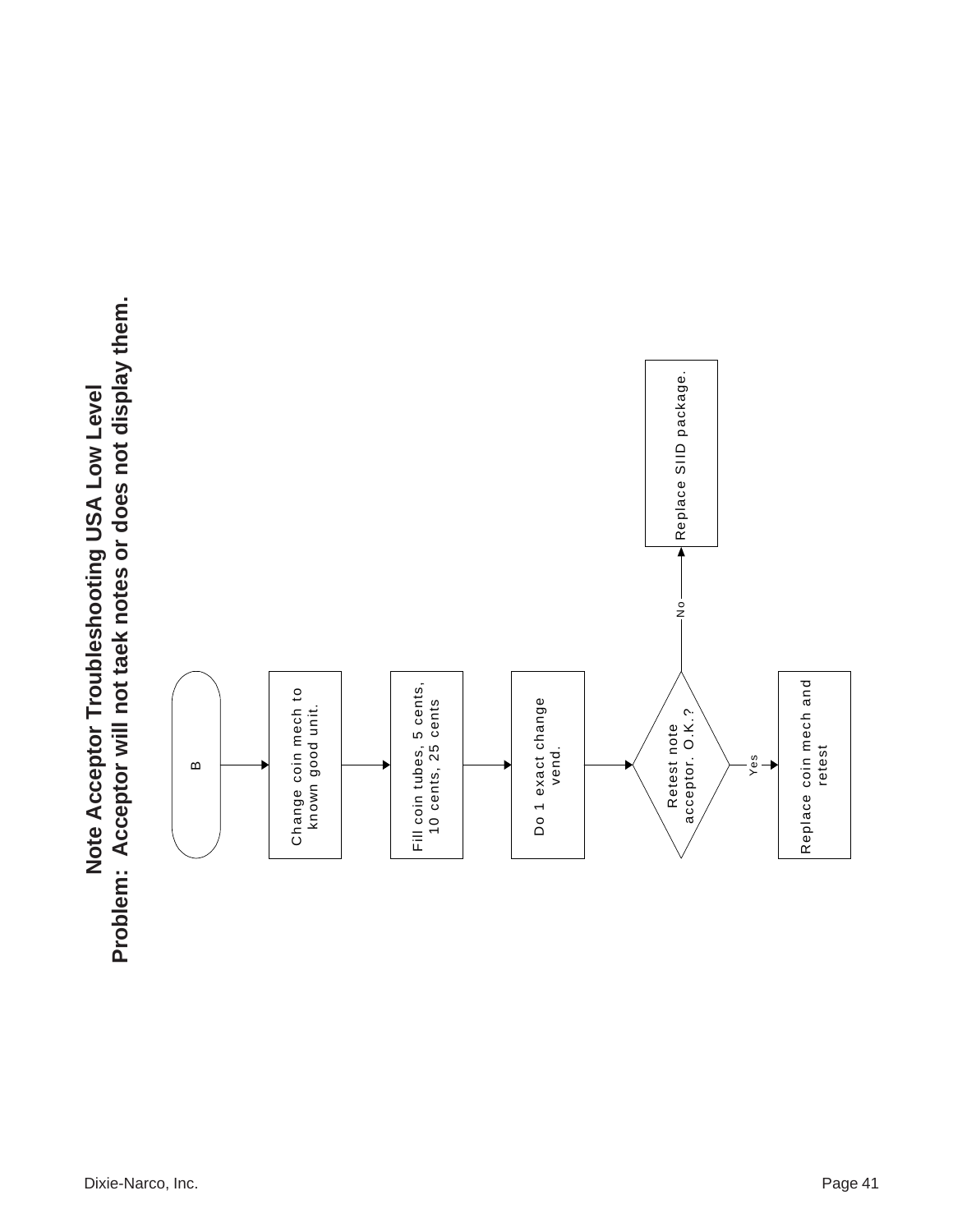

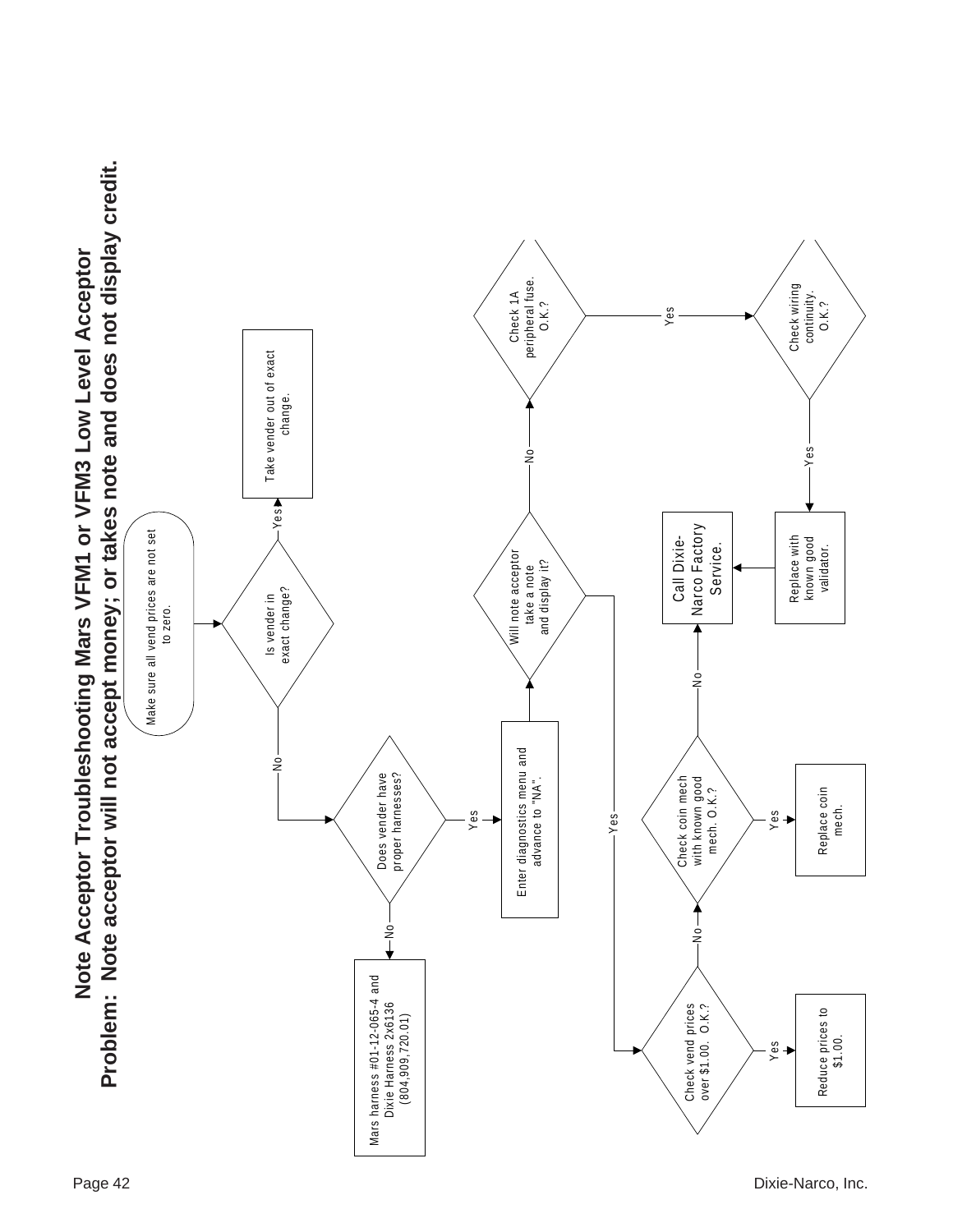

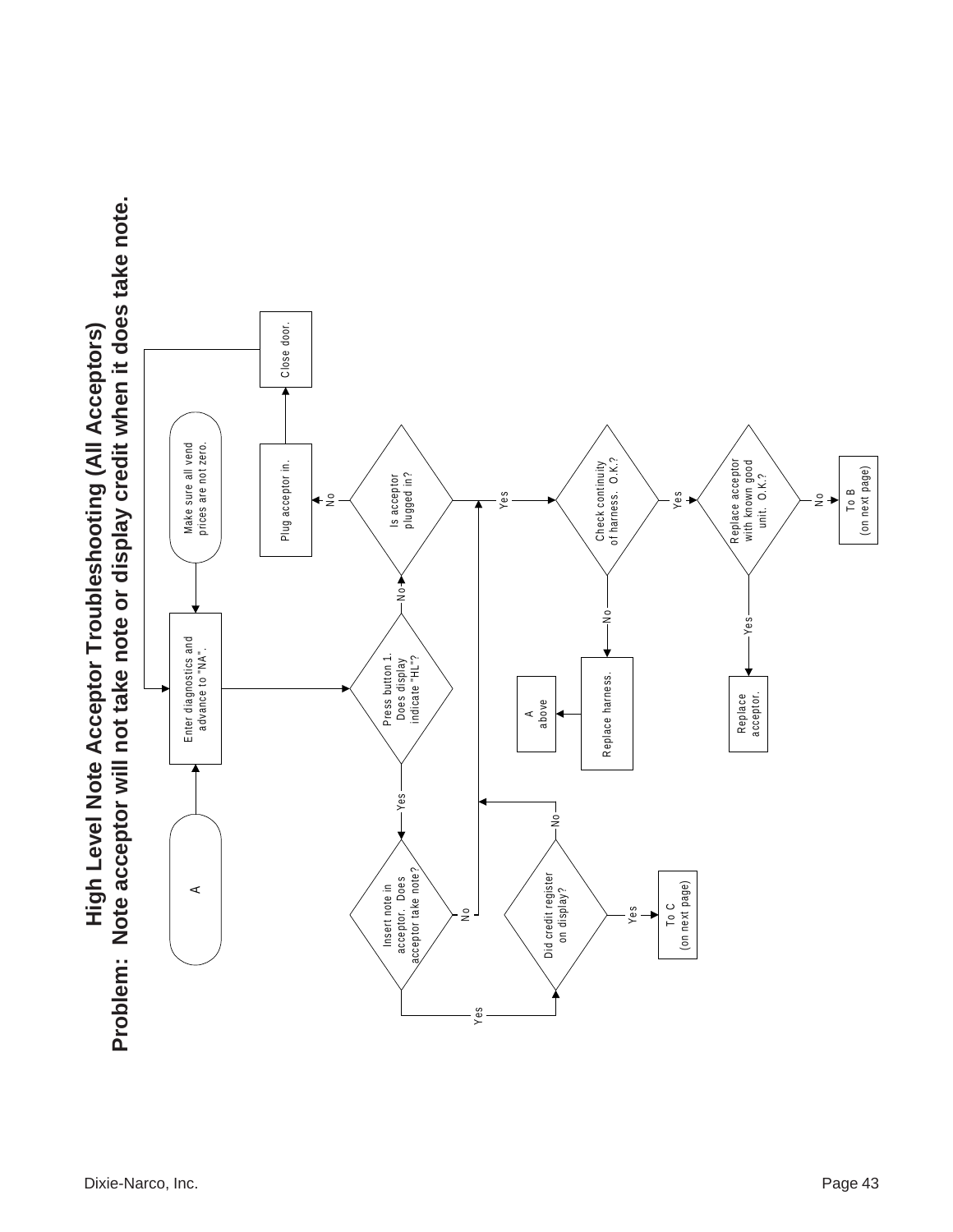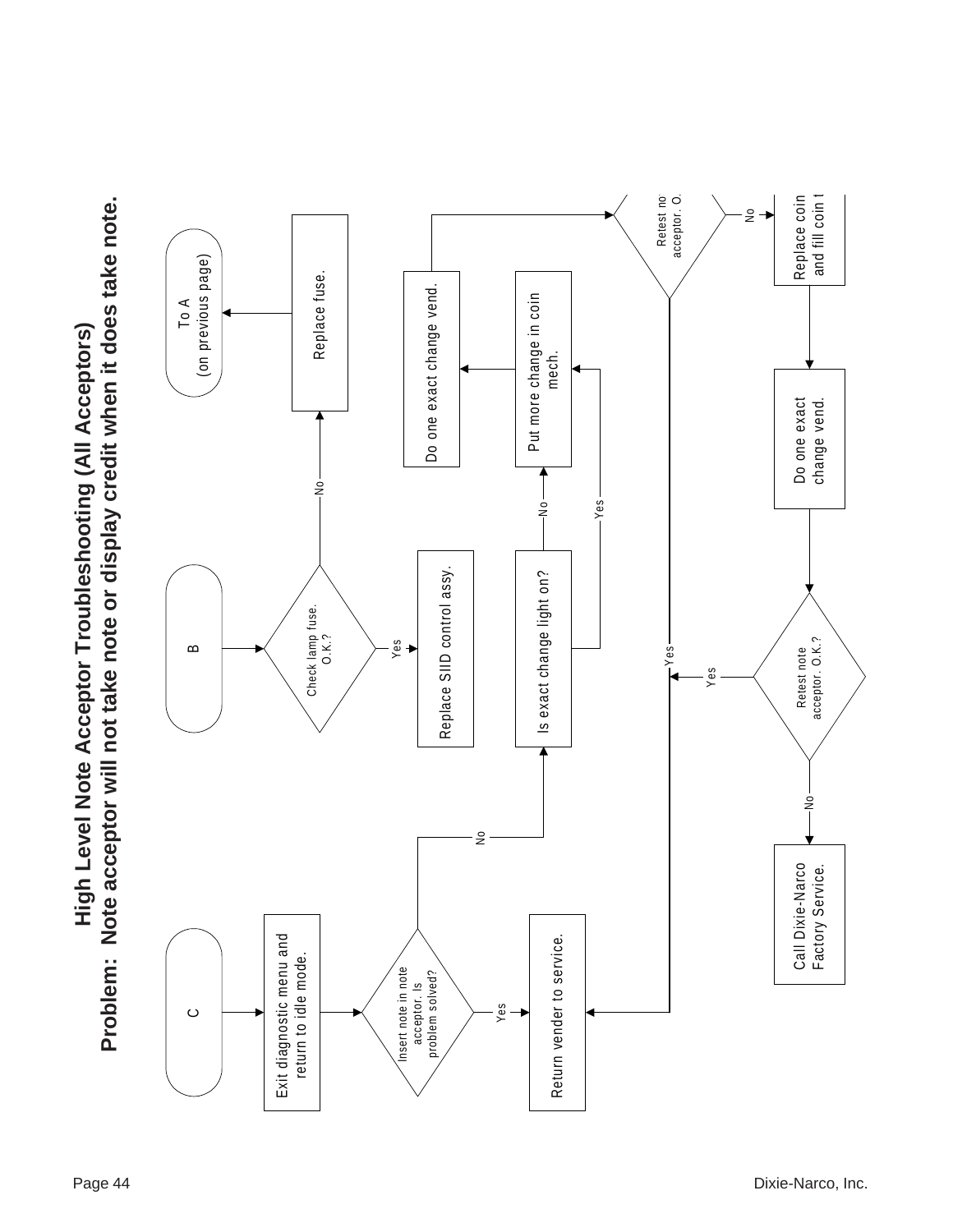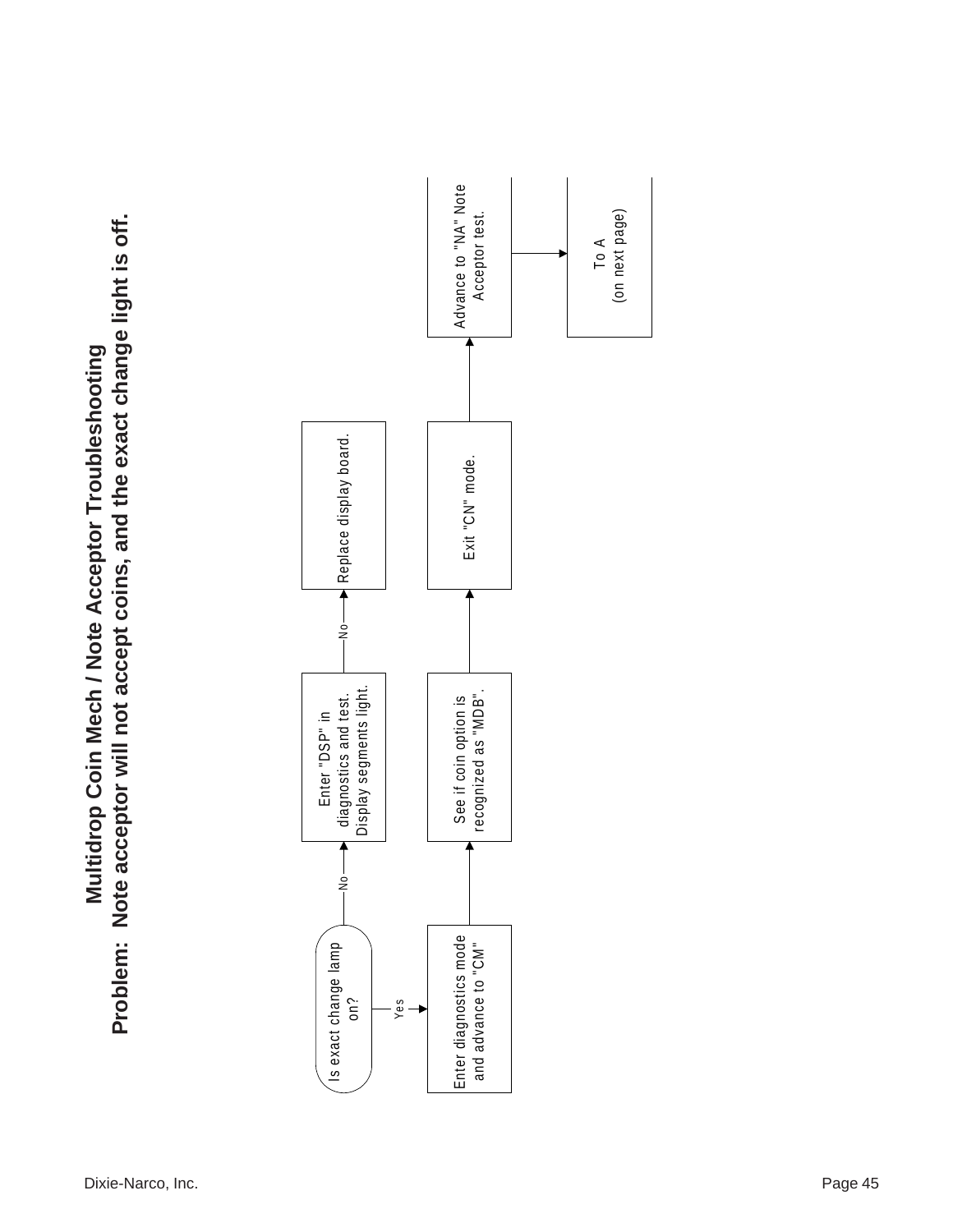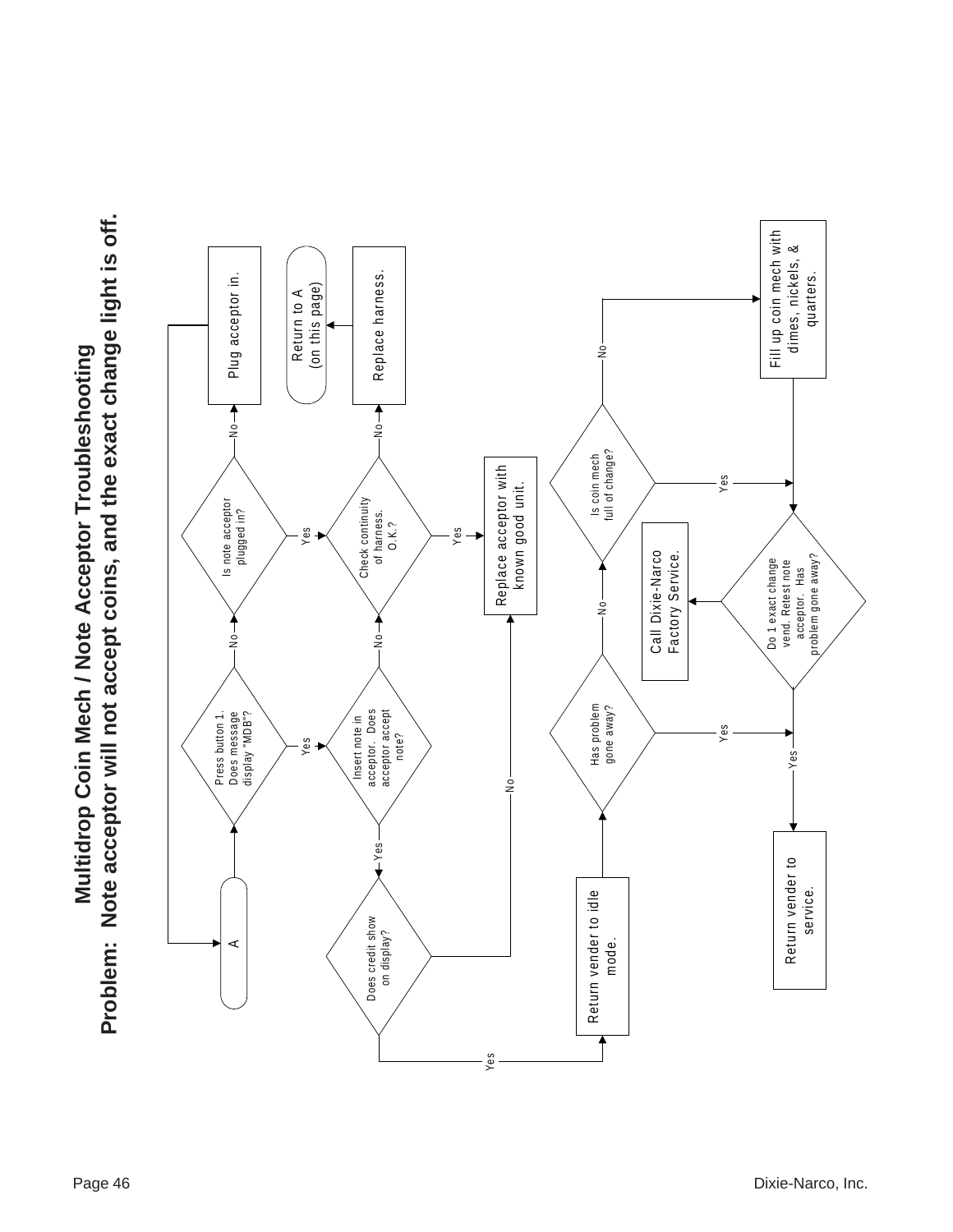

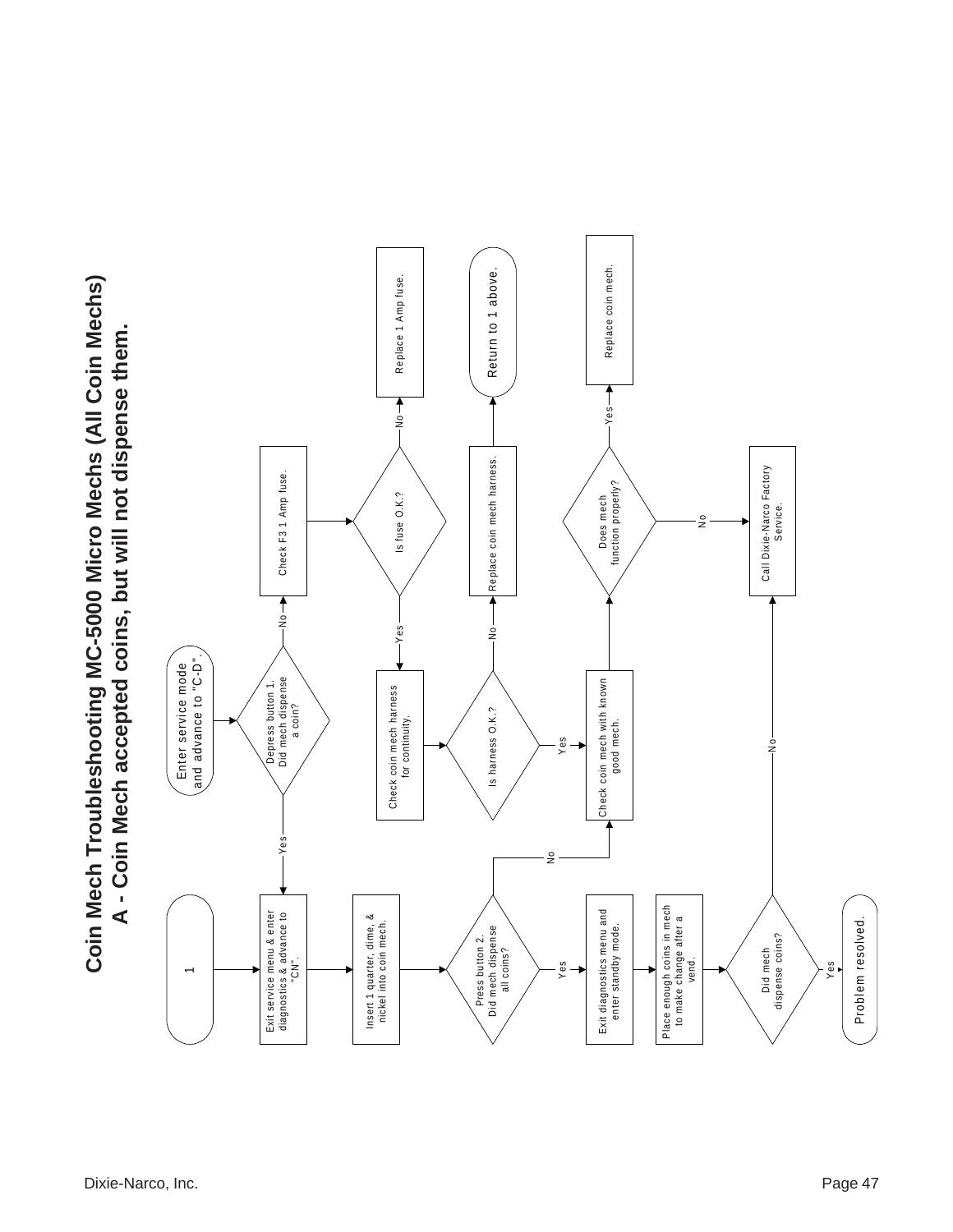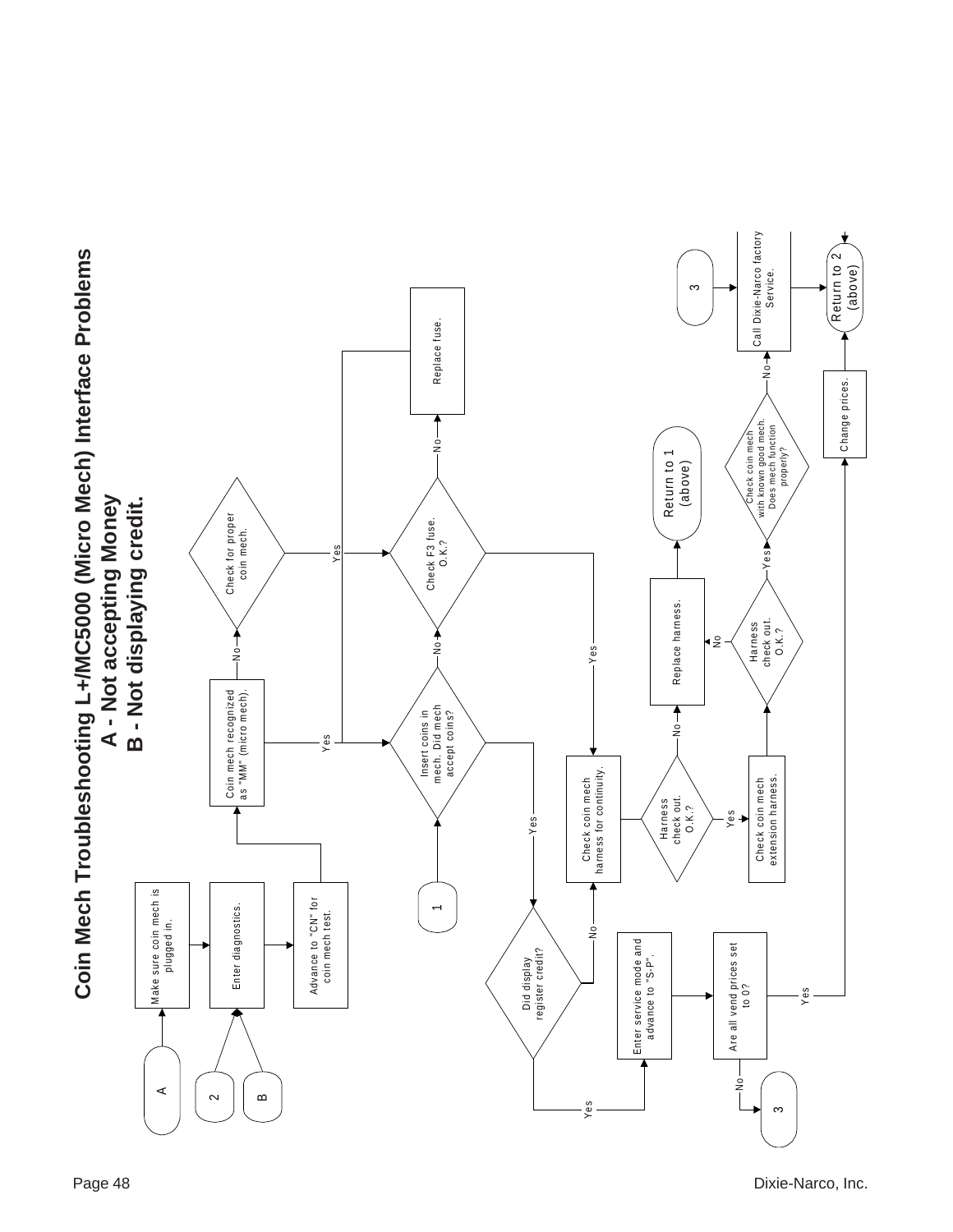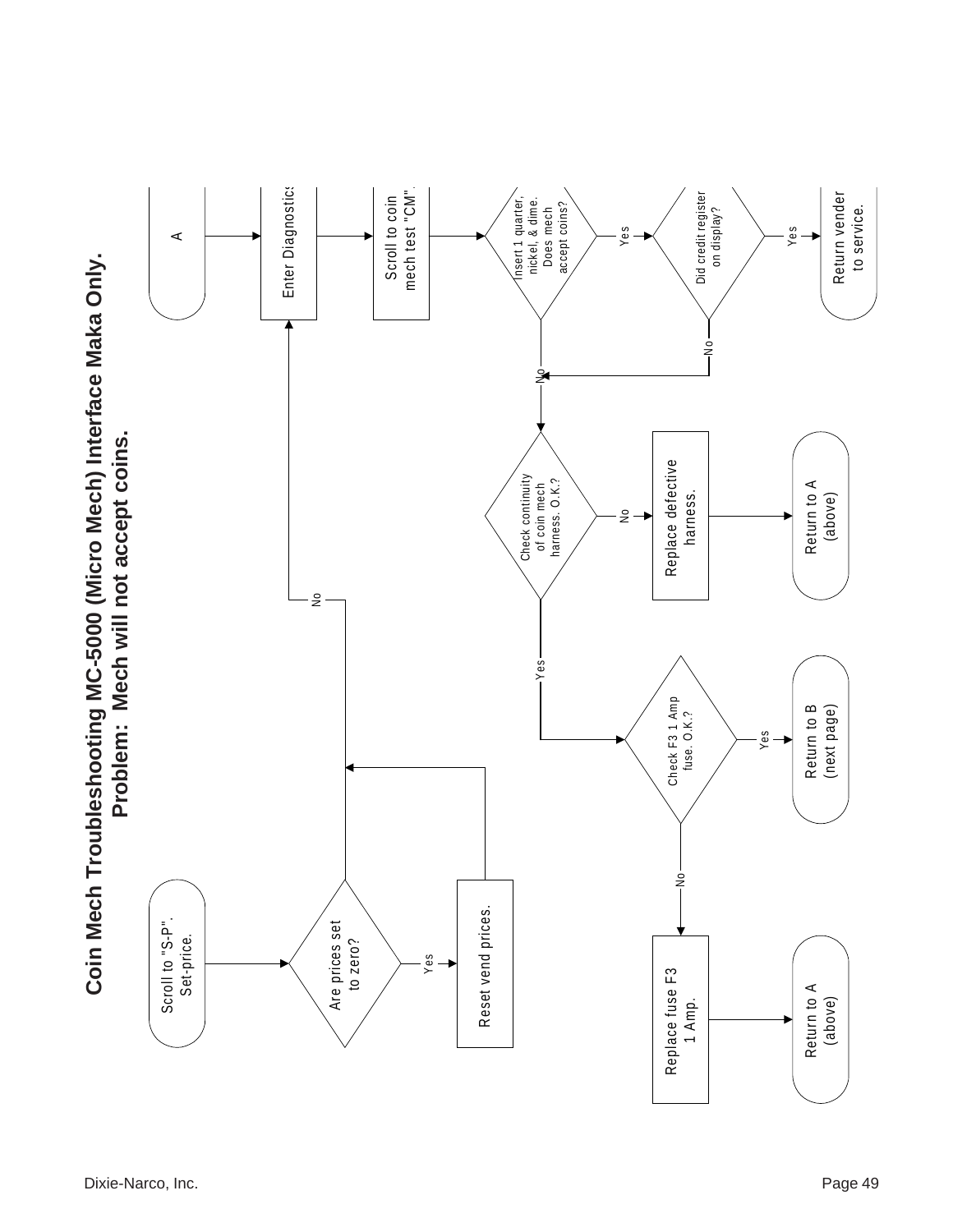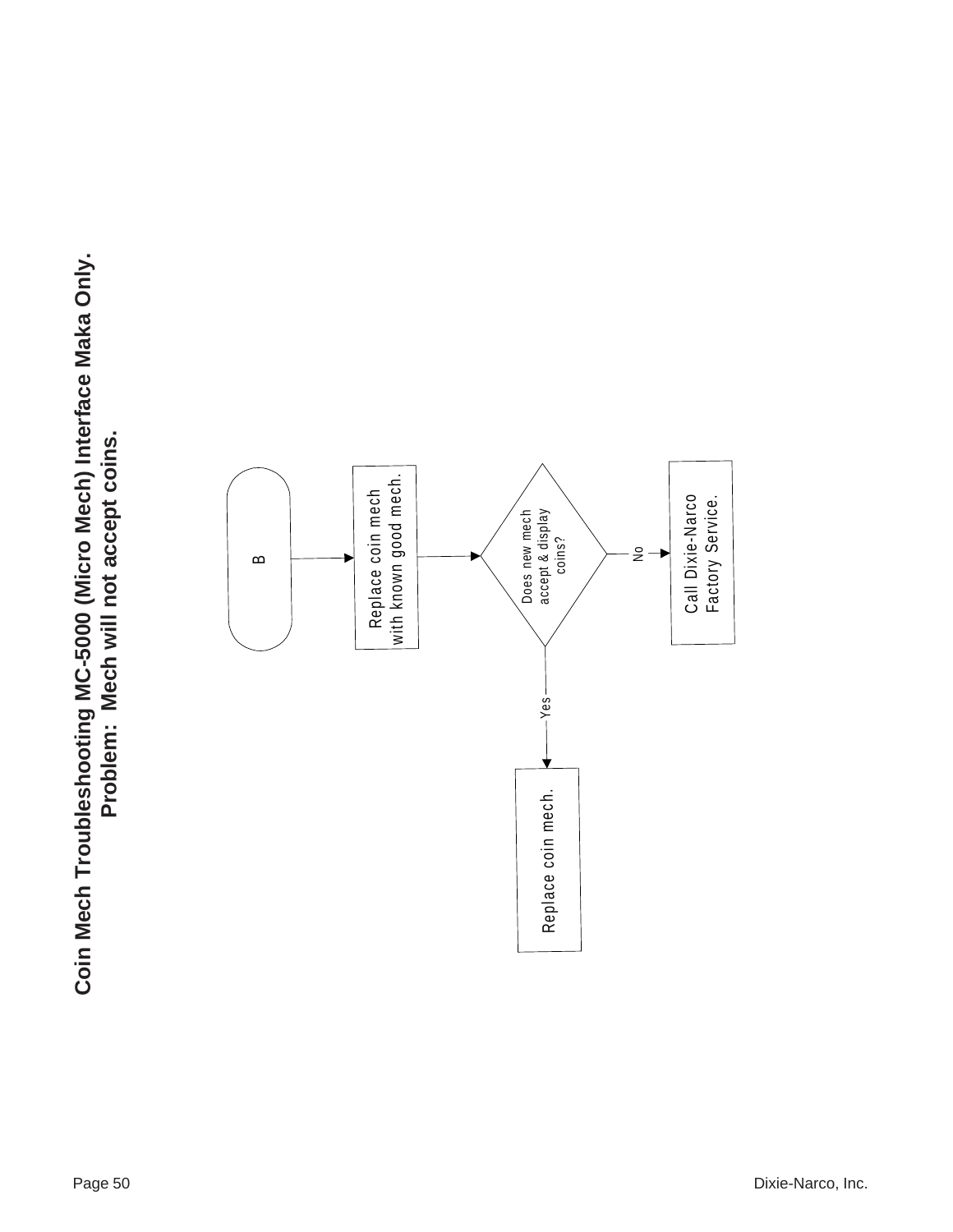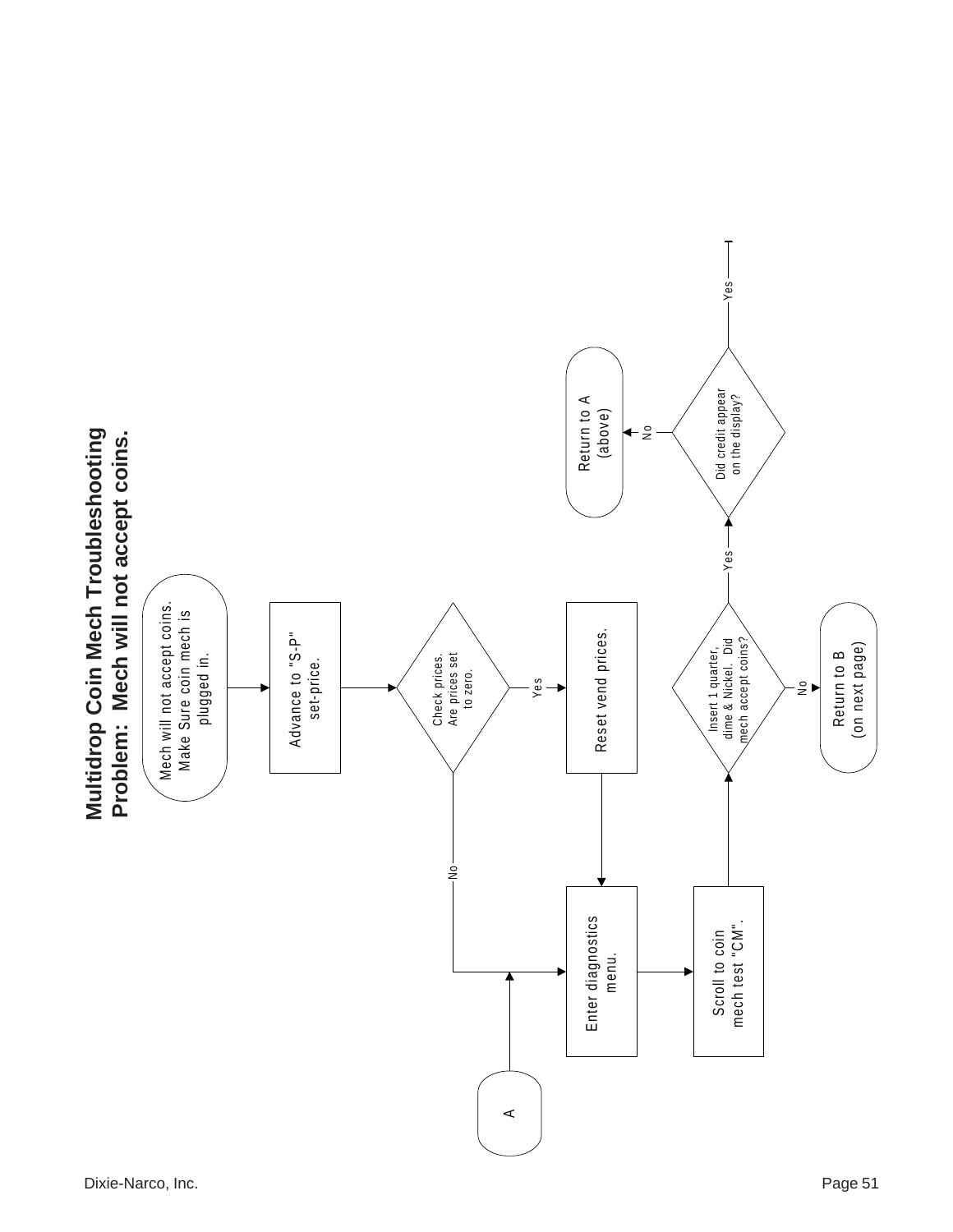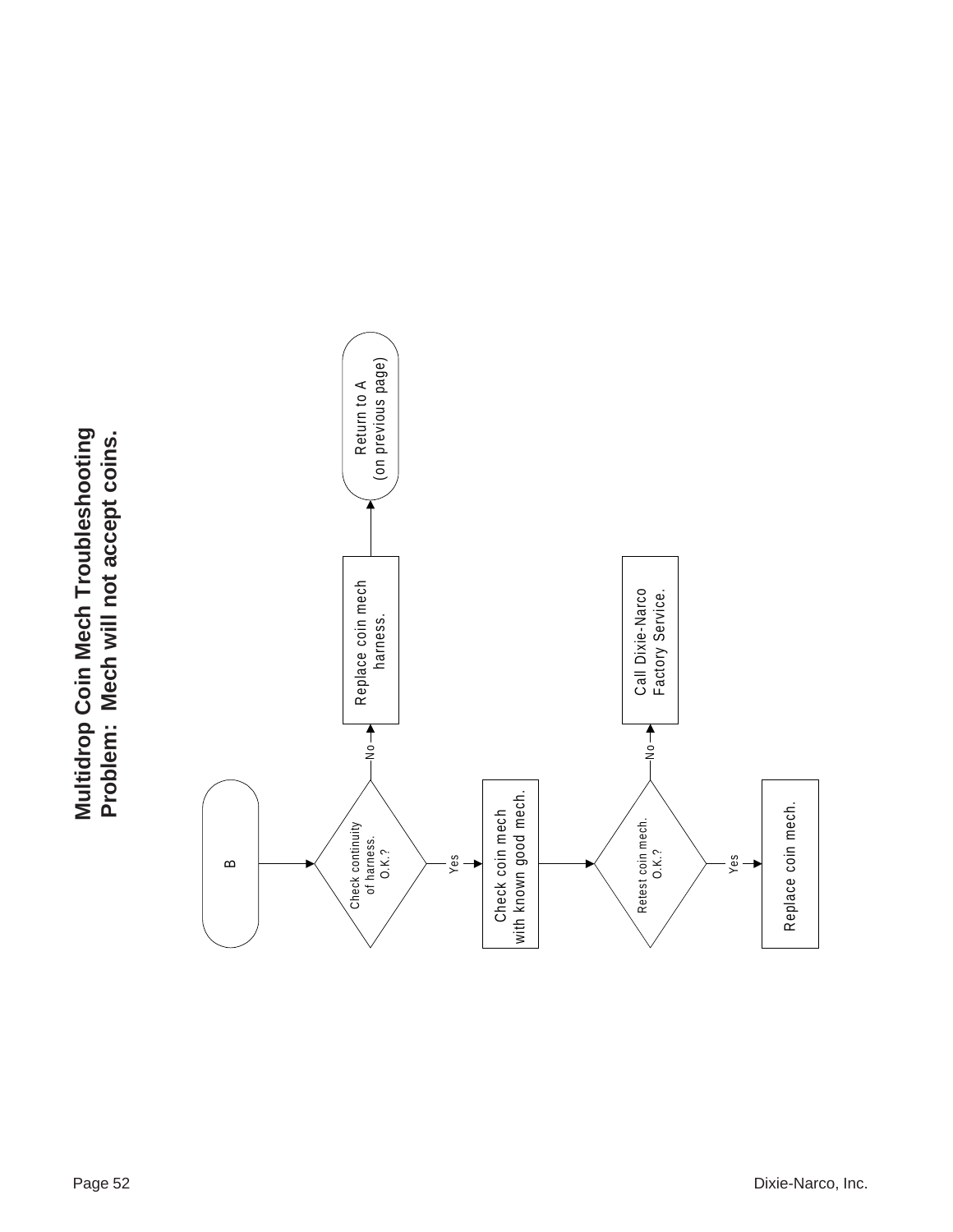# **TROUBLESHOOTING EXAMPLES**

### **SIID VENDING**

1. Problem: Free vend on one column.

Troubleshooting:

- A) Check selection price.
- B) Check for bad connections or broken, backed out, or crossed wires from vend motor to control board.
- C) Check for sticking select button.
- D) Check control board.

2. Problem: One motor continues to home with door closed, shows "JC#" when in diagnostics.

Troubleshooting:

- A) If using Mars Validator, ensure correct interface harness is used.
- B) Check for bad connections or broken, backed out, or crossed wires from vend motor to control board. (Note: Check wires on left side of vend motor cover.)
- C) Check vend switch.
- D) Check control board.

3. Problem: One column sold out, but still vends.

Troubleshooting:

- A) Check sold-out switch.
- B) Check for bad connections or broken, backed out, or crossed wires from sold-out switch to control board. (Note: Check wires on left side of vend motor cover.)
- 4. Problem: Vender will not sequence (Coca-Cola only).

Troubleshooting:

- A) Ensure wire #24 is in select panel harness and is in correct pin location.
- B) Check for bad connection or broken wire #24 in select panel harness.
- C) Make sure wire #24 is in correct location.
- D) Check control board.
- 5. Problem: Free vend on one or more columns.

Troubleshooting:

- A) Check secondary pricing program.
- B) Check for bad connections or broken, backed out, or crossed wires from vend motor to control board.
- C) Check for sticking select button.
- D) Check for bad vend motor switch.
- E) Check control board.

#### 6. Problem: Column Jackpots.

Troubleshooting:

- A) Check problem column(s) in motor test.
- B) Check motor for:
	- 1. Syrup on brake.
		- 2. Locate/check brake spring.
		- 3. Check motor switch.
- C) Check wiring from/to motor switch of problem column.
- D) Check wiring at mate-n-lock on cabinet harness and cabinet extension harness.
- E) Check motor.
- F) Check control board.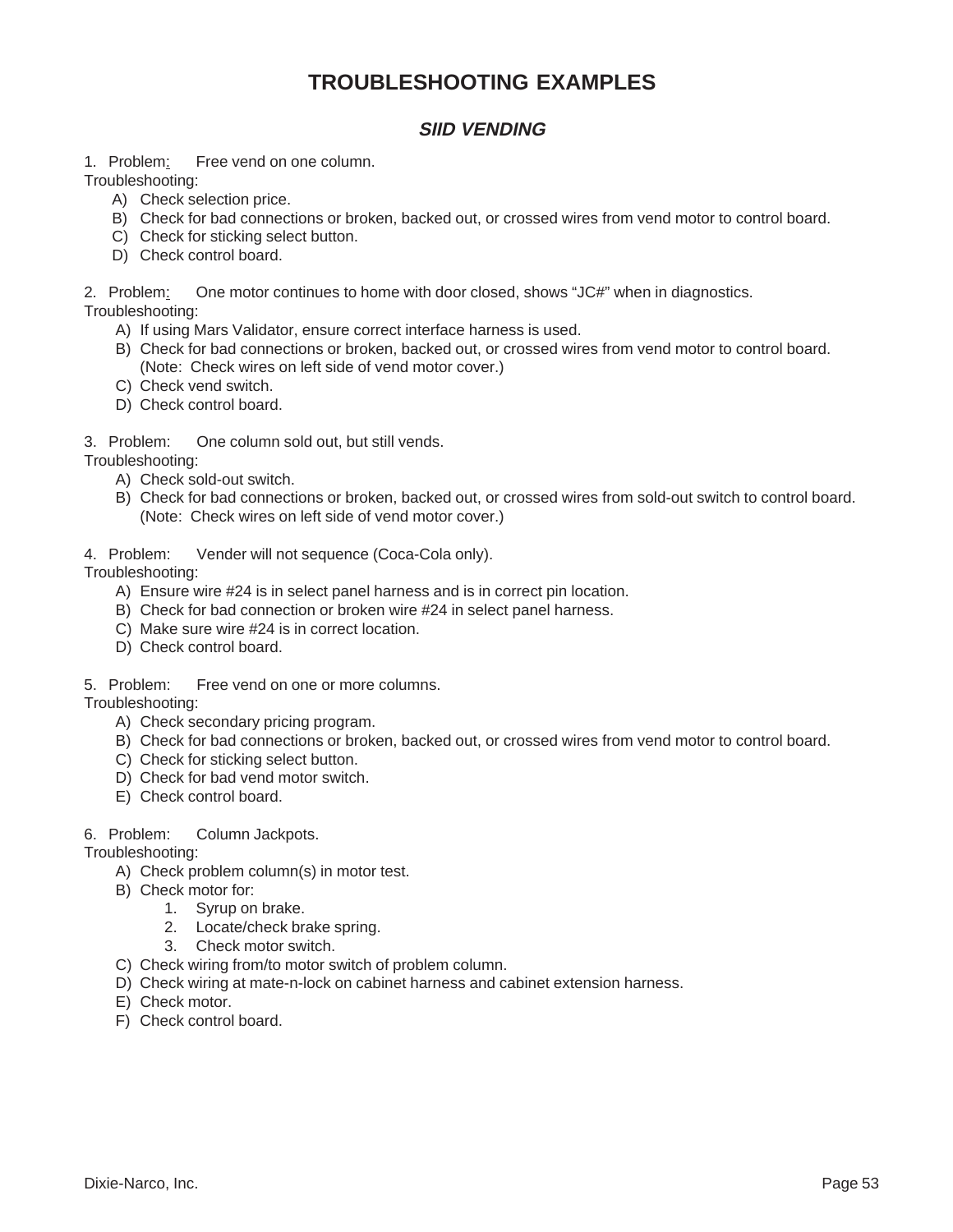#### 7. Problem: Column will not vend.

- Troubleshooting:
	- A) Go to diagnostics and test.
	- B) Check for bad connection or broken, backed out, or crossed wires.
	- (Also check ballast wires).
- 8. Problem: Motor stops on high cam.

Troubleshooting:

- A) Change vend switch.
- B) Install current software.
	- -5 or 380.11 or greater two-button programming.
	- -3.16 or 390.11 or greater four button programming.
- 9. Problem: No motors work.

#### Troubleshooting:

- A) Check F2 motor power fuse (6 Amp).
- B) Check lamp and lamp wiring for broken, backed out, or crossed wires.
- C) Check ballast and ballast wiring for broken, backed out, or crossed wires.
- 10. Problem: F2 motor power fuse continuously blows.

Troubleshooting:

- A) Check if 6 amp fuse is used.
- B) Check that capacitor instead of MOV used at CR1 location.
- C) Check ohms of each motor in off state
	- unplug wires to coil of motor.
		- ohms should be 6.5, if less coil of motor has a short.
- D) Check motor harness.
- E) Check motor extension harness.
- F) Check for bad bulb in lighting system.

# **SIID COIN / CURRENCY**

1. Problem: Will not accept coins or bills.

Troubleshooting:

- A) Check coin return lever is not pressed.
- B) Check F3 peripheral (1.0 Amp) fuse.
- C) Go to diagnostics and test.
	- 1. Will not take coins, replace coin mech.
	- 2. Still will not take coins, check connections and mech harness.
- D) Check for bad connections or broken, backed out, or crossed wires from validator/changer to control board.
- E) With Mars 6510 Mdb mechs, serialized prior to 176xxxxxxxx that do not have a red dot on the coin mech, check the coin mech.
- F) Check control board.

2. Problem: Validator sometimes sets up credit and then steals bill.

Troubleshooting:

- A) Check for proper interface harness.
- B) Check for bad connections or broken, backed out, or crossed wires from vend/sold-out harness.
- C) Check validator.
- D) Check control board.
- 3. Problem: Accepts coins and displays, but will not vend.

Troubleshooting:

- A) Check coin mech.
- B) Check for bad connections or broken, backed out, or crossed wires from validator/changer to control board.
- C) Check voltage supply (110-115AC) at outlet.
- D) Check control board.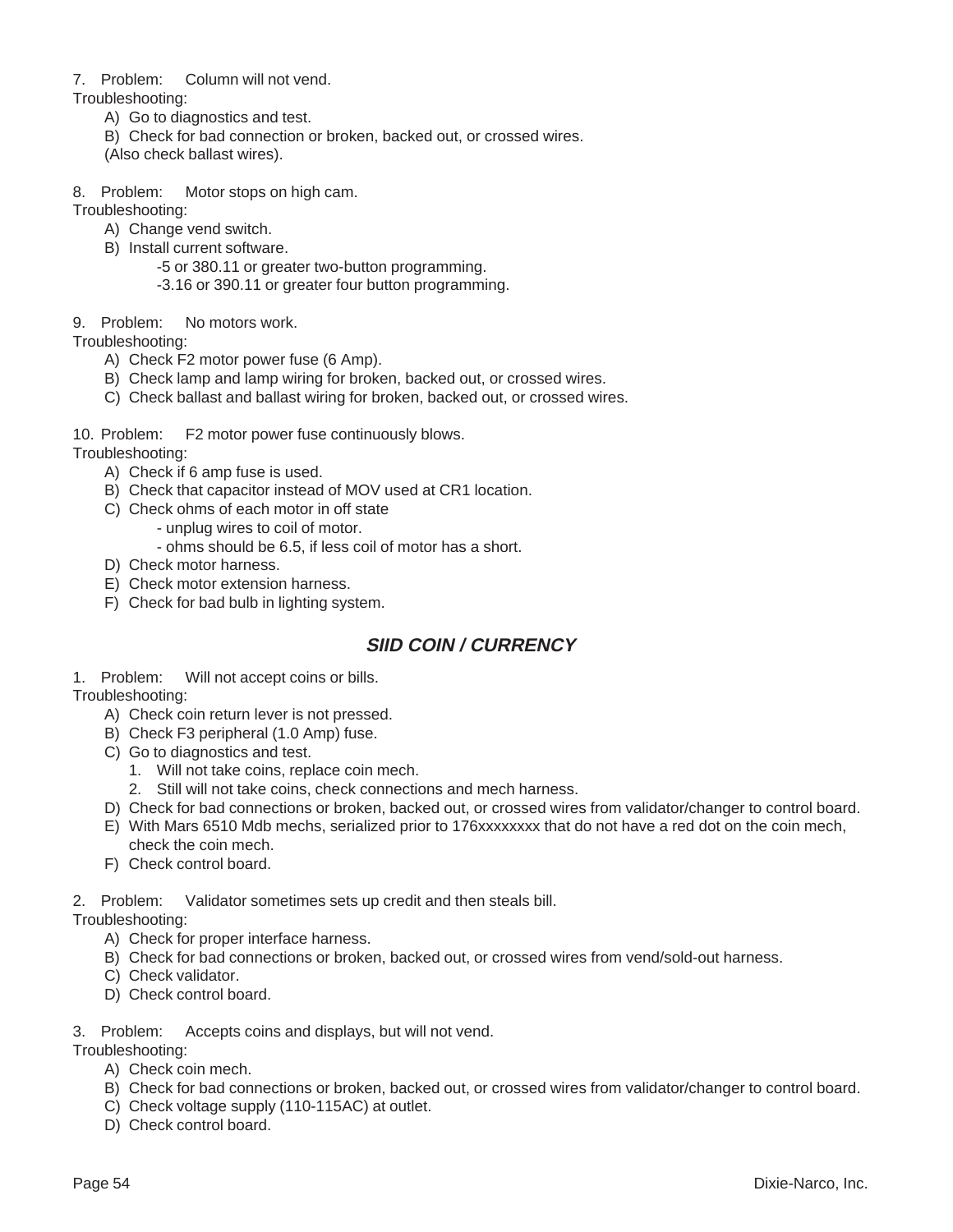4. Problem: Incorrect change paid back, use correct change lamp stays on.

Troubleshooting:

- A) Check control board.
- 5. Problem: Cannot dump coins when in "Cd" mode.

Troubleshooting:

- A) Check for bad connections or broken, backed out, or crossed wires from changer to control board.
- B) Check select switches and wiring.
- C) Check coin mech.
- D) Ensure you are not using Mars International Executive or NRI Simplex changers.
- E) Check voltage supply (110-115AC) at outlet.
- F) Check control board.
- 6. Problem: BA30 stealing bills.

Troubleshooting:

- A) Check door switch.
- B) Check validator.
- C) Check interface harness.
- 7. Problem: Want to install a debit card system.

Troubleshooting:

A) Need to contact card system supplier for details.

8. Problem: \$1 and \$5 Bill Acceptance (Black label box 2 button programming)

- Troubleshooting:
	- A) Works with
		- 1. BA-30
		- 2. VFM-3 Low Level
		- 3. DBA -2 or 3

9. Problem: \$1 and \$5 Bill Acceptance (Red label box 4 button programming)

- Troubleshooting:
	- A) Works with
		- 1. BA-30 Mdb
		- 2. Mars VN 2500 Series Mdb

10. Problem: Install bill, unplug vender, plug in vender, gives \$1 credit and bill back. Troubleshooting:

- A) Set Escrow to "Pr" or "ES-4"
- B) Install current software.
	- -5 or 380.11 or greater two-button programming.
	- -3.16 or 390.11 or greater four-button programming.

11. Problem: Install Debitek card, unplug vender, plug in vender, jackpots changer. Troubleshooting:

- A) Install current software.
	- -5 or 380.11 or greater two-button programming.
	- -3.16 or 390.11 or greater four-button programming.

12. Problem: After a few vends, the Mars 6510 Mdb disables itself (i.e. stops taking coins). Troubleshooting:

- A) Install current software (Eprom)
	- 804,911,380.41 or greater two-button programming.
	- 804,911,390.21 or greater four-button programming.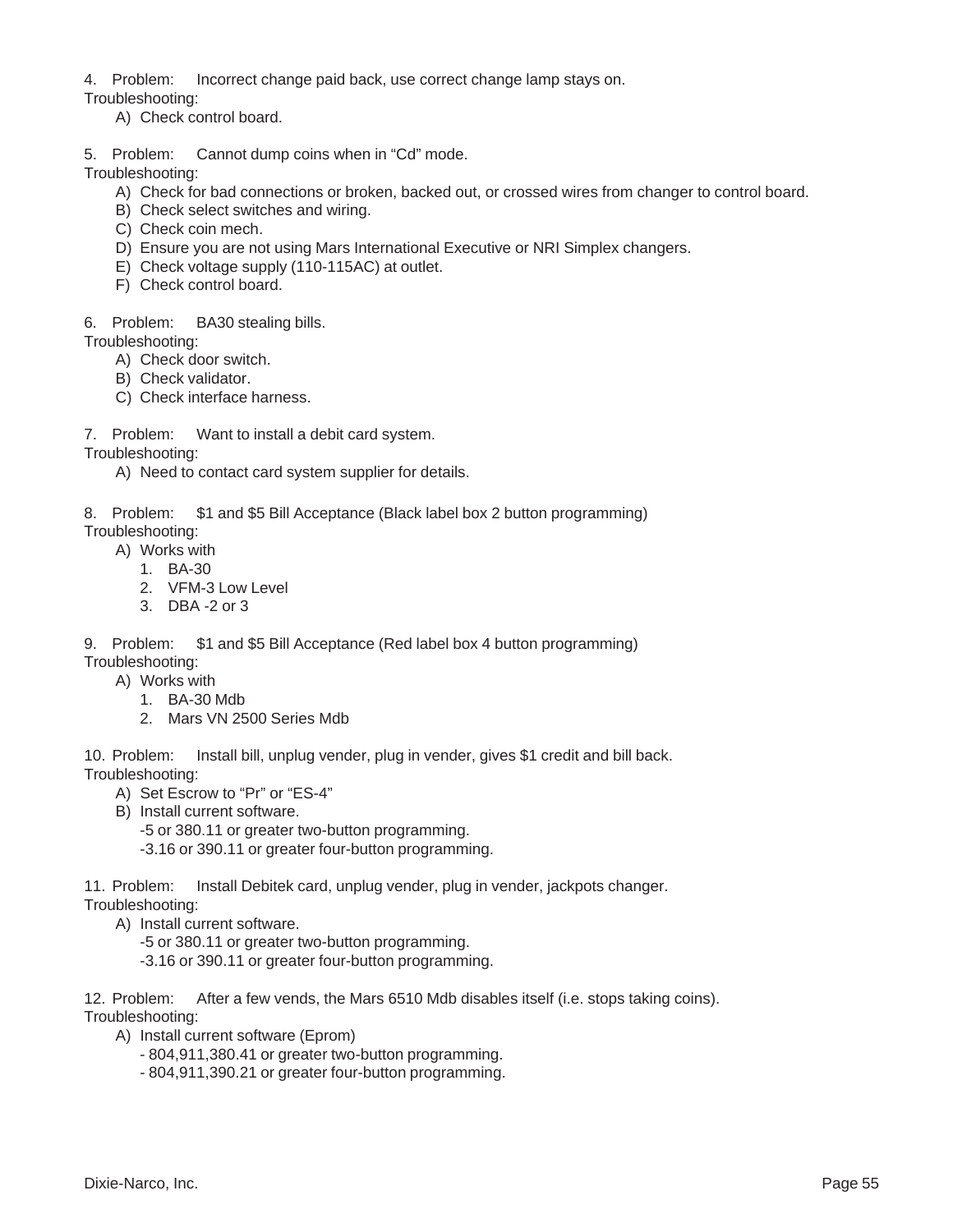13. Problem: Insert \$1.00 bill and \$2.00 or more appears on the display.

Troubleshooting:

- A) Go to "nF" (note factor) in menu and set to 100 (two-button programming only).
- B) Install a known good validator.
- 14. Problem: New 4-tube changer will not pay out dollar coin.

Troubleshooting:

- A) Install current software.
	- 380.51 or greater two-button programming.
	- 390.11 or greater four-button programming.

15. Problem: Software does not work with free vend note token in BA30.

Troubleshooting:

- A) Install current software.
	- 380.51A or greater two-button programming.
	- 390.31 or greater four-button programming.
- 16. Problem: Coinco 9302GX changer dispenses all nickels first, then correct change lights come on (sample price this occurs .60¢).

Troubleshooting:

A) Load the nickels in coin fill (CD) mode. Note: This is a Coinco 9302GX problem.

17. Problem: Display increments in value with the door closed or when you push on the door.

Troubleshooting:

- A) If using an SIID A6 Control Board.
	- Locate the tab below the P8 plug on the board. Put a piece of electrical tape on the board to prevent this tab from making contact with the trace on the board above the tab.
- 18. Problem: Coinco BA30 programmed for coupon acceptance, accepts bills, stacks, and doesn't give any credit.

Troubleshooting:

A) Contact Coinco for correction.

19. Problem: Danyl Card Reader - Customer puts card in and changer pays out entire value of card. Card retains its entire value.

Troubleshooting:

A) Contact Danyl (Schlumberger) for correction.

# **SIID SOLD-OUT MESSAGE**

1. Problem: Sold-out message stays on.

Troubleshooting:

- A) Check limited access program.
- B) Check for crossed wires in cabinet harness and cabinet extension harness or loose wire harness connection.
- C) Check for motors rubbing motor cover (on early SIID venders).

2. Problem: Sold-out message comes on with product in column.

Troubleshooting:

- A) Check programming and ensure limited access is not on.
- B) Check for bad connections or broken, backed out, or crossed wires from select switch to control board. (Note: Check wires on left side of motor cover.)
- C) Check for motor rubbing motor cover (on early SIID venders).

3. Problem: Sold-out switches work the incorrect column.

Troubleshooting:

- A) Ensure correct cabinet harness and select harness are being used.
- B) Check for crossed wires in cabinet harness or cabinet extension harness.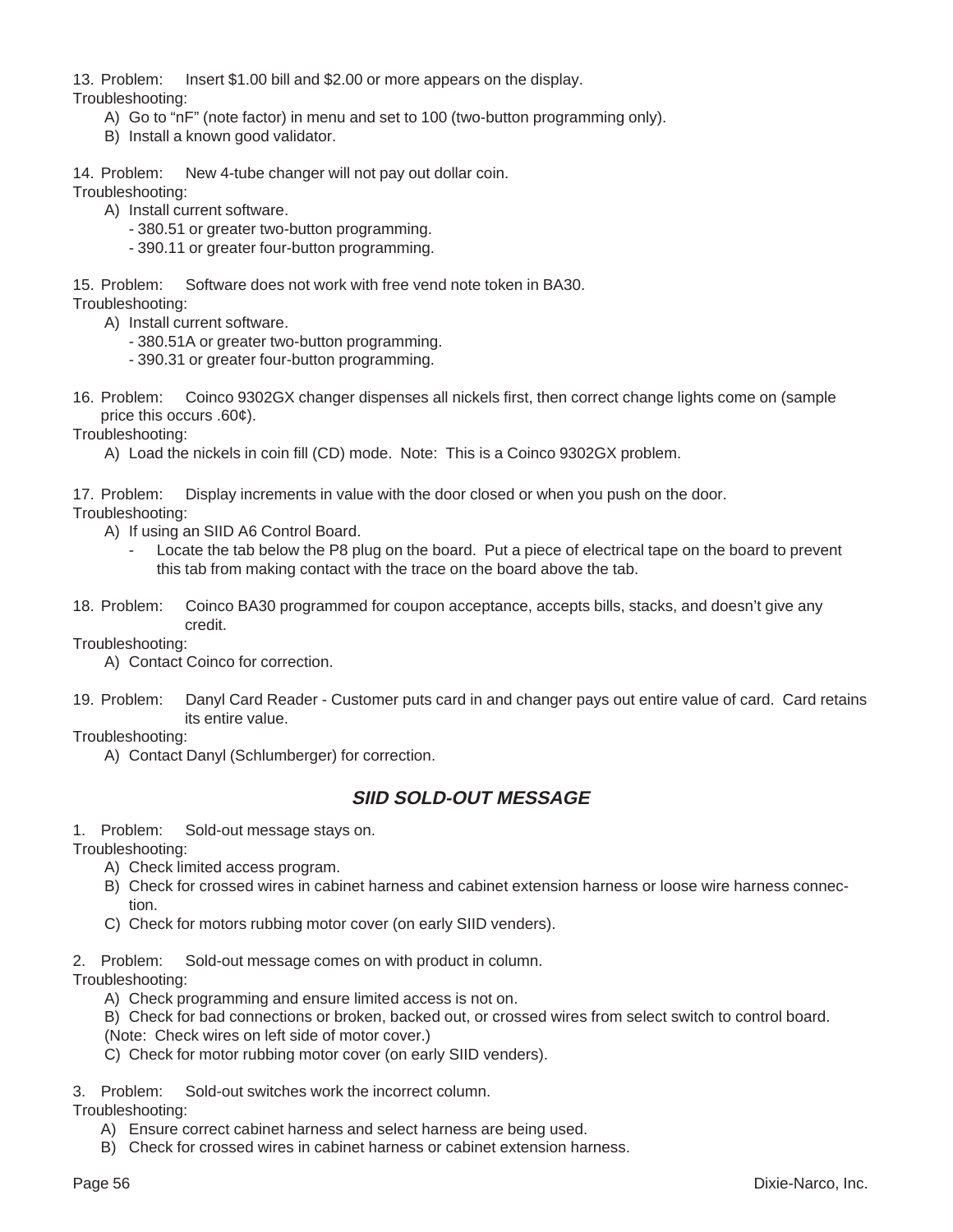# **SIID SELECT PANEL / DISPLAY**

1. Problem: Plug in vender and displays a blank or "rrrr" appears on the display; vender will not function. Troubleshooting:

- A) Press a select button to change message on display; this should clear "RRRR"s.
- B) Remove power to vender for one minute, then power vender back up.
- C) Check main power plug for loose connection.
- D) Check for bad connections or broken wires from display to control board.
- E) Check display board.
- F) Check control board.

#### 2. Problem: Display will not function.

Troubleshooting:

- A) Check for bad connections or broken wires from display to control board.
- B) Check F1 motor power fuse (1.6 Amp).
- C) Check display board.
- D) Check transformer.
- E) Check control board.

3. Problem: Display shows \$1 and then increases in dollar increments.

- Troubleshooting:
	- A) Check coin mech.
	- B) Check validator.
	- C) Check control board.
- 4. Problem: Cannot set price on a given selection.

Troubleshooting:

- A) Check for bad connections or broken wires from select switch to control board.
- B) Check select switches.
- C) Check control board.
- 5. Problem: Vender changes a set vend price to .10¢ on selections on its own. (domestic only .10¢ could be any given price).

Troubleshooting:

- A) Check secondary pricing program.
- B) Check for bad connections or broken wires from select switch to control board.
- C) Check control board. (Possible cold solder joints.)

6. Problem: Control board looses its memory when power is shut off to vender.

Troubleshooting:

- A) Check battery (see problem 16 on next page).
- B) Check control board.

7. Problem: Space to sales does not work properly when adding and deleting columns.

Troubleshooting:

- A) Check for bad connections or broken wires from select switch to control board.
- B) Check control board.

8. Problem: F2 motor power fuse (6 Amp) blows when a given motor runs.

Troubleshooting:

- A) Check motor for short.
- B) Check motor switch and motor wires for short.
- C) Check motor.
- D) Check the ballast, lamps, and lamp harnessing for broken, backed out, or crossed wires.
- 9. Problem: Board power fuse blows when supplying power.

Troubleshooting:

- A) Check changer and interface harness.
- B) Check validator and interface harness.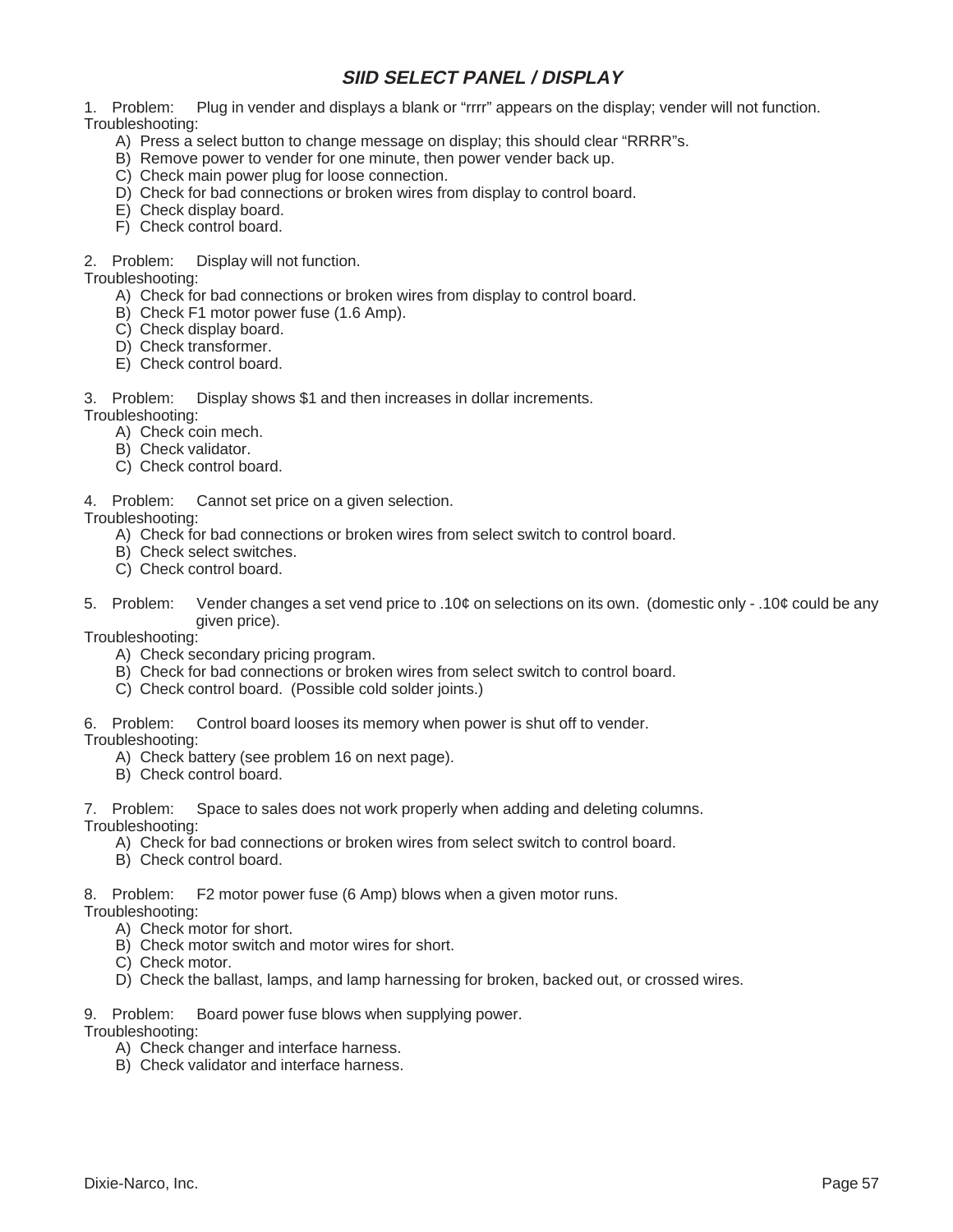10. Problem: Flashing decimal point.

- Troubleshooting:
	- A) Go to diagnostics.
		- · All columns shown to be jammed.
		- Check 6 Amp motor fuse (F2).
		- Select problem.
		- Enable problem (check board).
		- Pb problem (check board).

11. Problem: Plug in vender and "1-1-1-1" scrolls across display.

#### Troubleshooting:

- A) Remove power to vender for one minute, then power vender back up.
- B) Check for bad connections or broken, backed out, or crossed wires in select panel harness.
- C) Check top of door weld assembly for seal.
- D) Check control board.

12. Problem: Display shows "LOC".

Troubleshooting:

- A) Can only be accessed via DEX or hand-held.
- B) Check control board.
- 13. Problem: Will not show vend price on display.

Troubleshooting:

- A) All vend prices on primary price have to be the same price, and all prices on secondary price have to be the same price.
	- · To quick-set all prices, set vend price on #1 to price you require, then press select buttons 3 and 4 and hold for 10 to 15 seconds. All prices will change to the price programmed at #1 selection. Close the door and the display will now show the vend price.

14. Problem: When programming, the display takes 30 to 45 seconds to go from one program to another. Troubleshooting:

A) Unplug the coin mech and then program the SIID control box.

15. Problem: Display goes blank when you press a given select button.

- Troubleshooting:
	- A) Check for bad vend motor on selection pressed. (Wire broken at coil or possible spade pulled out)

16. Problem: Set price, unplug vender, plug in vender and price changes to 99.95. Troubleshooting:

- A) Check battery. Follow steps to check.
	- 1. Unplug vender.
	- 2. On Ardac boards, locate component LH5168D-10L at U6 on board.
	- On DeAmertek boards, locate component LH5168D-10L at U2 on board.
	- 3. Set volt meter to test DC voltage.
	- 4. Put one test lead on pin 14.
	- 5. Put other test lead on pin 28.
	- 6. Volt meter should read minimum 2 VDC.
	- 7. If bad battery (under 2 VDC), replace the board.

17. Problem: When programming prices, display will only increment in \$1.00 amounts. Troubleshooting:

- A) Go to "bill" (set bills only) in menu and set to "bills no" (two-button programming only).
- B) Down-power the vender and plug in the coin mech.
- C) Install a known good coin mech.
- D) Check the control board.
- 18. Problem: All segments stay illuminated on display.

Troubleshooting:

- A) Toggle to proper setting (14 segment versus 7 segment).
- B) Connector harness loose at display board.
- C) Check for bad connection or broken, backed out, or crossed wires in display harness.
- 19. Problem: Plug in vender and "1-1-1-1" scrolls across the display. Press the service switch and "EN#" is displayed.

Troubleshooting:

A) Check control board.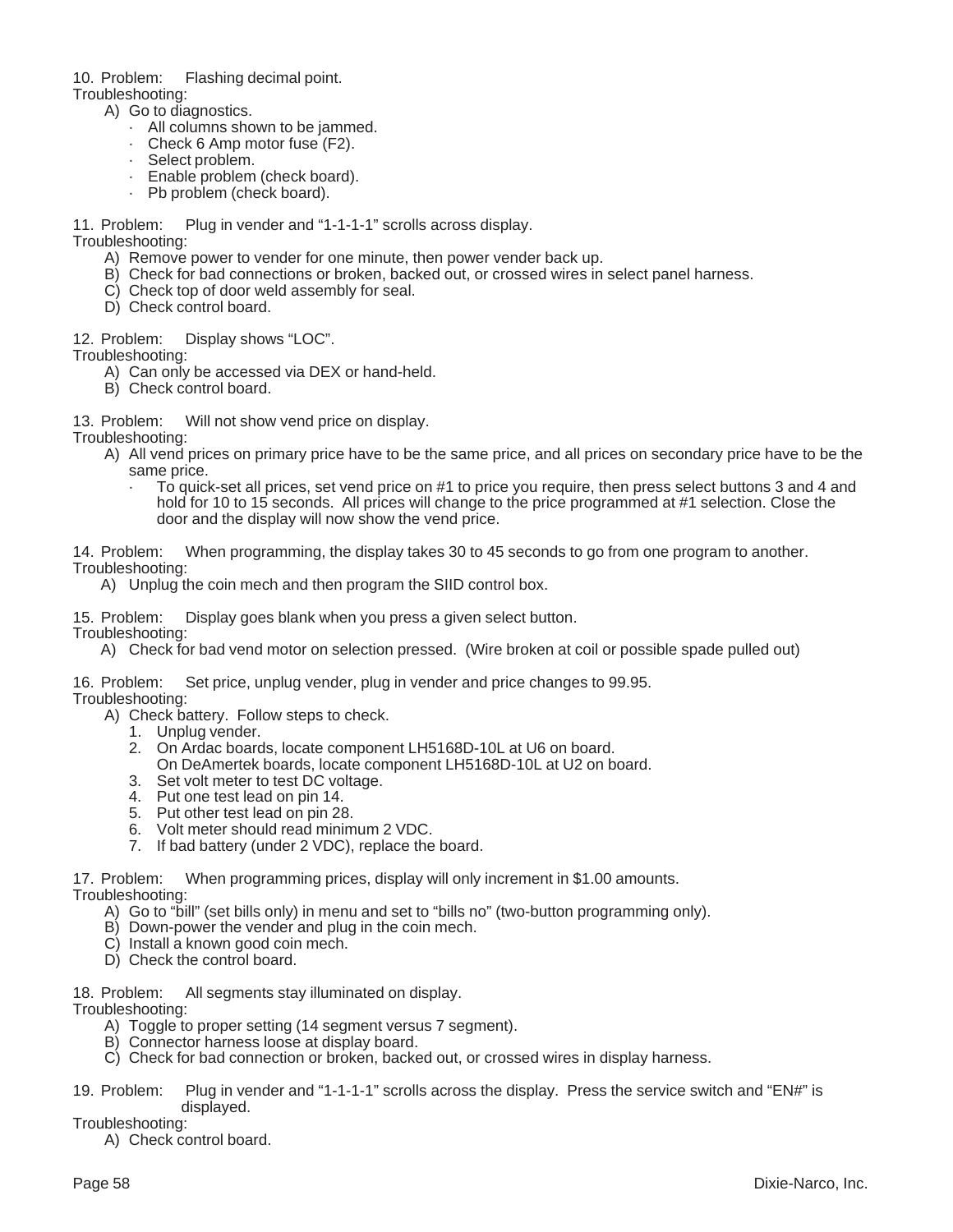# **REFRIGERATION PARTS AND FUNCTIONS**

### **MECHANICAL PARTS**

#### **COMPRESSOR MOTOR**

The compressor motor (sealed in the compressor housing) drives the compressor with a shaft that is shared by both parts. It is started by the temperature control switch and the starting relay. It is stopped by the temperature control switch, and if it gets overloaded, by the thermal overload switch.

#### **COMPRESSOR**

The compressor (sealed in the compressor housing) draws cold, low pressure refrigerant from the evaporator and pumps hot, high pressure refrigerant gas out to the condenser.

#### **CONDENSER**

The condenser, located at the front of the base of the vender, takes heat out of the hot, high pressure gas that comes from the compressor. The gas loses heat as it goes through the condenser coils, and changes into a liquid because it is still under pressure.

#### **CONDENSER FAN**

The condenser fan, located between the condenser and the compressor motor, first draws air from the outside of the vender through the condenser. This air takes heat from the condenser first and then is blown over the compressor housing from which it also takes heat before going back outside of the vender. The condenser fan runs when the compressor motor runs.

#### **FILTER/DRYER**

The filter/dryer is in the liquid line between the condenser and the capillary tube. This dryer filters out any foreign particulate matter and also contains a desiccant to absorb any moisture that may be present in the system.

#### **CAPILLARY TUBE**

The capillary tube (between the condenser and the evaporator in the refrigerant line) has a very small inside diameter, and serves to control the refrigerant flow from the condenser into the evaporator.

#### **EVAPORATOR**

The evaporator (in the vender cabinet) takes heat from the air in the vender cabinet and gives this heat to the liquid refrigerant. The liquid refrigerant is evaporated (boiled off) as a gas, and the gas is drawn out by the compressor.

#### **EVAPORATOR FAN**

The evaporator fan draws warm air from around the cans or bottles in the cooling compartment and blows it across the evaporator. As the air goes across the evaporator, it gives up heat to the evaporator, then goes back to the cans or bottles and takes heat from them. This fan runs continuously while the vender is plugged in.

#### **CONDENSATE PAN**

The condensate pan, located in the compressor compartment, collects the water which runs from the evaporator. The water is evaporated into the surrounding air by soakers. The soakers extend down into the pan to absorb the water. Exposure to the surrounding air evaporates the water in the soakers.

### **ELECTRICAL PARTS**

#### **TEMPERATURE CONTROL**

The temperature control is the part that is made up of a control bulb connected by a small metal tube to a bellows. The control bulb is in a slot in the evaporator fan housing. The bellows and a switch known as the temperature control switch are in the temperature control box, which is fastened to the right side inside the vender.

The control bulb and the bellows have a vapor in them. When the temperature of the vapor in the bulb rises, it builds up pressure in the bellows tube. This pushes the bellows out. When the control bulb is cool, the vapor shrinks back and the bellows pulls in. These movements of the bellows work the switch, called the temperature control switch, closing it when the bulb is heated and opening it when the bulb is closed.

The contacts of the temperature control switch are in the compressor motor's running and starting circuits. They are also in the condenser fan motor circuit.

When the cabinet temperature gets up to the cut-in setting, the temperature control switch closes in the compressor motor's starting and running circuits and in the condenser fan circuit. When the cabinet temperature gets down to the cut-out setting, the temperature control switch opens in these circuits.

TO ADJUST THE TEMPERATURE CONTROL SEE PAGE 35.

#### **THERMAL OVERLOAD ASSEMBLY**

The thermal overload is a temperature activated switch that interrupts power to the compressor when excessive temperatures occur. This switch protects the compressor from the damage that will occur if the compressor continues to operate under adverse conditions. The overload also opens under abnormally high amp draws, protecting the motor windings from damage. Frequent overload trips may lead to warm product and this be the first indication of a dirty condenser or other refrigeration related problems that require attention.

#### **STARTING RELAY**

The starting relay is a device that connects the start winding of the compressor during start up. The additional winding (start) helps the compressor motor come up to speed. Once it reaches speed the starting relay disconnects the start winding from the circuit.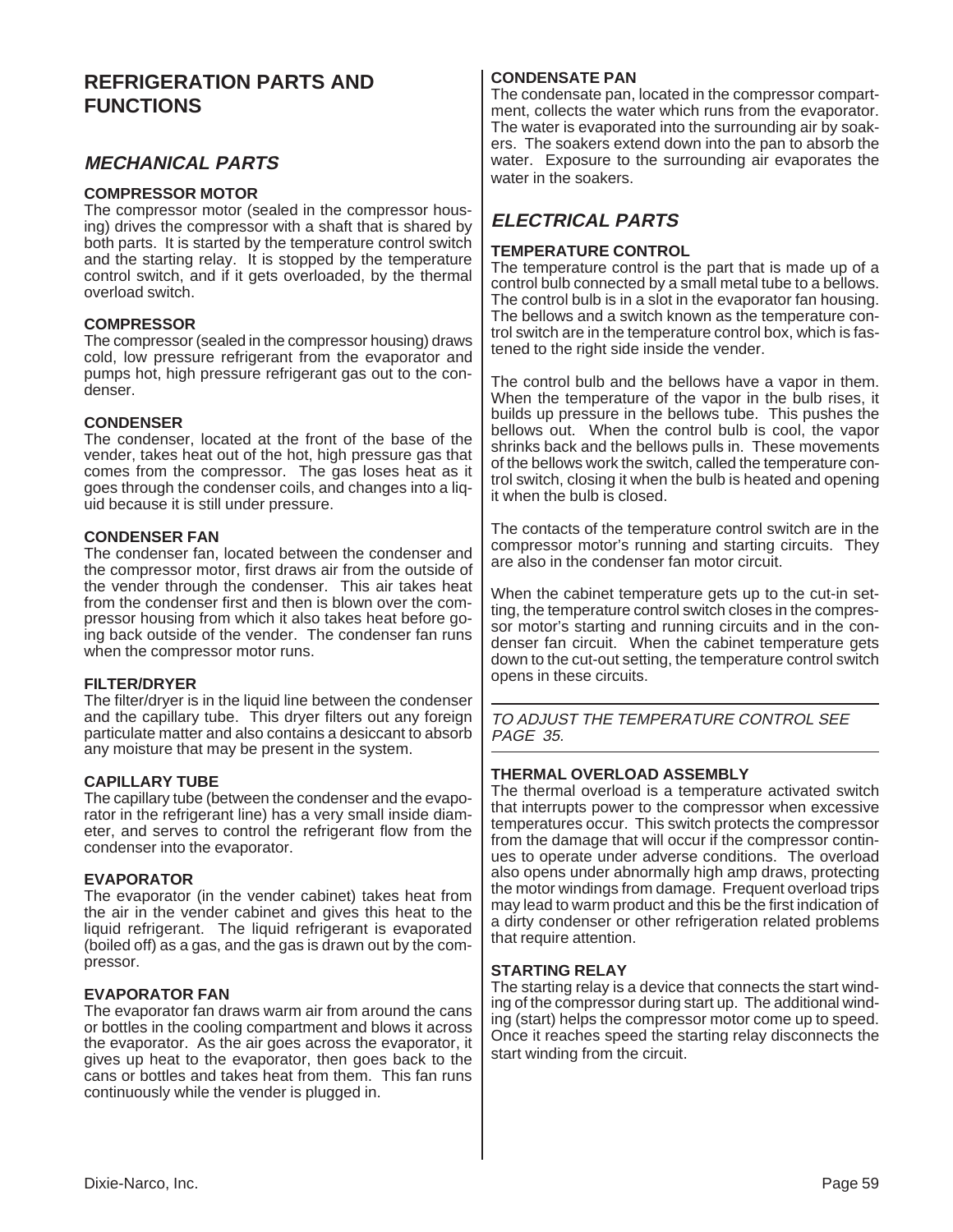# **ELECTRICAL OPERATION**

When the vender's temperature gets up to the cut-in setting:

- 1. The temperature control switch closes the run winding circuit of the compressor motor.
- 2. The temperature control switch closes the relay coil circuit.
- 3. The temperature control switch closes the codenser fan motor circuit.

The heavy current, drawn by the run winding, also flows in the start relay coil, and:

1. The start relay coil closes the start relay contacts and completes the start winding circuit of the compressor motor.

When the compressor motor gets up to speed:

- 1. The spring in the relay pushes the start relay contacts apart because....
- 2. The start relay coil no longer gets enough current to hold the contacts closed.
- 3. The start relay contacts open in the start winding circuit of the compressor motor.

If the compressor motor draws too much current and causes the thermal overlaod assembly to get too warm:

1. The thermal overload switch opens the run winding circuit and disconnects the compressor motor.

When the vender temperature gets down to the cut-out setting:

- 1. The temperature control switch opens in the run winding circuit of the compressor motor.
- 2. The temperature control switch opens in the starting relay coil circuit.

| SW ITCHES IN THE<br>W R NG        | WHAT THE SWITCHES<br>DO                                            | WHAT MAKES THE SW ITCHES WORK                                                                                                                                              |
|-----------------------------------|--------------------------------------------------------------------|----------------------------------------------------------------------------------------------------------------------------------------------------------------------------|
| 1. Temperature control<br>switch. | 1. Turns the compressor<br>and condenser fan m otor<br>on and off. | 1. The temperature in the vender has come<br>up to the cut-in point (or gotten down to the<br>cutoutpoint) seton the temperature control<br>switch.                        |
| 2. StartReby                      | 2. Turns the startwindings<br>on and off.                          | 2. The presence or absense of heavy current<br>switches the relay which energizes orde-<br>energizes the startwindings.                                                    |
| 3. Them all verbad<br>Switch      | 3. Protects the windings of<br>the compressor.                     | 3. Cumentdrawn by the motor of heat from<br>the compressor can raise the temperature of<br>the them alover hod switch cutout, which<br>rem oves power from the compressor. |

# **COMPRESSOR MOTOR RUN WINDING CIRCUIT**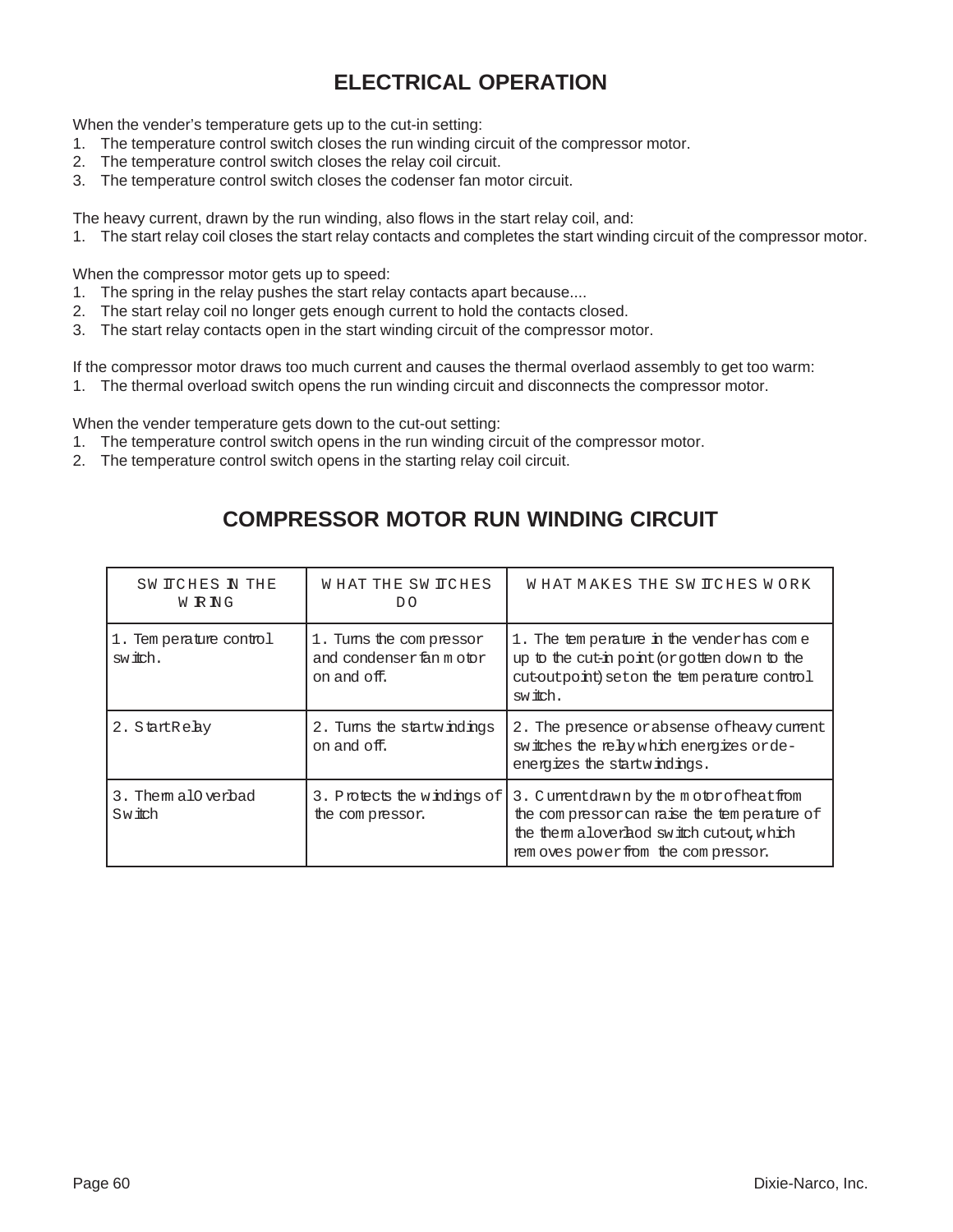# **REFRIGERATION CIRCUIT DIAGRAMS**

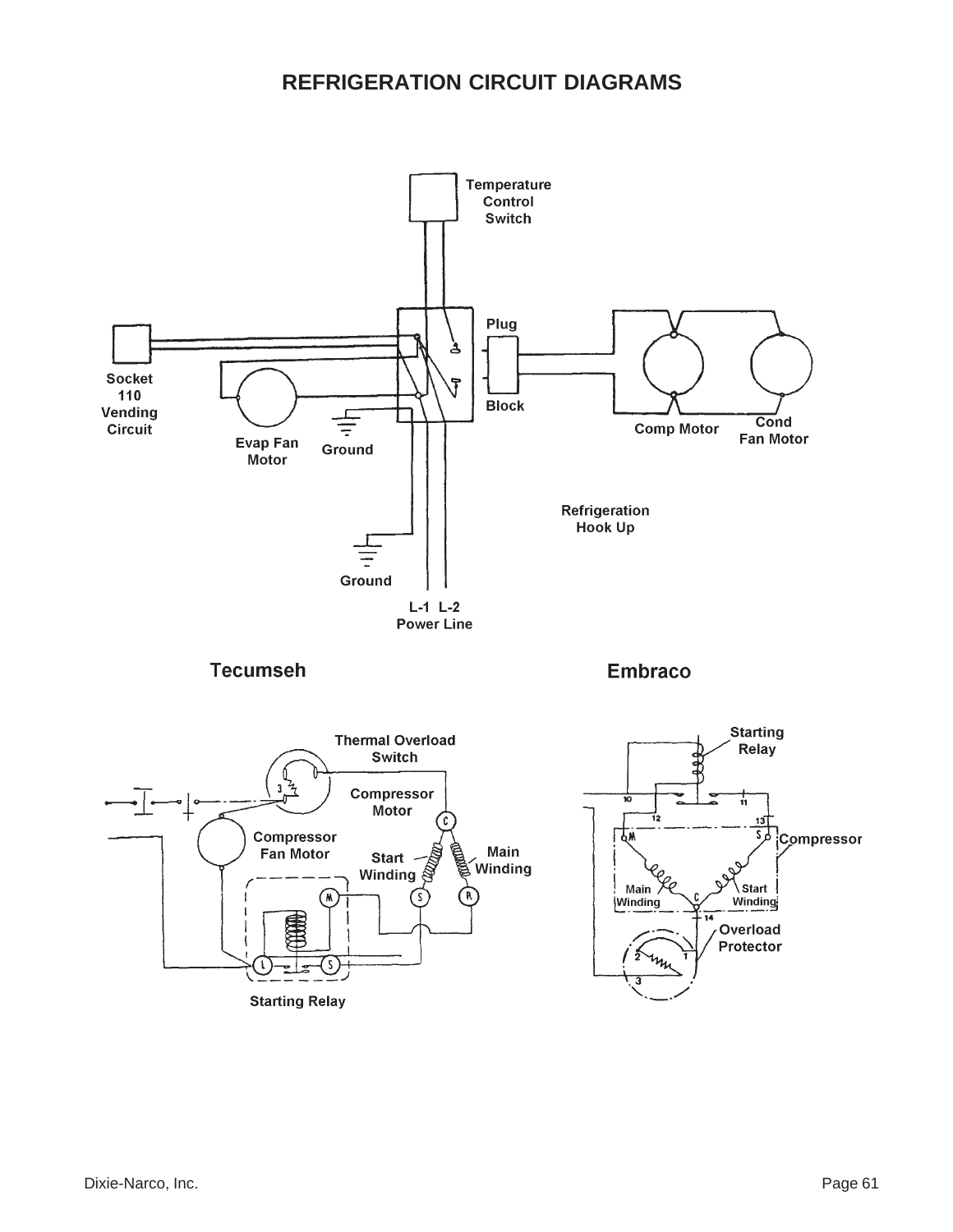# **REFRIGERATION CYCLE**

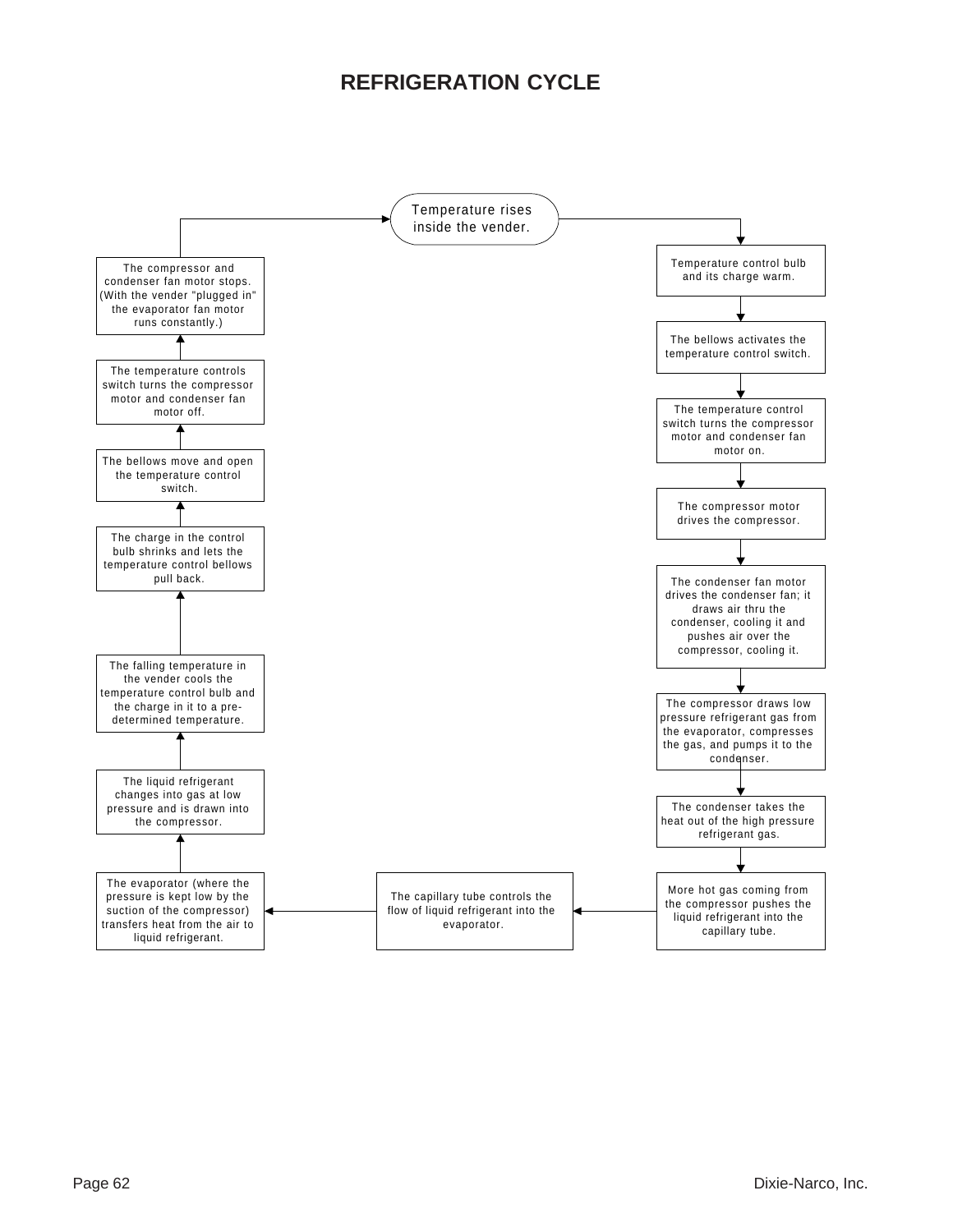# **SYMPTOM: PRODUCT HOT POSSIBLE CAUSE: COMPRESSOR WILL NOT RUN**

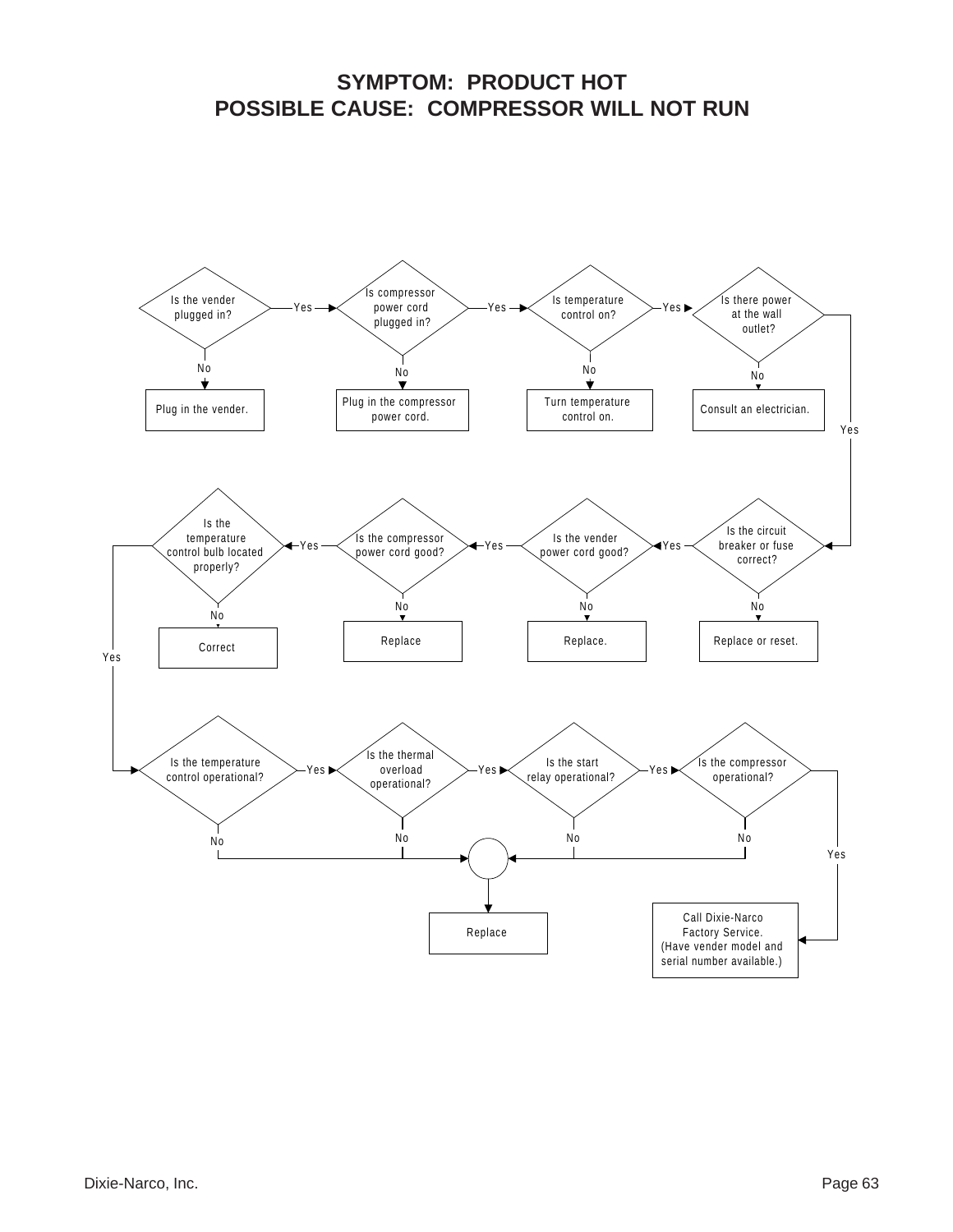**SYMPTOM: PRODUCT HOT POSSIBLE CAUSE: COMPRESSOR STARTS BUT WILL NOT CONTINUE RUNNING**

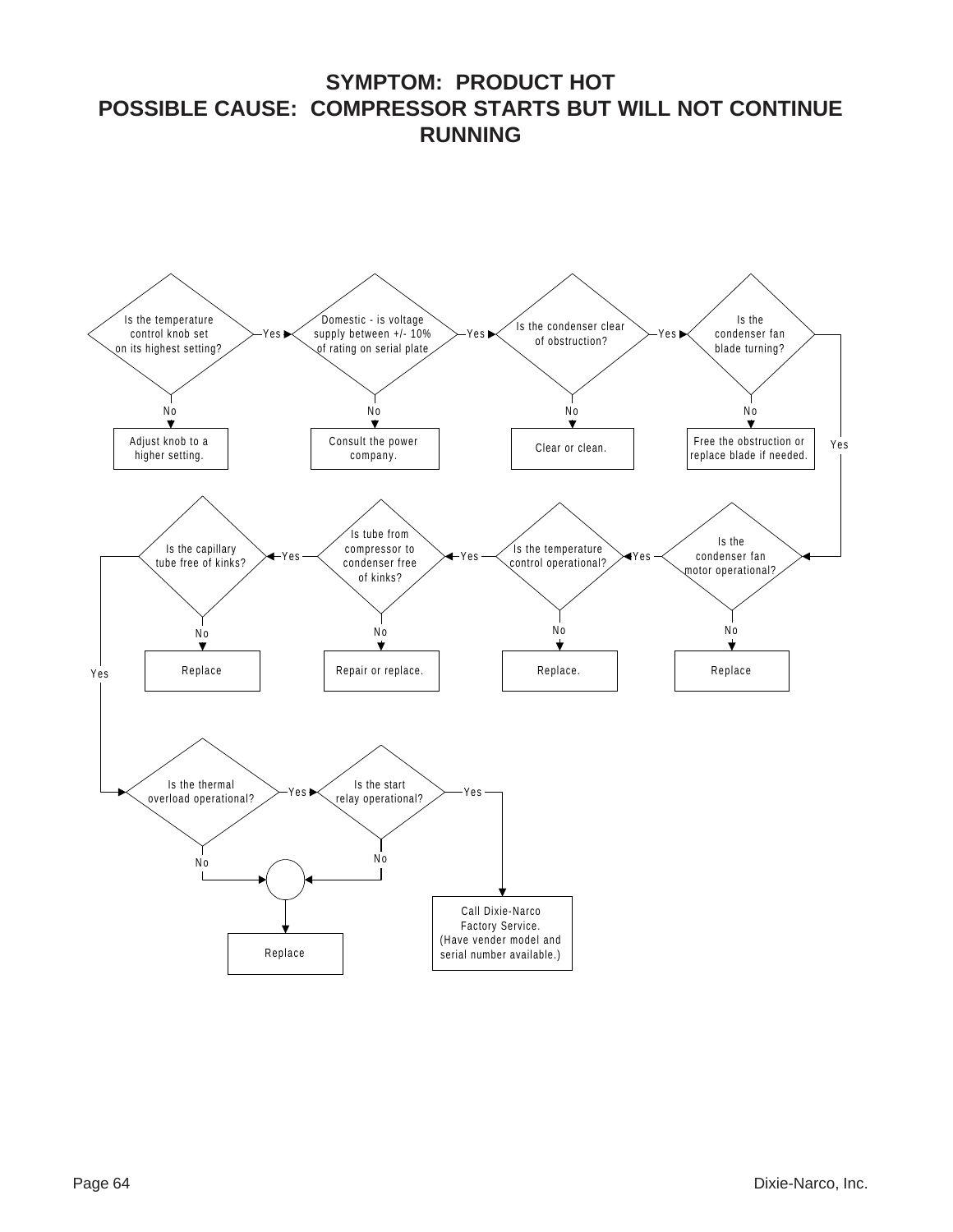# **SYMPTOM: PRODUCT HOT POSSIBLE CAUSE: MISCELLANEOUS**

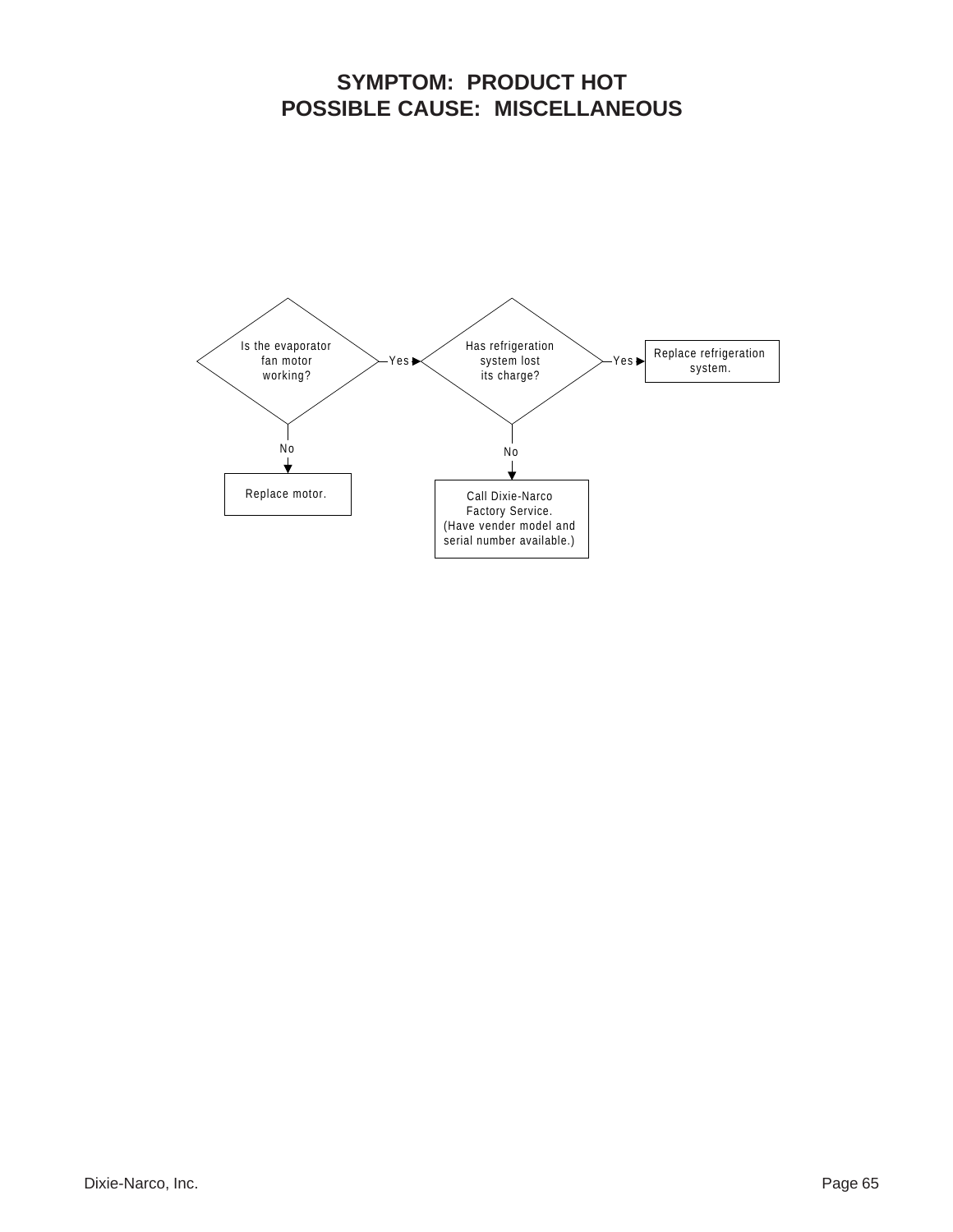# **SYMPTOM: PRODUCT COLD BUT NOT COLD ENOUGH POSSIBLE CAUSE: COMPRESSOR RUNS BUT WILL NOT COOL PRODUCT.**

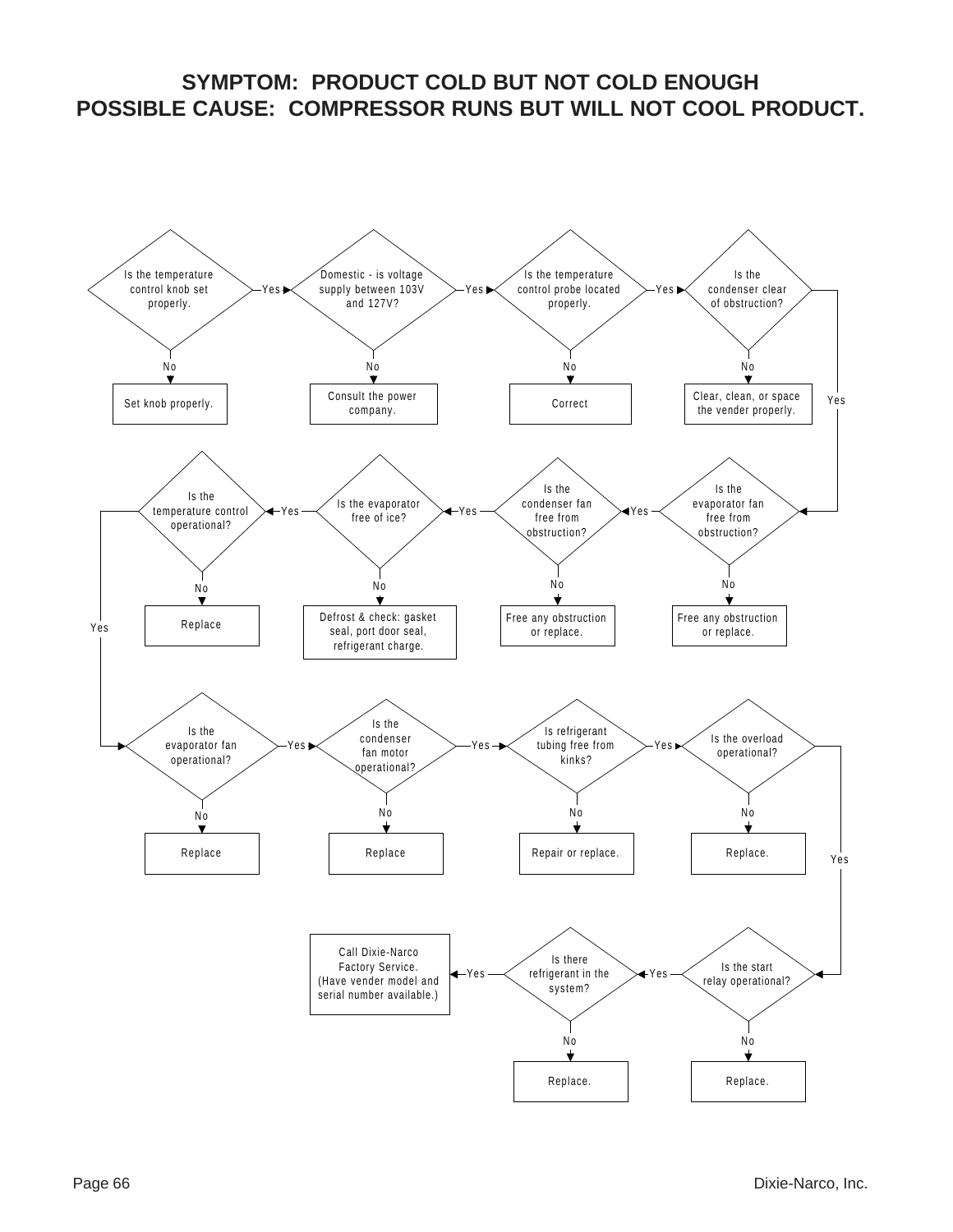# **SYMPTOM: PRODUCT TOO COLD OR FROZEN POSSIBLE CAUSE: COMPRESSOR RUNS TOO LONG OR CONTINUOUSLY**

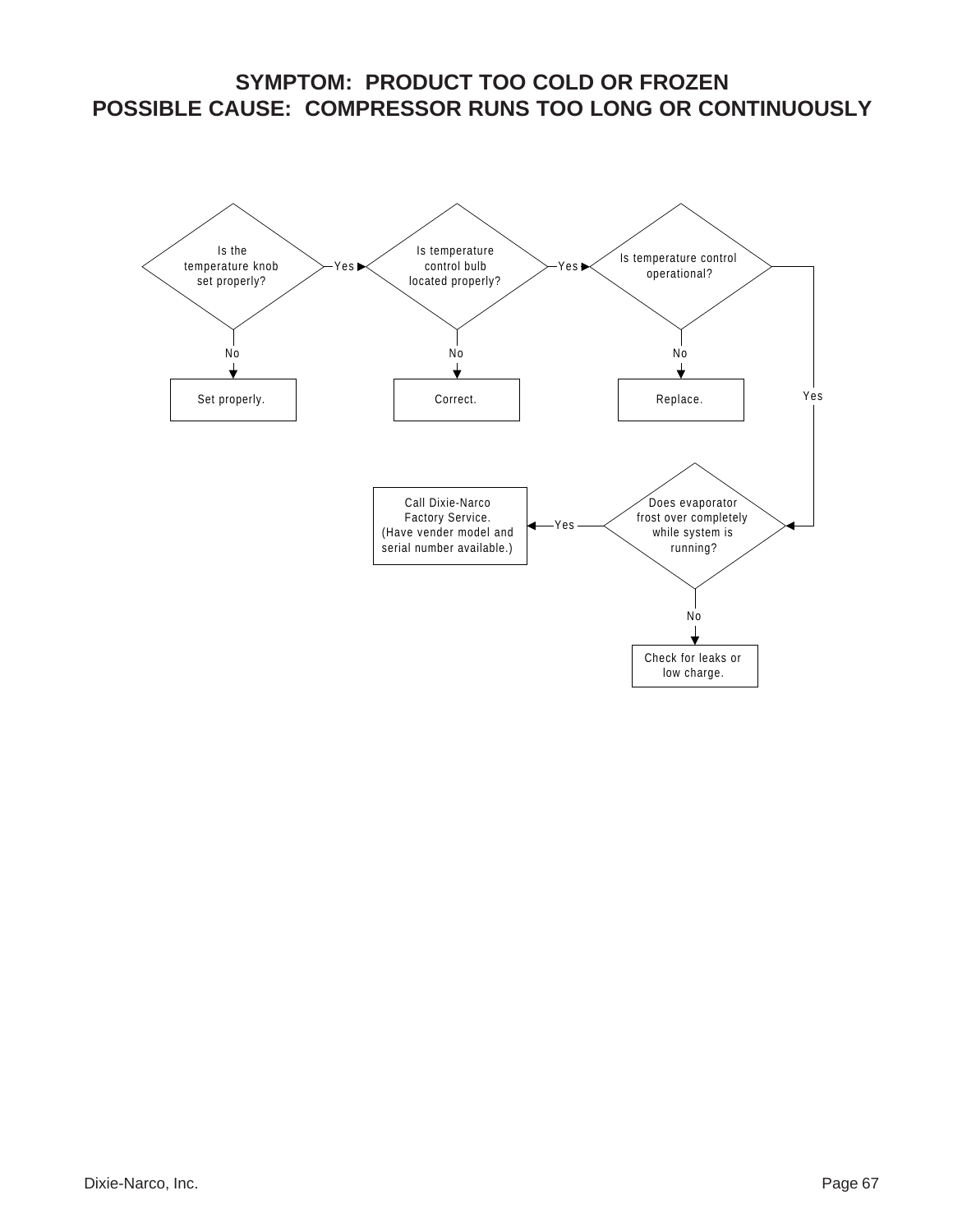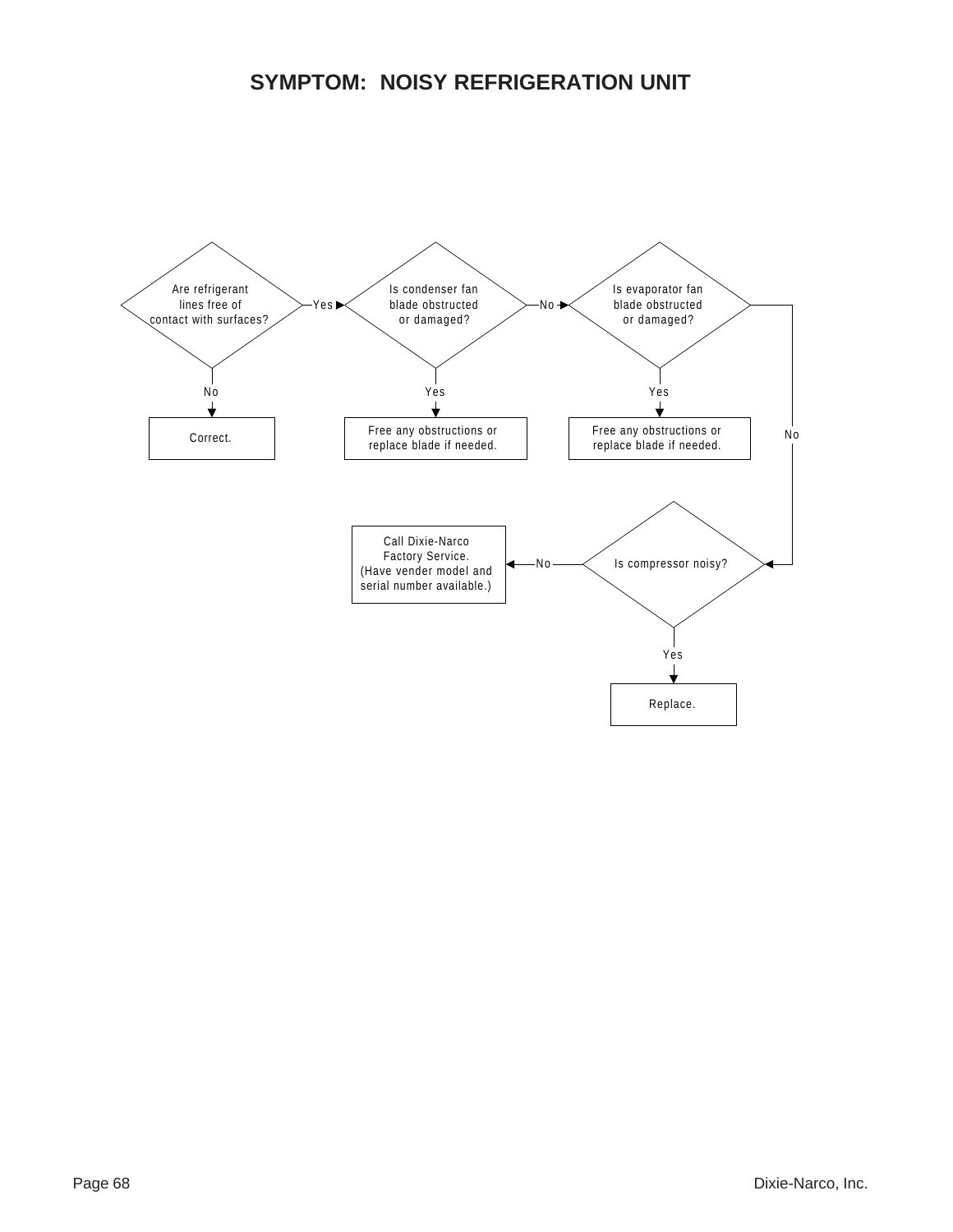# **SYMPTOM: EXCESSIVE CONDENSATE**



\*Can be check by inserting a piece of paper, thin plastic, or paper currency between the cabinet and the door seal when the main door is open. When the door is closed properly, the paper should exert some resistance as it is pulled out.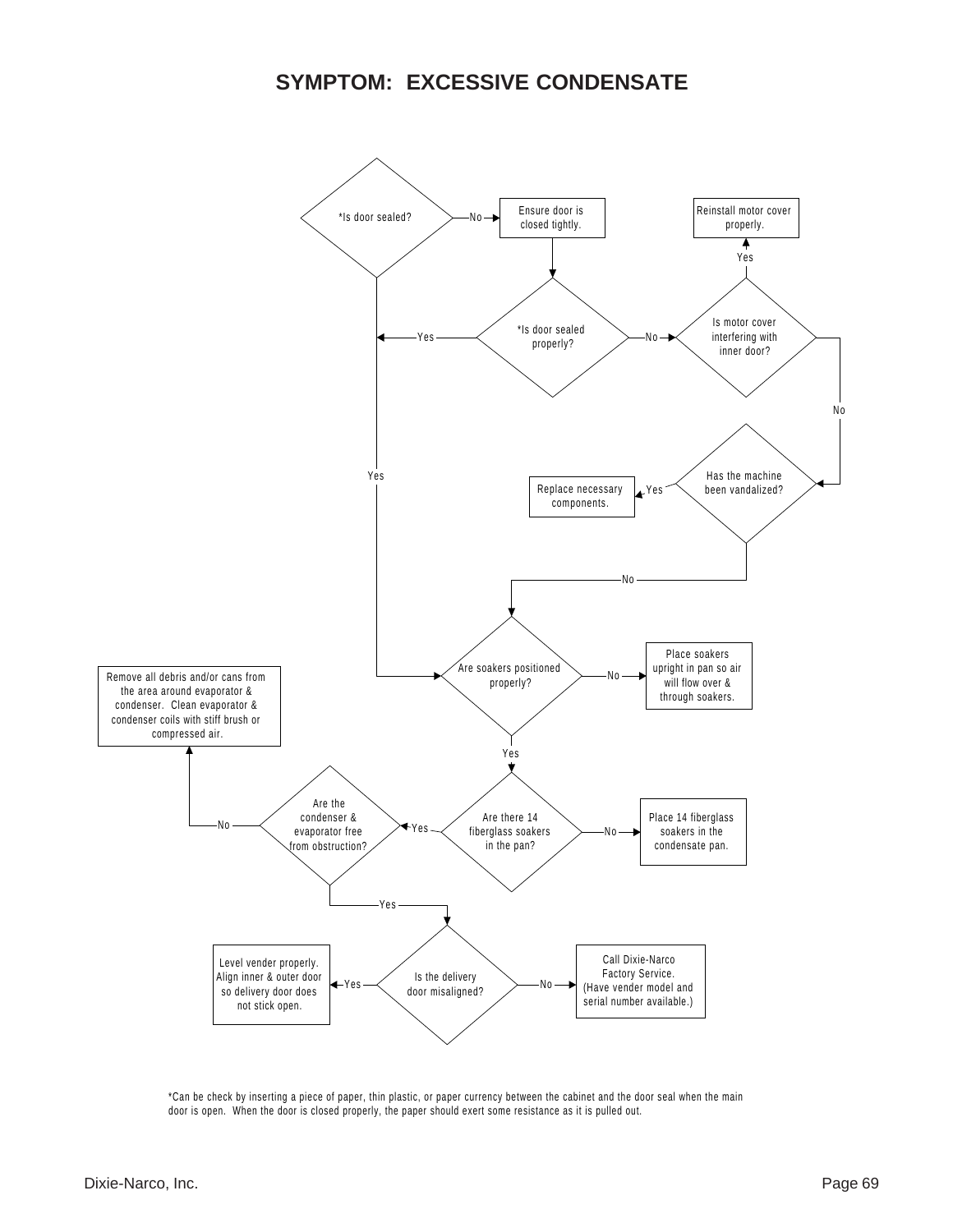# **GLOSSARY**

- 1. **DEX D**irect **Ex**change of Data
- 2. **"Dixie Bus"** Dixie-Narco Serial Communication Specification to allow Dixie-Narco to add extra features without affecting current vender designs.
- 3. **IR I**nfra**r**ed
- 4. **LCD L**iquid **C**rystal **D**iodes
- 5. **LED L**ight **E**mitting **D**iodes
- 6. **MDB M**ulti-**D**rop **B**us Coca-Cola Serial Communication Specifications. Used in all Dixie SIID can venders.
- 7. **NAMA N**ational **A**utomatic **M**erchandising **A**ssociation
- 8. **UCS U**niform **C**ommunications **S**tandards
- 9. **UCC U**niform **C**ode **C**ouncil